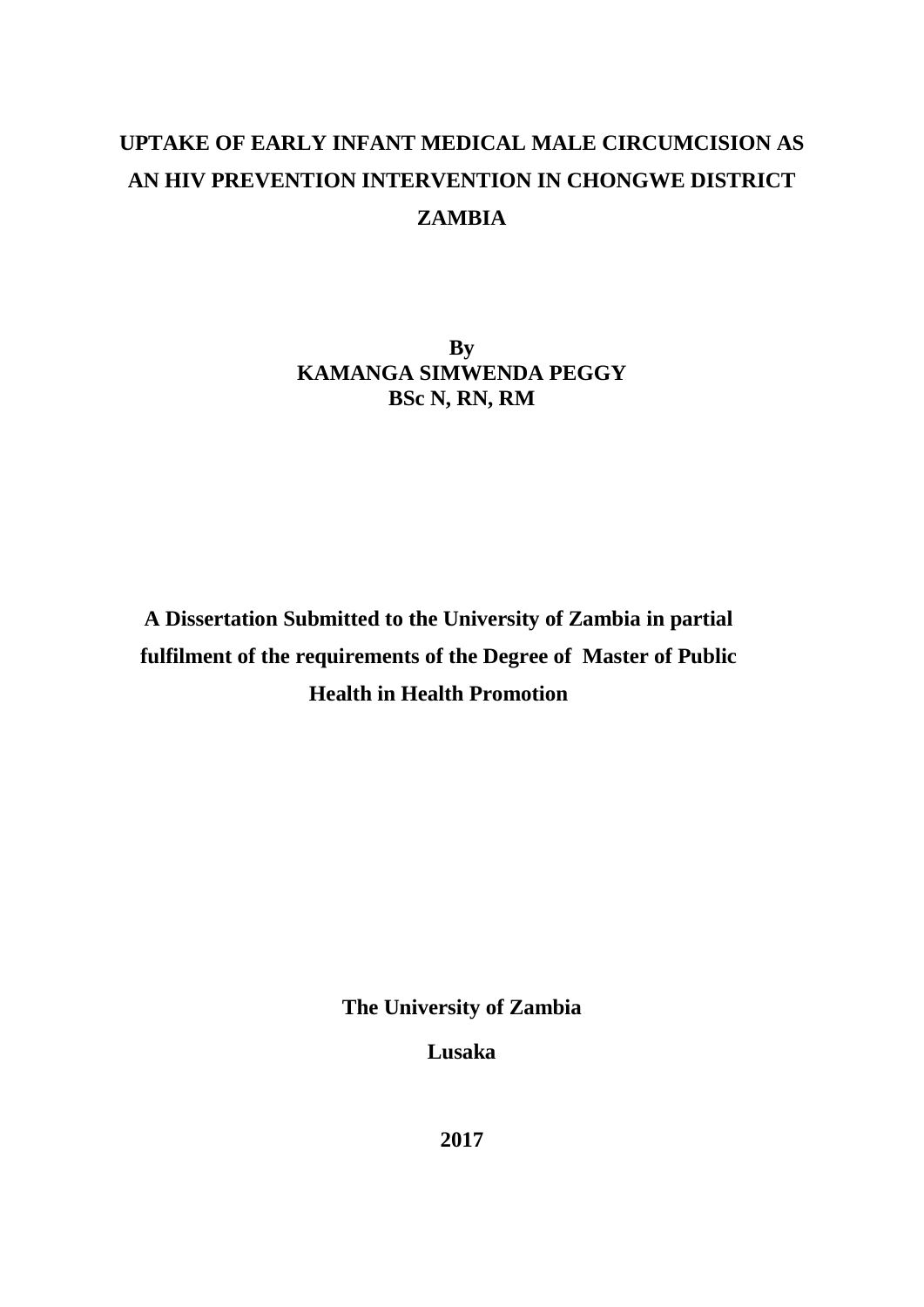# **DECLARATION**

<span id="page-1-0"></span>I, **Peggy Kamanga Simwenda** hereby declare that this dissertation represents my own work and has not been presented either wholly or partially for a Degree at the University of Zambia or any other University. I further declare that all the sources I have cited have been indicated and acknowledged using complete references

**Signature (Candidate): ..................................... Date: .......................................................**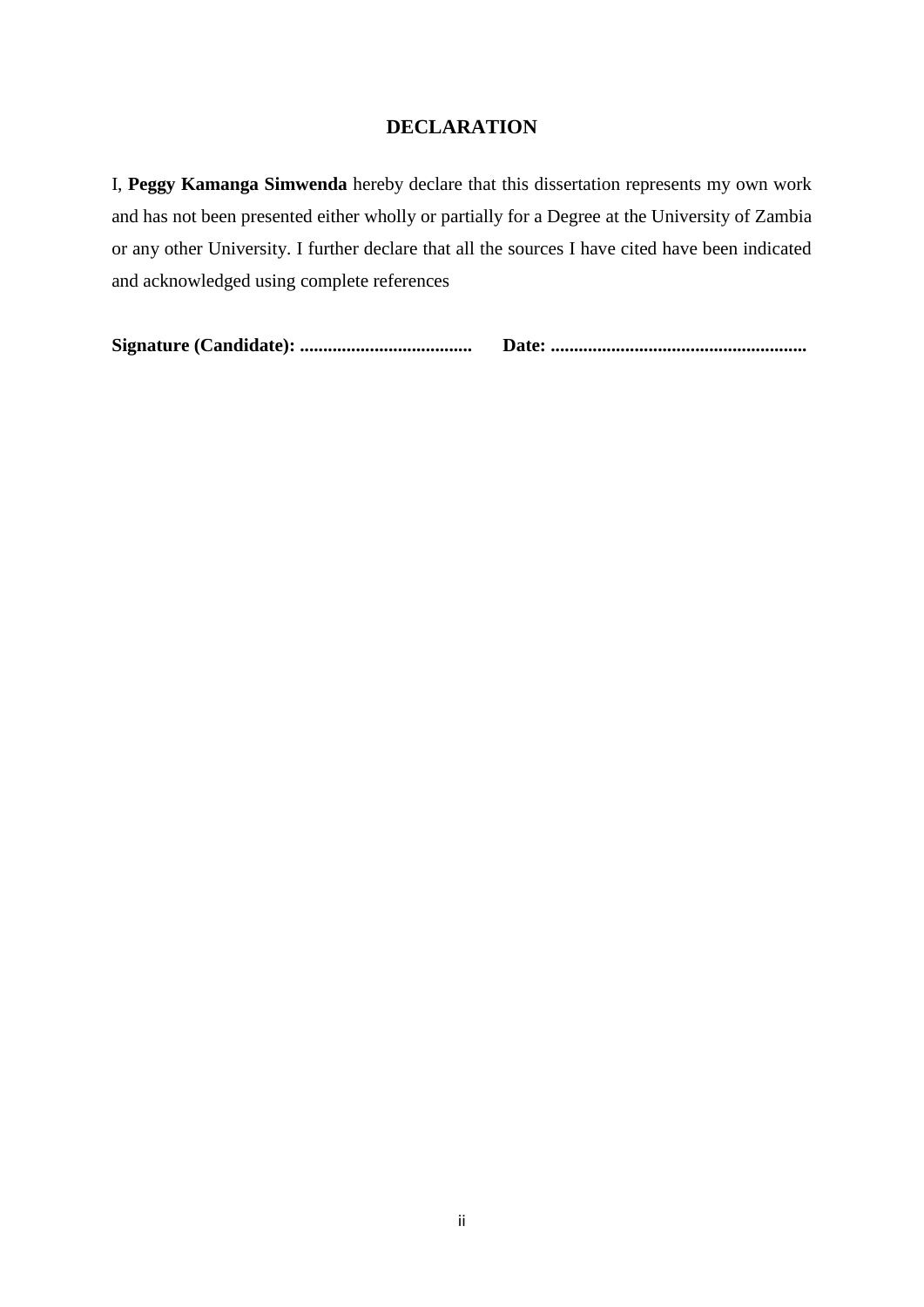# **COPYRIGHT**

<span id="page-2-0"></span>All rights reserved. No part of this dissertation may be produced or transmitted in any manner without permission in writing from the researcher or the University of Zambia

"© 2017 by Peggy Kamanga Simwenda"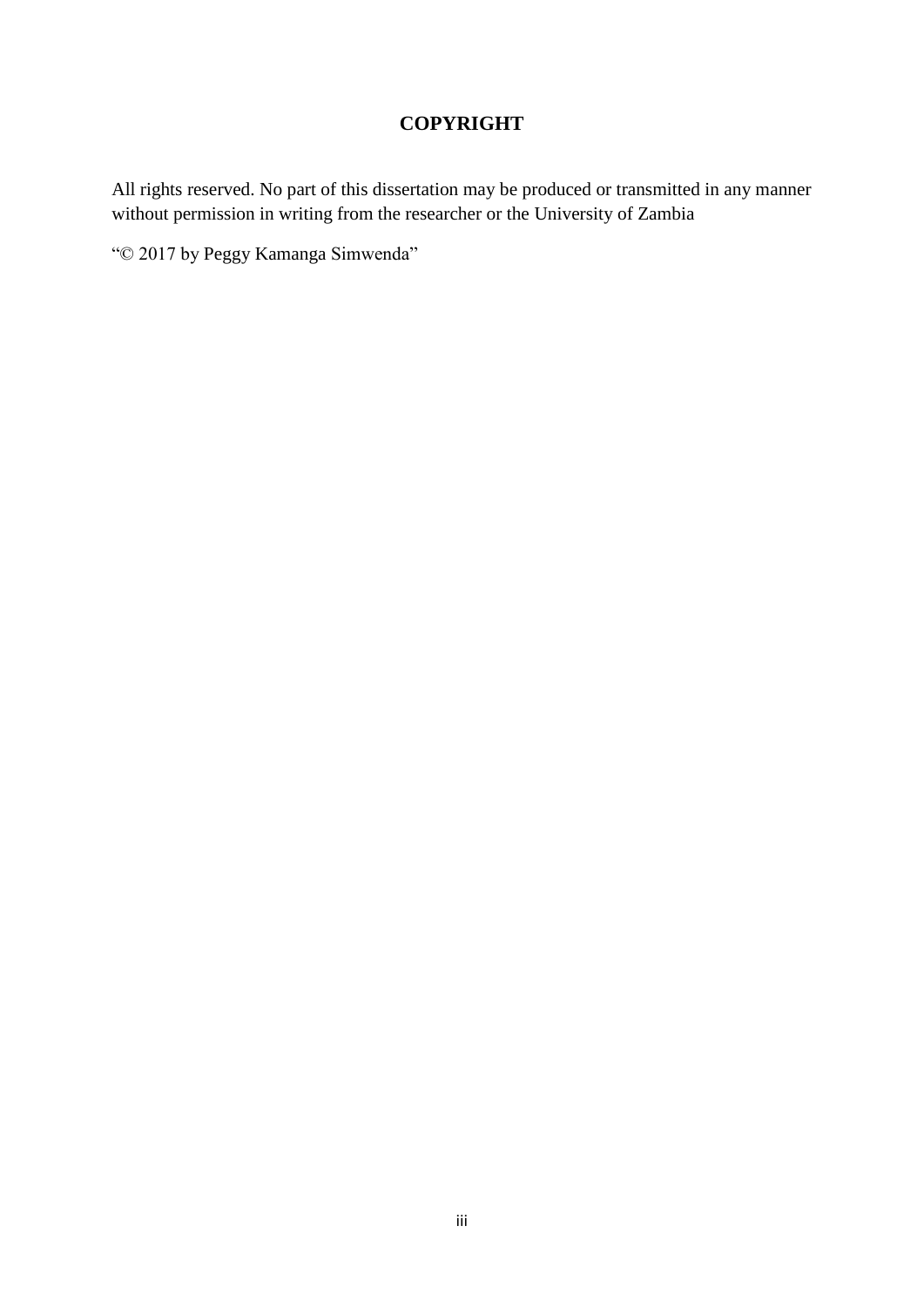# **CERTIFICATE OF APPROVAL**

<span id="page-3-0"></span>The University of Zambia, School of Public Health approves this dissertation by **Peggy Kamanga Simwenda** in partial fulfilment of the requirement for the award of Master of Science of Public Health in Health Promotion at the University of Zambia, School of Public Health.

# **Examiner 1**

| <b>Examiner 2</b> |  |
|-------------------|--|
|                   |  |
|                   |  |
| <b>Examiner 3</b> |  |
|                   |  |

Signature: ………………………………… Date: …………………………………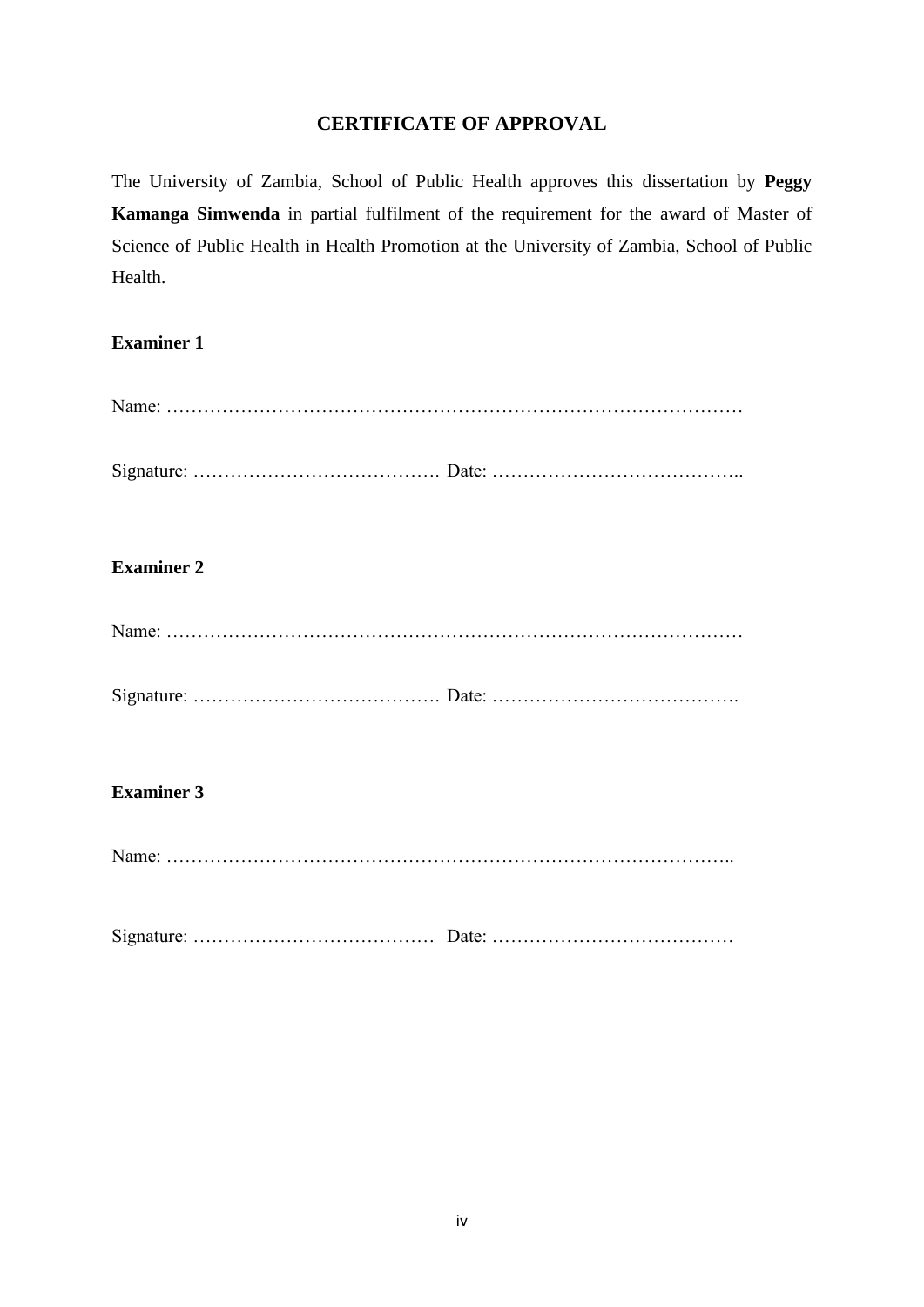### **ABSTRACT**

<span id="page-4-0"></span>The World Health Organisation (WHO) and the United Nations Children"s Fund (UNICEF), 2016 recommended early infant male circumcision EIMC for prevention of HIV. Ministry of Health and other Non-Governmental organisations (NGO) such as CIDRZ are determined to reach male circumcision prevalence of 50% and uptake of 80% by the year 2020 through campaigns that help develop circumcision in the country. In Zambia, the national level of uptake of infant"s male circumcision is at 10% while in Chongwe District uptake is at 12%. Despite parents being sensitised about the importance and benefits of EIMC, uptake is still low. Using a cross sectional study design with a quantitative approach, a sample size of 352 women was used to identify factors that influence parents' uptake of Early Infant Male Circumcision for HIV prevention among parents of new born infants in Chongwe District of Zambia.

Results showed that slightly less than half (44.5%) of the sampled population had high knowledge levels on EIMC while 55.5% of the women had low knowledge levels. With regards to attitude towards EIMC, 64.5% of the sampled women had a positive attitude towards early infant male circumcision while only 34.5% had negative attitude. Slightly more than half (53.7%) of the women did not have their children circumcised while only 46.3 % were circumcised. Findings further suggested a significant relationship between EIMC uptake and the following variables; religious affiliation  $(p=0.020)$ , number of male children a woman has ( $p=0.017$ ), husband/partners circumcision status ( $p<0.001$ ), attitude ( $p=0.015$ ) and culture on male circumcision  $(p<0.001)$ .

Taking all factors into consideration and adjusting for possible confounding, three factors were found to be associated with EIMC uptake. Women with partners that were not circumcised were less likely to have their infants circumcised compared to women who had their partners circumcised (OR 0.10; 95% CI: 0.05 to 0.22).Women from cultures that practiced male circumcision were more than two and half times more likely to have their infants circumcised compared to women from cultures that did not practice male circumcision (OR = 2.8; 95% CI:1.65 to 5.00). Finally, women with a positive attitude towards EIMC had high odds of having their infants circumcised compared to women who had a negative attitude (OR = 2.7; 95% CI: 1.52 to 4.96).

The study further shows that culture plays a critical role in influencing EIMC uptake in Chongwe District. Therefore, there is need to engage key traditional leaders in the mobilization process in order to increase uptake of EIMC in the district. Finally, the study established that women have low knowledge levels on EIMC.

**Key Words:** Uptake, early infant male circumcision, male circumcision and male circumcision.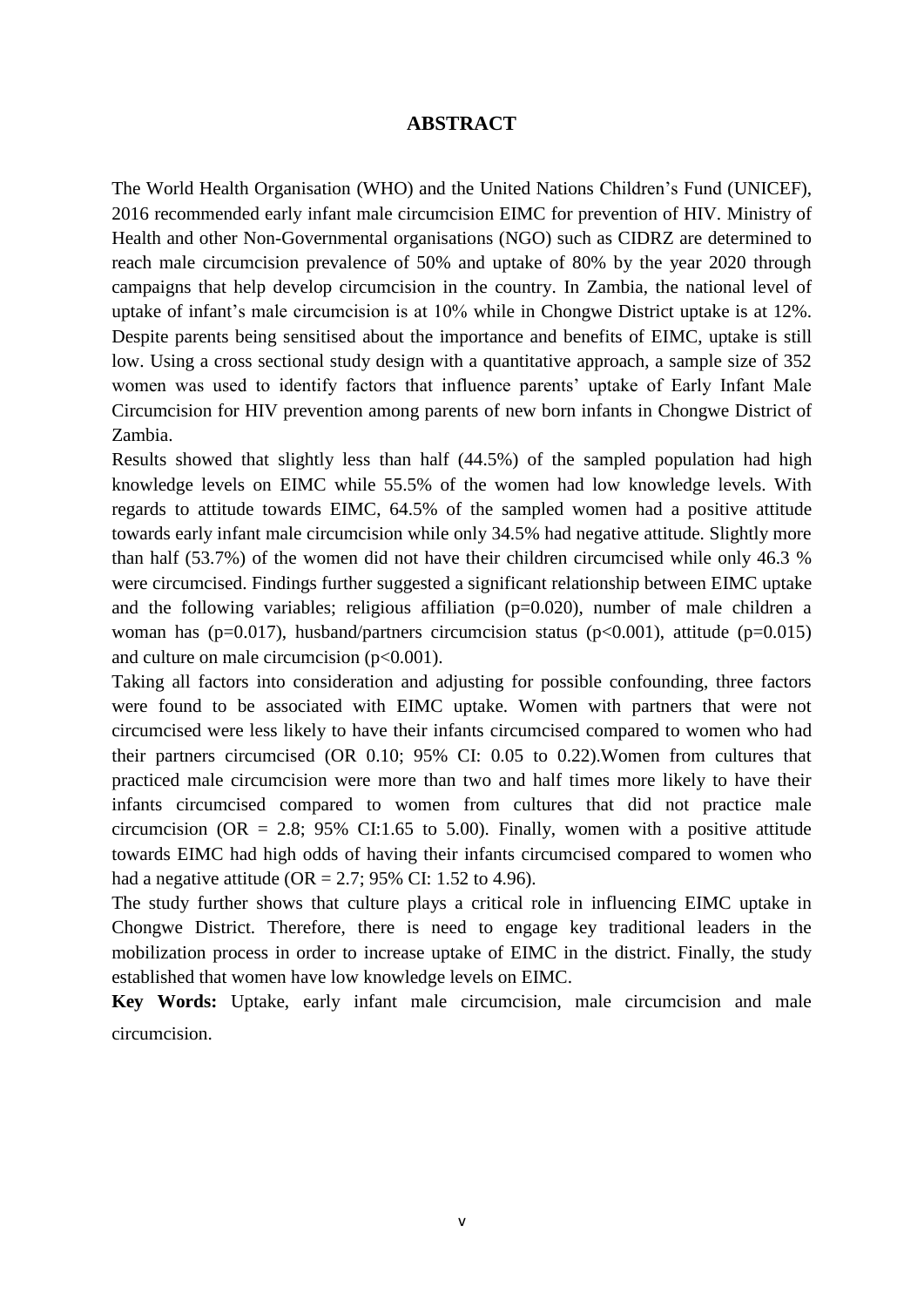# **DEDICATION**

<span id="page-5-0"></span>This Dissertation is dedicated to my husband Dr. Brown Kamanga, my three sons Winthu, Azirwa and Wenani for their dedicated support, understanding, financial and encouragement throughout my study period.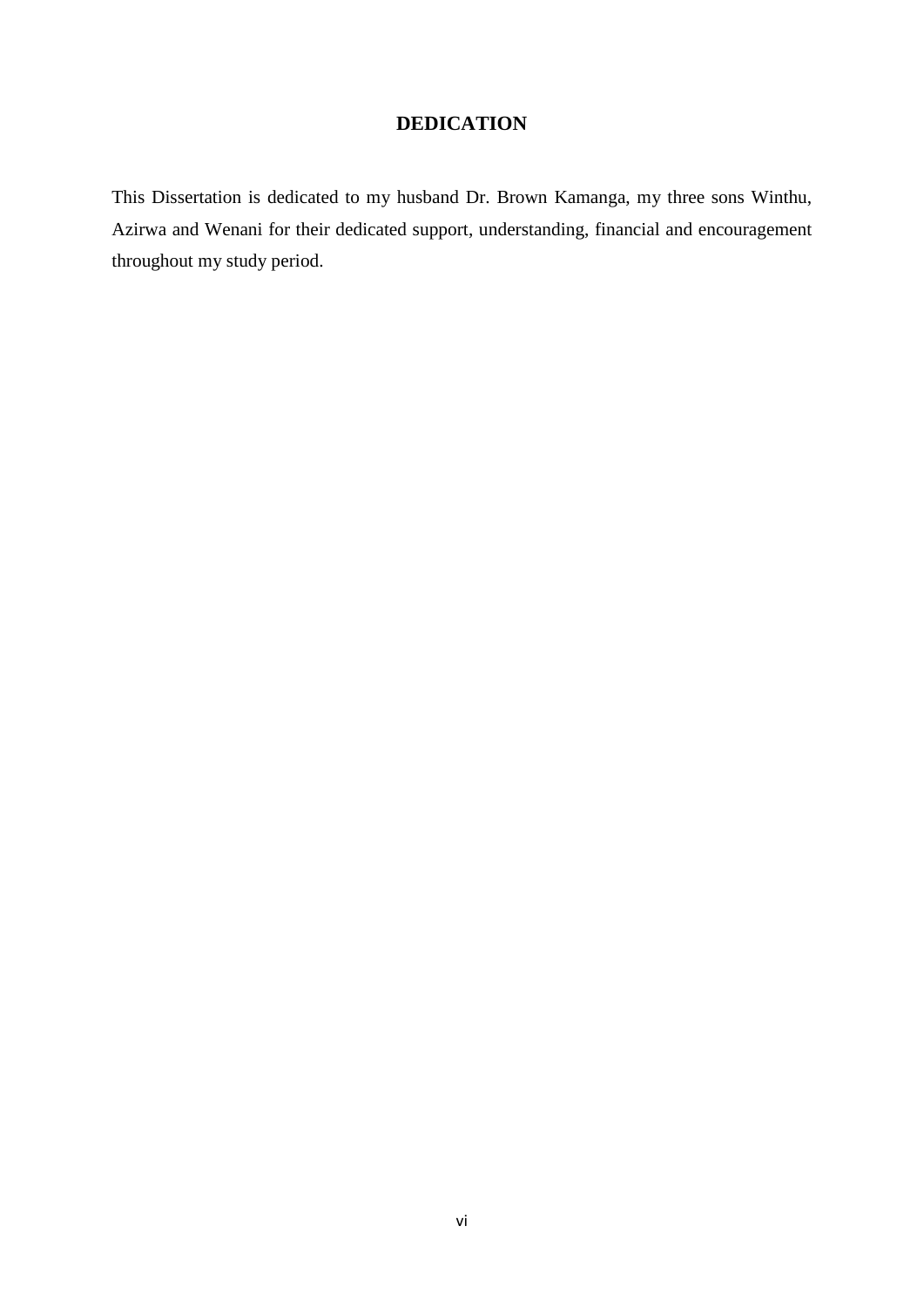# **ACKNOWLEDGEMENTS**

<span id="page-6-0"></span>I wish to express my sincere gratitude to our Almighty God for seeing me through to the end of the program.

I also extend my thanks to my supervisor Mrs .Choolwe Jacobs for constant support, guidance, encouragement that motivated me to go on. I also thank the co-supervisor Dr. Joseph Zulu who to guided me and ensure that I was doing the correct things throughout my study.

The course coordinators Dr .H. Halwiindi and Mr .Chola Mumbi for the research lectures they gave me in class. Professor Baboo for ensuring that my research is in line with the new research findings on statistics in male circumcision.My special thanks goes to Lusaka Provincial Health Office and Chongwe DHMT for approving my request to undertake my research in the district. The respondents for their willingness to participate without whose cooperation this research would not be possible. My family for their support during my stressful moments in the course of research.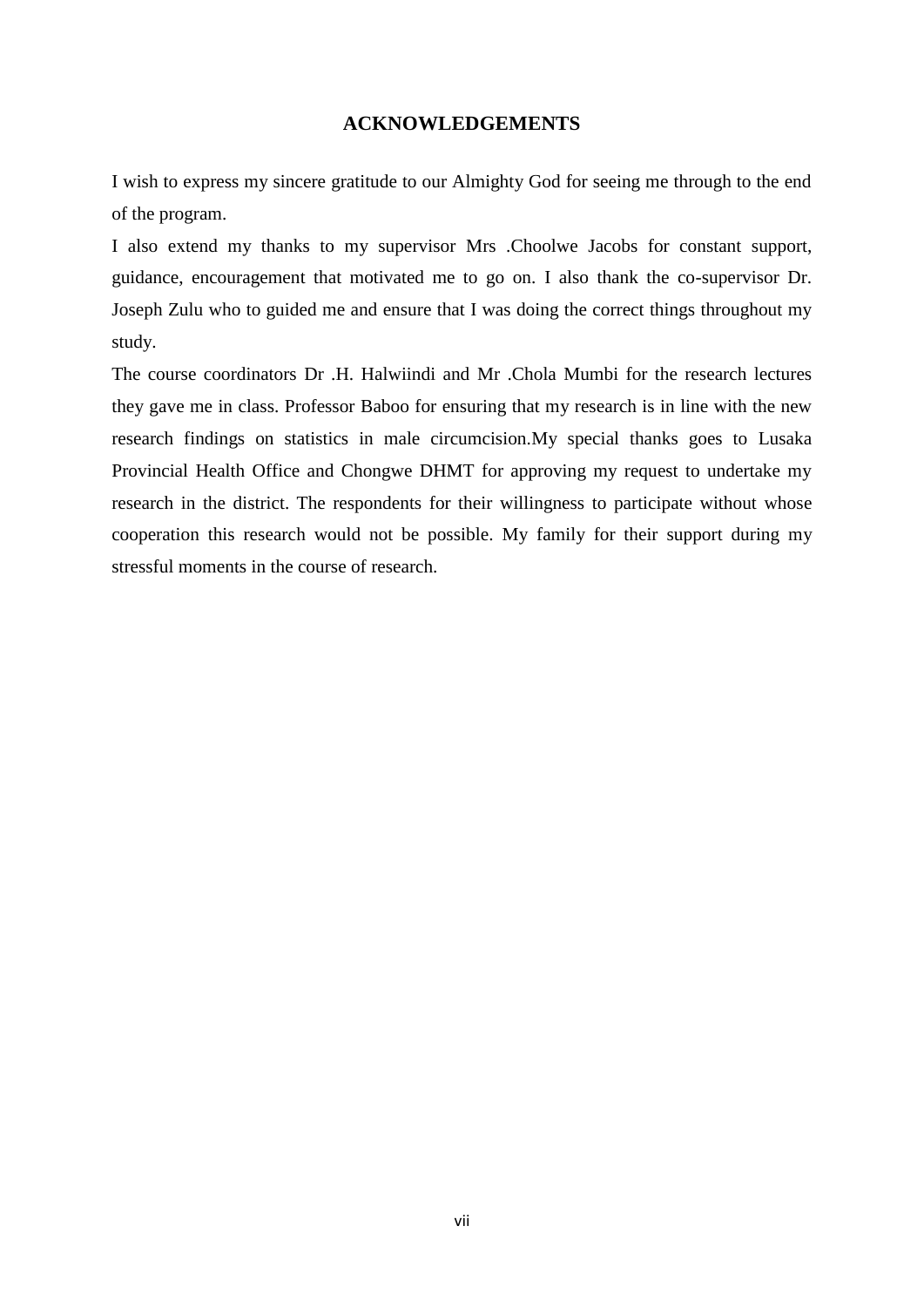# <span id="page-7-0"></span>**TABLE OF CONTENTS**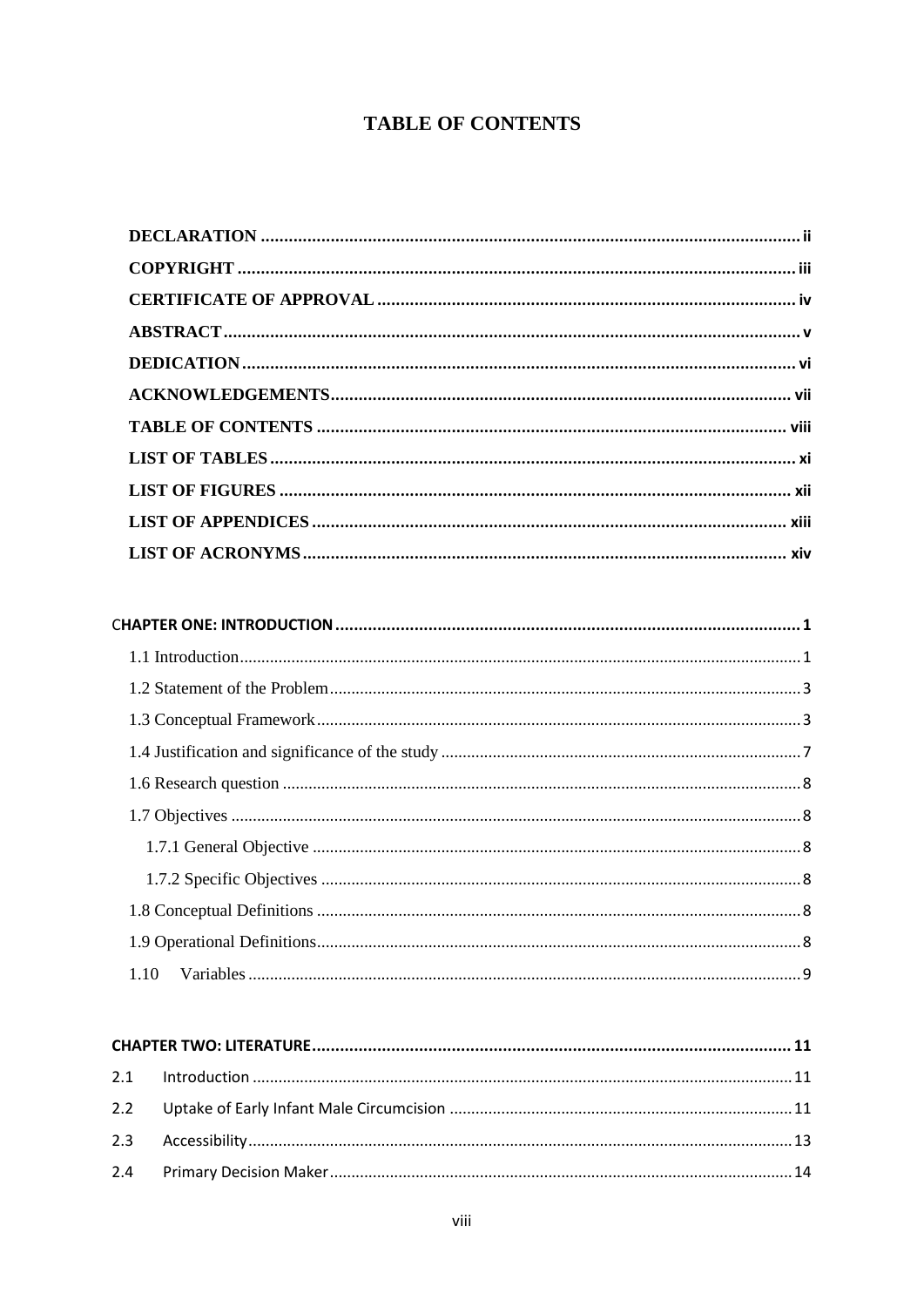| 3.8.2 |  |
|-------|--|
|       |  |
|       |  |
|       |  |
|       |  |
|       |  |

# 

| 4.3.2 Section B: Level of knowledge on Early Infant Male Circumcision and HIV among parents  |
|----------------------------------------------------------------------------------------------|
| Section C: Accessibility by parents to early infant male circumcision services 27<br>4.3.3   |
| 4.3.4                                                                                        |
| 4.3.5                                                                                        |
| 4.3.6<br>Section F: Factors that influence parents' uptake of Early Infant Male Circumcision |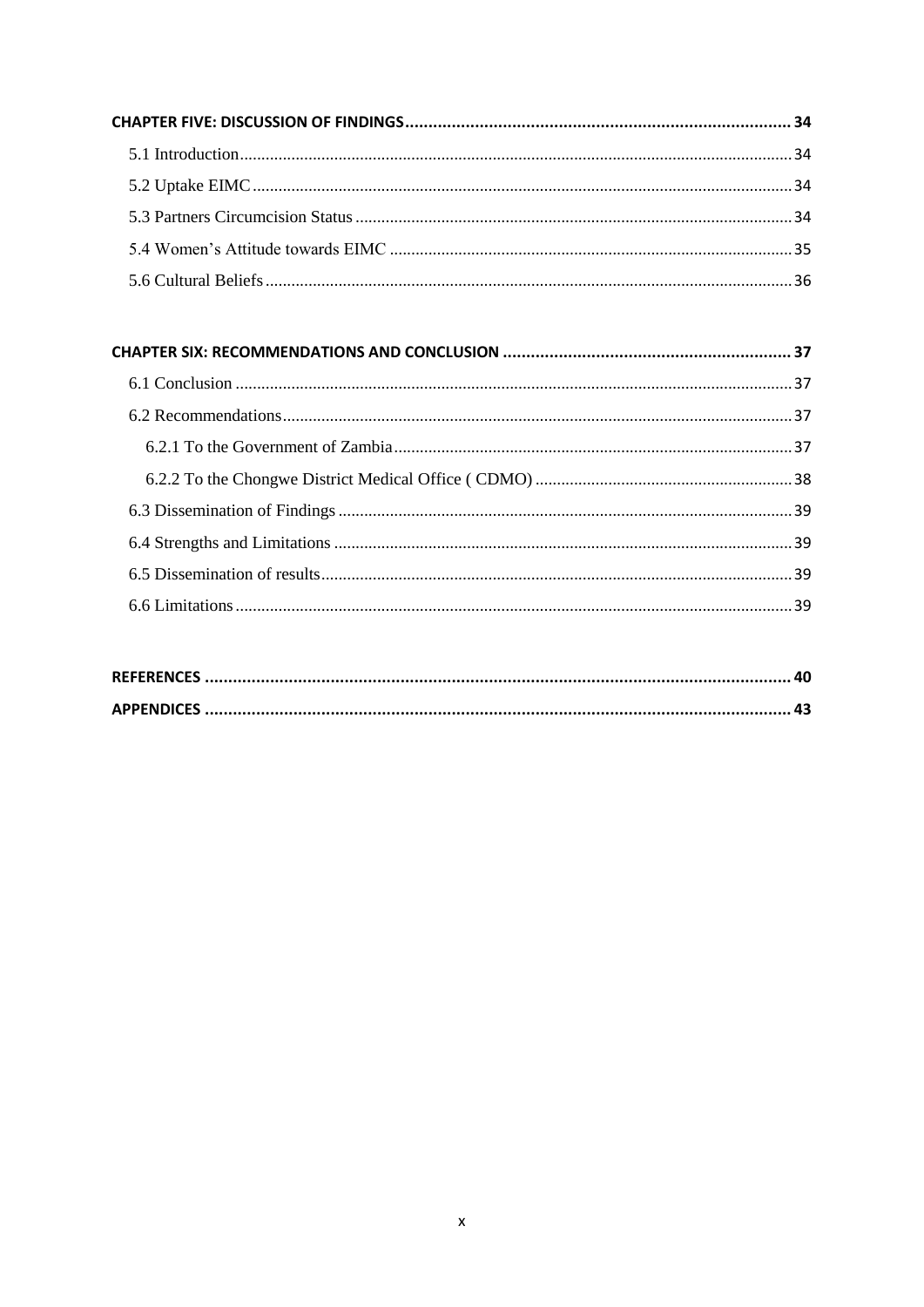# **LIST OF TABLES**

<span id="page-10-0"></span>

| Table 4: Univariate analysis of the predictors of early infant male circumcision uptake 34 |  |
|--------------------------------------------------------------------------------------------|--|
|                                                                                            |  |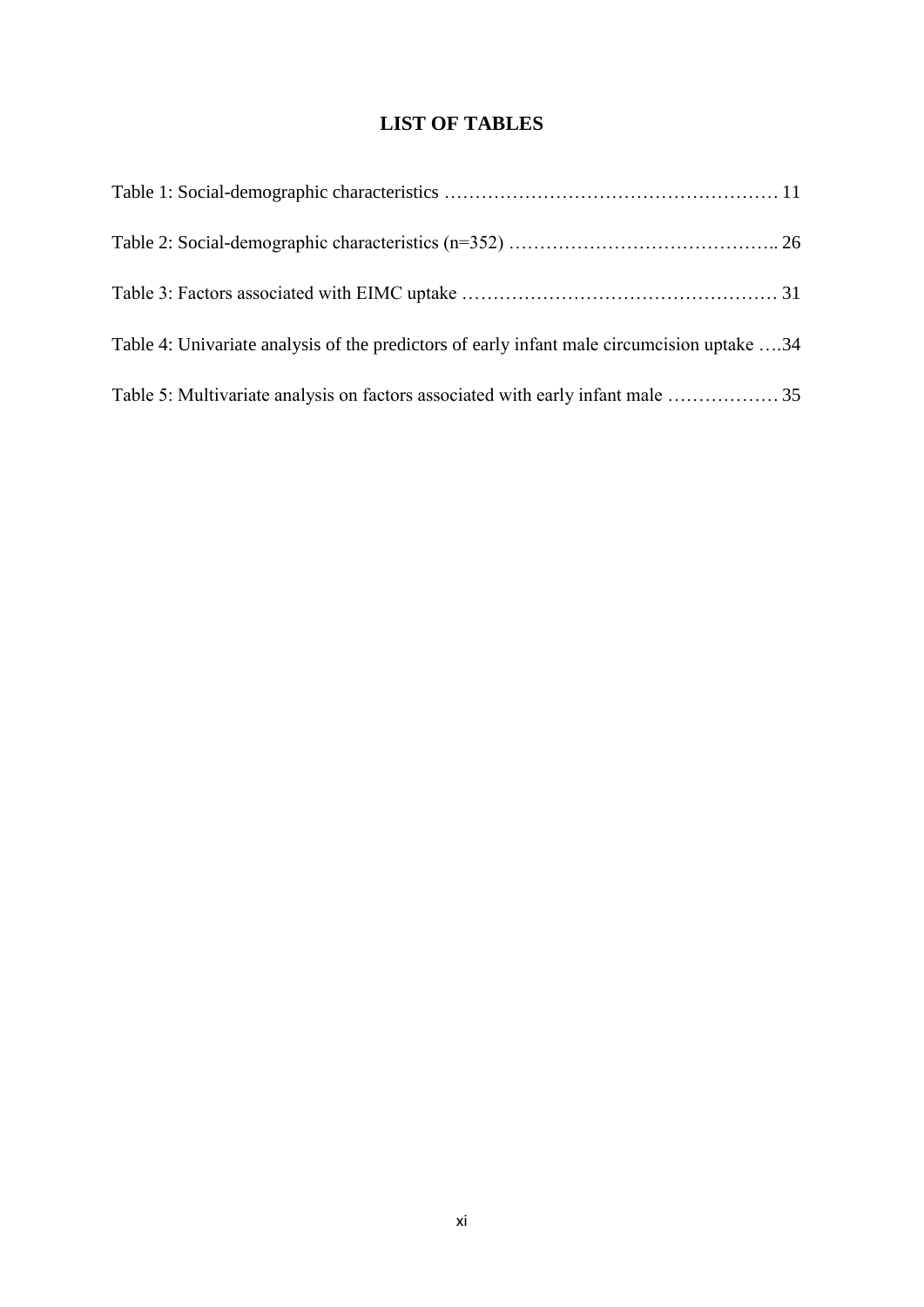# **LIST OF FIGURES**

<span id="page-11-0"></span>

| Figure 3: Percent distribution of EIMC information and its source | 27 |
|-------------------------------------------------------------------|----|
|                                                                   | 28 |
|                                                                   |    |
|                                                                   |    |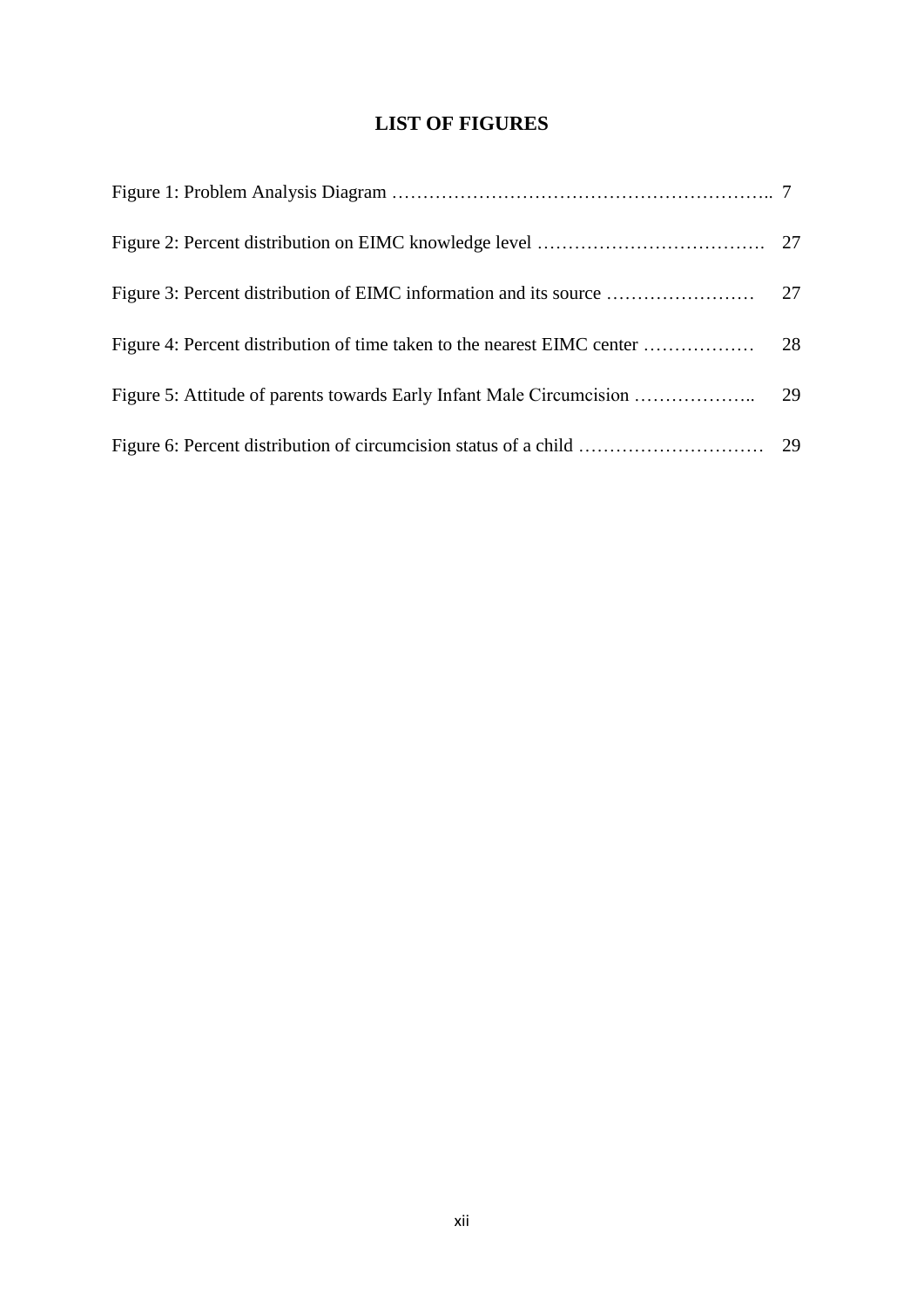# **LIST OF APPENDICES**

<span id="page-12-0"></span>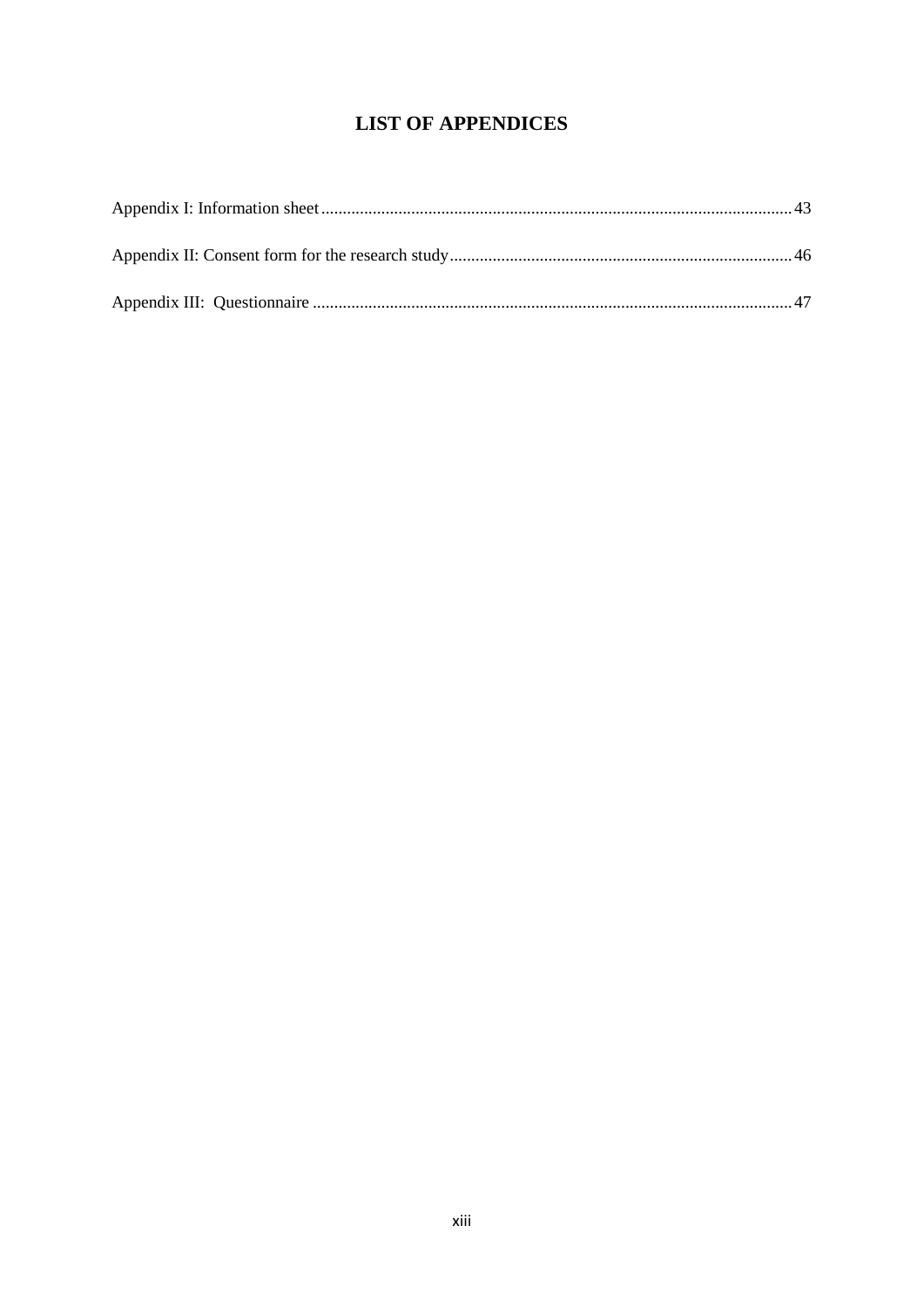# **LIST OF ACRONYMS**

- <span id="page-13-0"></span>AIDS: Acquired Immune Deficiency Syndrome
- CDMO: Chongwe District Medical Office
- CIDIRZ: Centre for Infectious Diseases and Research in Zambia
- CSO: Central Statistical Office
- EIMC: Early Infant Male Circumcision
- HIV: Human Immune Deficiency Virus
- IMC: Infant Male Circumcision
- MC: Male Circumcision
- MOH: Ministry of Health
- NGO: Non-Governmental Organization
- NMC: Neonatal Male Circumcision
- UNAIDS: United Nations Program on HIV/AIDS.
- USAID: United States Agency for International Development
- UTH: University Teaching Hospital
- WHO: World Health Organization
- ZDHS: Zambia Demographic Health Survey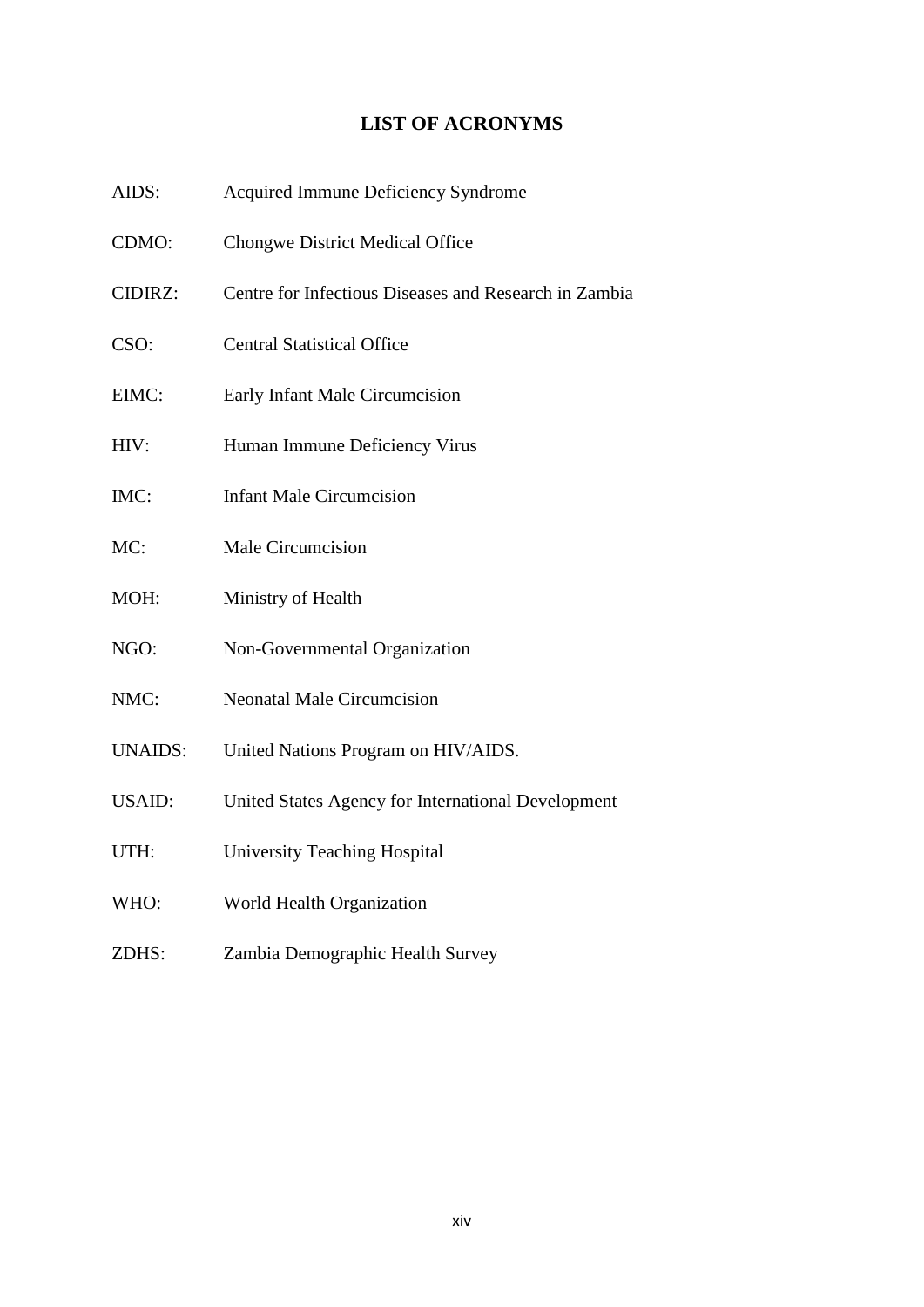#### **CHAPTER ONE: INTRODUCTION**

### <span id="page-14-1"></span><span id="page-14-0"></span>**1.1 Introduction**

The World Health Organisation (WHO) and the United Nations Children"s Fund (UNICEF), 2016 recommended Early Infant Male Circumcision (EIMC) for prevention of HIV.As a result a lot more studies in qualitative approach were done in countries like Zimbabwe, Kenya and Zambia.

In Africa 14 countries currently accelerating roll out of medical voluntary Infant Male Circumcision including Zambia (Manhvu,2016).

The high HIV rate has been attributed to non-adherence to preventive measures put in place, such as condom use, abstinence, being faithful to one sexual partner and Prevention of Mother to Child Transmission (PMCT) of HIV (WHO, 2010). As a result of the high prevalence rates of HIV infection in sub-Saharan Africa, with the complementary high increase of costs for treatment of HIV/AIDS, there was a call for other new preventive measures such as Male Circumcision United Nations Program on HIV/AIDS (UNAIDS, 2010).

The prevalence of HIV transmission has been found to be lower in those populations where male circumcision is practiced; this was confirmed through three randomized clinical trial studies concluded in 2005-2006, which showed that male circumcision reduces HIV transmission by 60% from infected women to circumcised men (USAID, 2007).

World Health Organisations (WHO) issued a policy statement in 2007, which recommended infant male circumcision as a potential long-term approach for limiting the HIV pandemic in Africa. It was described as a "simple and less risky procedure" than circumcision of older boys and men (Bailey et al, 2007).

In Zambia, the Ministry of health and partners in 2009 launched the National Programme on both infant and adult male circumcision and a national male circumcision strategy and implementation plan 2010-2020. This plan was intended to make accessible on a voluntary basis high-quality safe male circumcision to all uninfected boys and men in order to achieve the targeted national prevalence of 50% by 2020.Several countries scaling up adult medical male circumcision for HIV prevention intend to introduce early infant male circumcision (Marisa et al, 2016).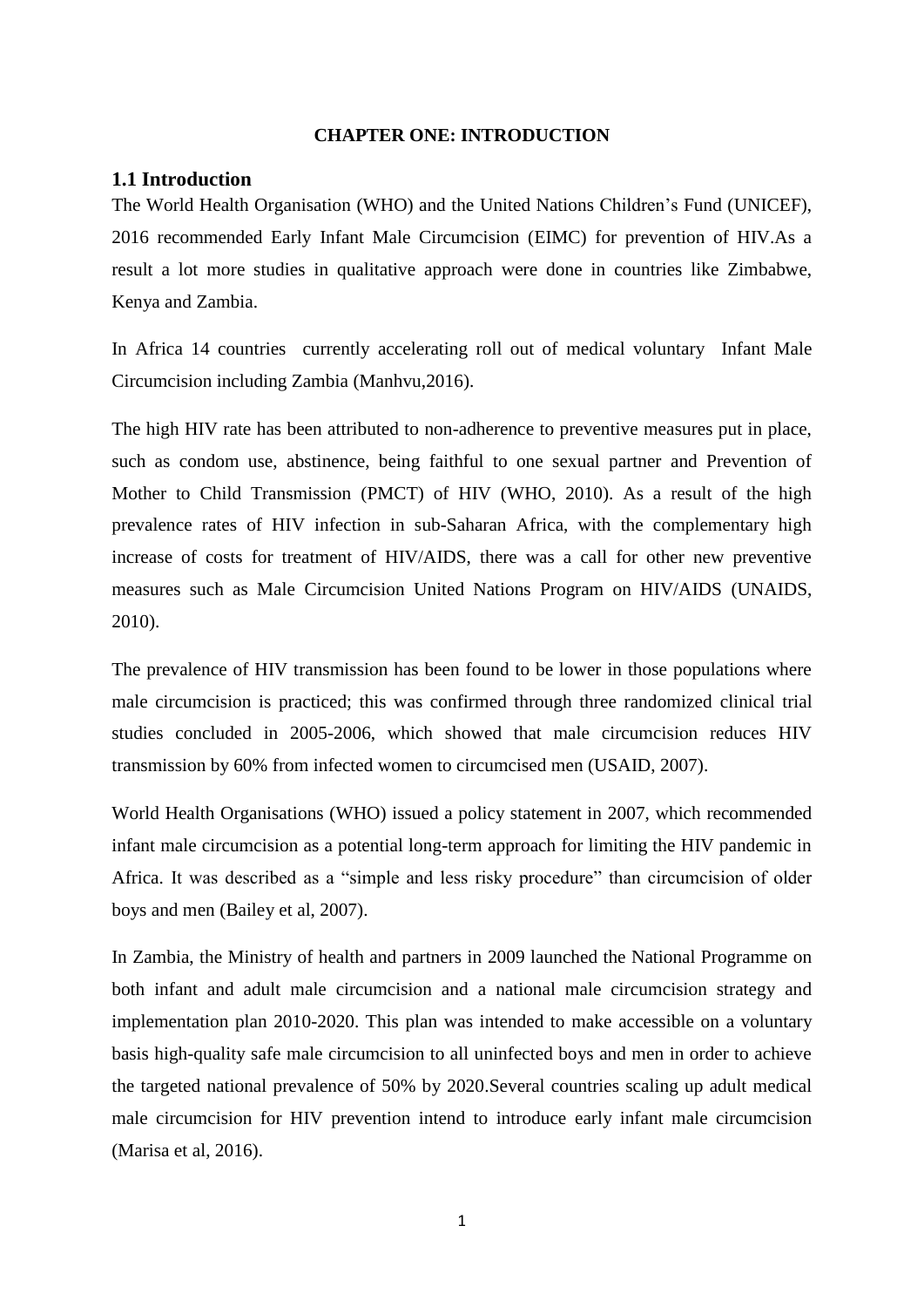#### **1.1.1 Background information**

HIV prevalence in Zambia is at 14.3% and only 17% of men are circumcised (UNAIDS, 2010). The strategies specifically aimed at increasing the number of health facilities providing safe male circumcision services through a well-defined package, increasing the skills and quality of service providers and increasing informed demand for the service through health promotion interventions (MOH, 2009).

Despite the stated benefits, studies conducted in sub- Saharan Africa have reported high acceptability and low uptake of Early Infant Male Circumcision services (EIMC) (Walters et al, 2007). A study that was conducted in Zambia by Society for Family Health in 2006, to estimate the uptake levels from different provinces revealed that there was a higher uptake rate in North Western province of 85% and the lowest rate was in Lusaka province of about 48%.

Male circumcision was done on new born aged 12 hours to 60 days of life at University Teaching Hospital (UTH) and some health centres in Lusaka province including Chongwe District that falls under Lusaka province. This project Early Infant Male Circumcision was funded by Centre for infectious Diseases Research in Zambia (CIDRZ).A cross-section survey was conducted involving a convenient sample of 1000 mothers with new-born boys at two public clinics in the district, between 2009 and 2010. This survey, which was conducted by CIDRZ, revealed that 42% of the mothers said that they definitely planned to have their male children circumcised, and 55% said they would probably have their new-born circumcised, but only 11% of the mothers ultimately brought their new-borns for circumcision (Walters et al, 2011).

There is increased provision of health education on Early Infant Male Circumcision to communities in Chongwe more especially to mothers. Despite provision of health education to the public on EIMC and free services, the outcome of uptake of the service in Chongwe is not known (Bailey et al 2007). Therefore, there was need to conduct research on EIMC to find out the factors influencing its services and uptake in Chongwe District since it is one of the first districts infant male circumcision was implemented first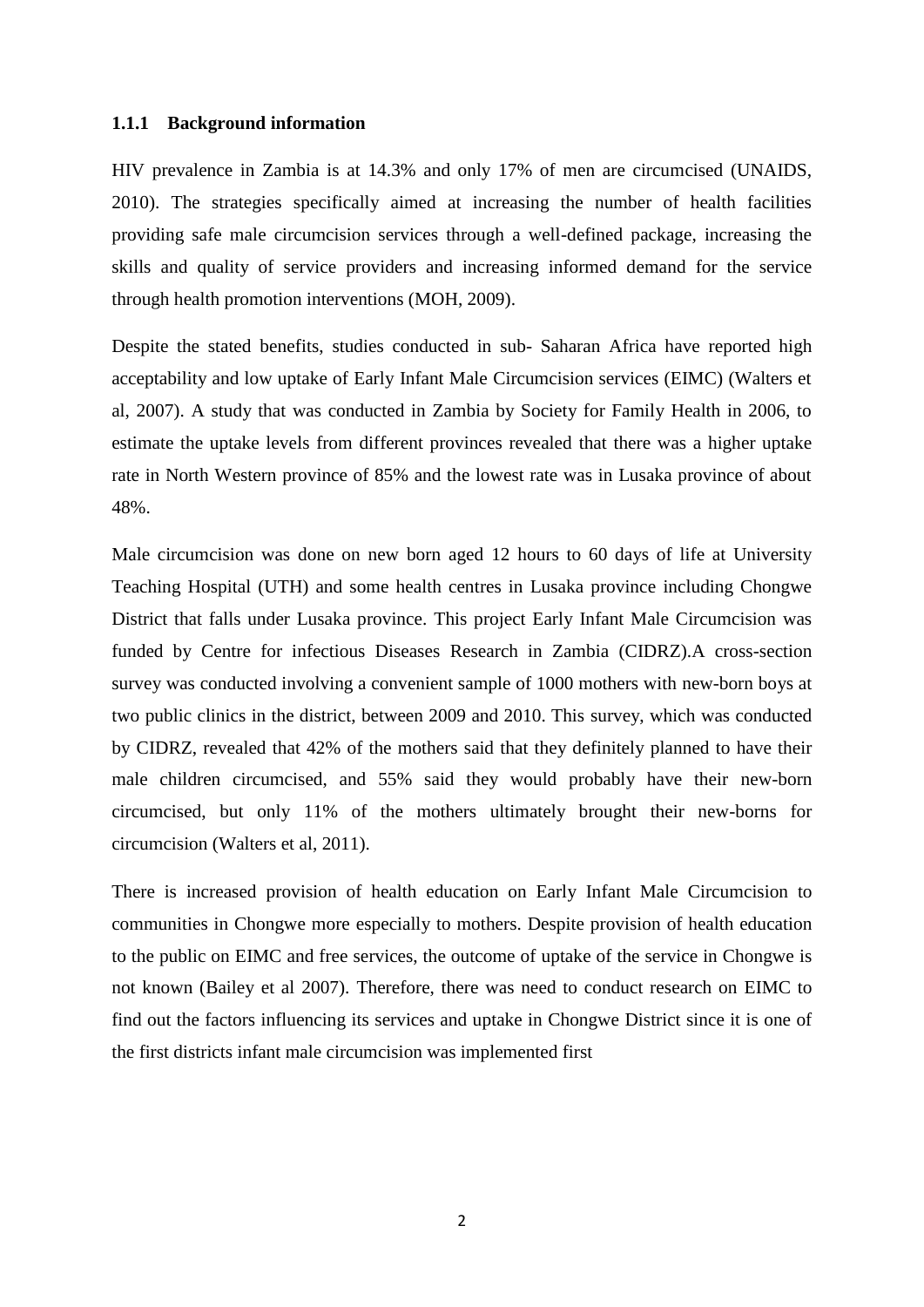### <span id="page-16-0"></span>**1.2 Statement of the Problem**

Modelling studies estimated that the scale up of circumcision in the Sub Sahara Africa would account for a reduction in the prevalence of HIV by 67% (Bailey et al, 2007).Ministry of Health and other Non-Governmental organisations (NGO) such as CIDRZ are determined to reach prevalence in the male circumcision of 50% and uptake of 80% by the year 2020 through campaigns that help develop circumcision in the country (MOH, 2009). In Zambia, the national level of uptake of infant"s male circumcision is at 10% (Bowa, 2008).

The EIMC strategy has been adopted as a preventive measure for HIV. Even though the benefits are long term, it is more effective than adult circumcision because it is done before one becomes sexually active (UNAIDS, 2010). This is one of the reasons why MOH and CIDRZ have introduced EIMC as a measure to prevent the spread of the disease. The consequence of failure to take children for circumcision is that when the infant reaches the age of adolescents and become sexually active, they would be more likely to acquire the HIV infection. Despite the programmes that have been put in place to sensitise and inform the mothers about EIMC, there has been low utilisation of circumcision services for male infants. Programs that have been introduced to help mothers understand the importance of EIMC as an intervention to reduce HIV infection have not yielded much result. At Chongwe, mothers that deliver from there are advised to take their male infants for circumcision.

However, in Chongwe District out of a total of 7,459 male babies born, only 878 (12%) male infants were circumcised from January 2012 to August 2014. These statistics show that despite mothers being sensitised about the importance and benefits of EIMC, the uptake is still not known. Mothers are still not bringing their male infants for circumcision services. The factors that influence uptake and acceptability of early infant male circumcision by the mothers are not well known.

This study identified factors influencing parents' access and uptake of EIMC as an intervention to reduce HIV infection in Chongwe District. Chongwe was chosen because CIDRZ took the project there so that they can be able to capture more mothers who could opt in for their boys to be medically circumcised.

#### <span id="page-16-1"></span>**1.3 Conceptual Framework**

According to (Bailey et al 2014), cited certain issues that may lead to challenges that could affect uptake of early infant male circumcision. He used both descriptive and analytical approach to discuss these challenges below is some of the analysis.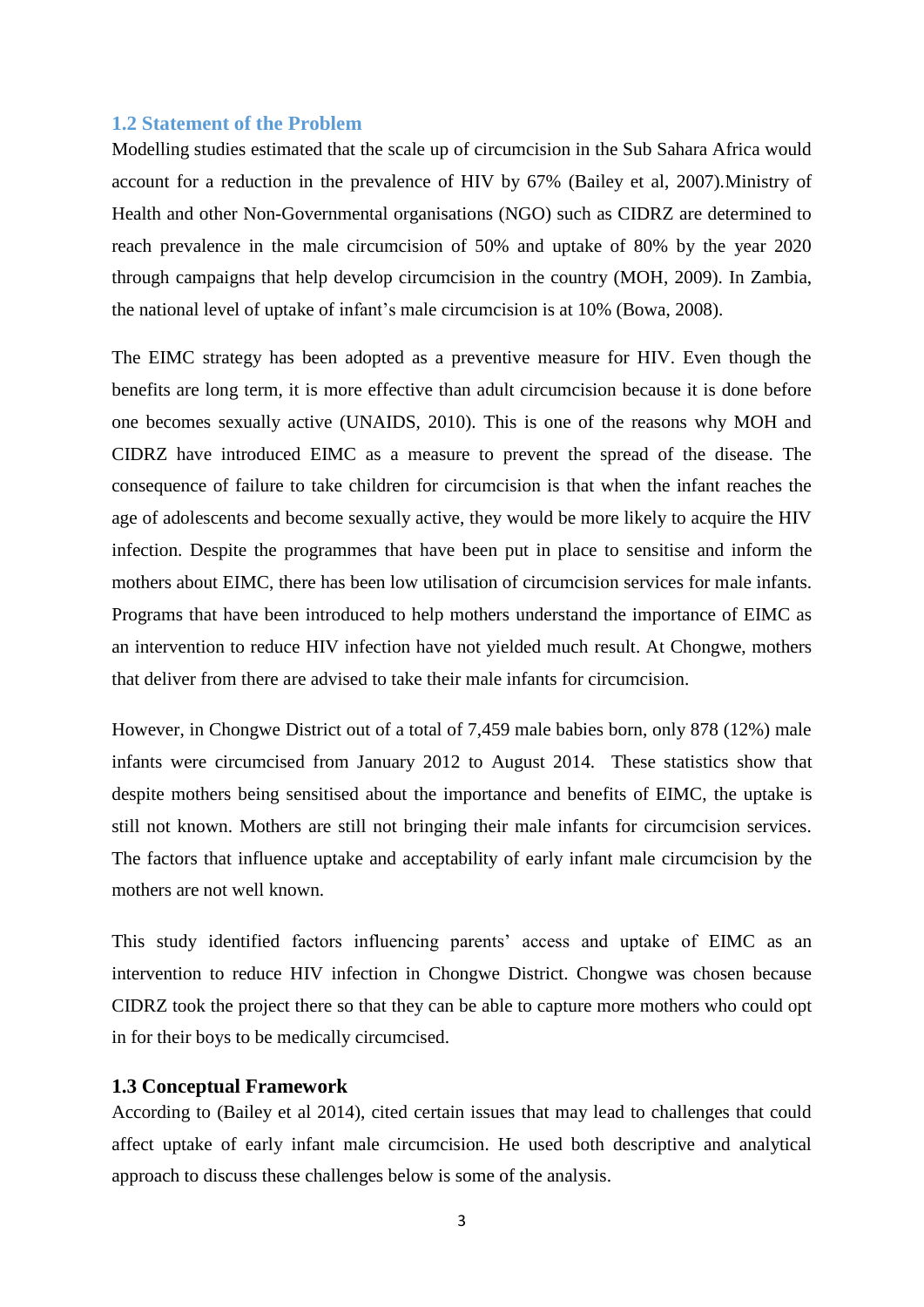#### **1.3.1 Cultural Beliefs:**

Culture can be both a motivating factor for EIMC as well as a reason for refusing it. In areas where circumcision is traditionally practiced such as the North-Western Province of Zambia, they may accept EIMC because male circumcision is part of their tradition. At the same time, they may not take their children for circumcision as they may want them to participate in the traditional circumcision ceremony as a rite of passage from childhood to adulthood.

Mothers from non-traditional circumcising tribes may refuse EIMC because they view it as a cultural practice associated with Muslims and selected tribes from North-Western Province. EIMC may be considered as a "taboo" within their own or their husband's tradition. On the other hand, some mothers may accept EIMC because they view it as a procedure that can be performed in all cultures.

#### **1.3.2 Religious Beliefs**

Religious beliefs of the parents usually influence their decision of accepting or refusing EIMC services as they always adhere to the norms and values of their religion. Zambian parents who are Muslims usually accept EIMC services because it is part of their religious practices while other parents will not accept EIMC services because it is not part of their religious beliefs. Some churches in Zambia do not accept the practice of circumcision and hence parents who go to such churches cannot accept EIMC services while other churches allow circumcision and such parents readily accept EIMC.

#### **1.3.3 Decision Making**

The parent who is a primary decision maker has an influence whether to accept or refuse EIMC services. Single parents may accept the EIMC Services because they are at liberty to make their own decisions on EIMC while those who are married may refuse the service because they need to make consultations with each other before taking their child for EIMC. The single parents, on the other hand, might refuse the service because they have no one to consult about the service and may fear pain, bleeding or death following anesthesia.

Age of the parents also affects the decision to accept or refuse EIMC services. The younger parents may not make decisions on their own as they still need to consult the elderly people and usually refuse the service, while the older parents easily make their decisions either to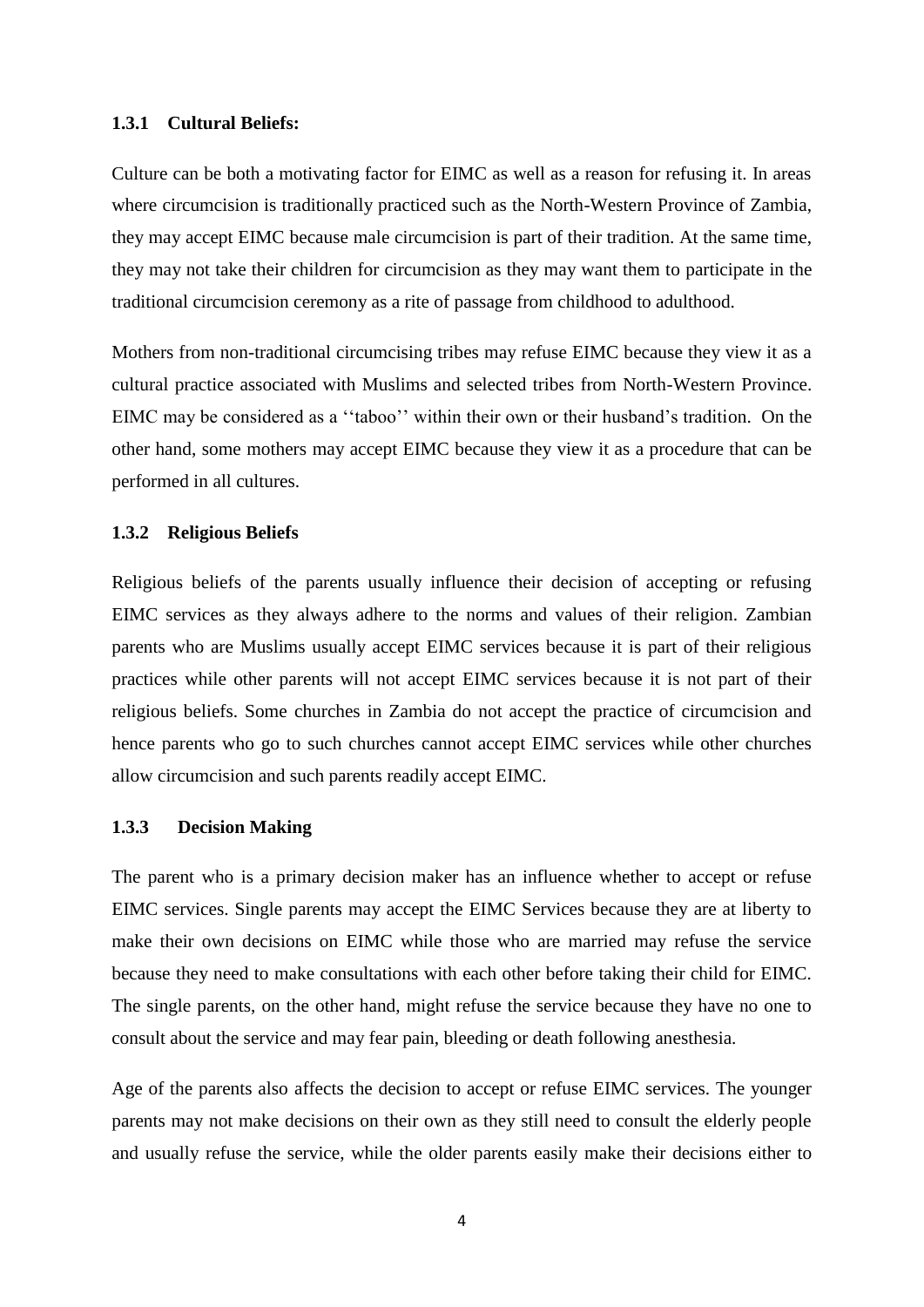accept EIMC or not. On the other hand, younger parents may easily be influenced to accept the new EIMC service than the older parents who may have had other male children who were not circumcised.

### **1.3.4 Cosmetic Outcome**

Some parents may worry about the cosmetic outcome of infant"s penis following EIMC and may not accept the service. In contrast, other parents may not worry about the cosmetic outcome but are more concerned with its benefits of HIV prevention and will give consent for EIMC services.

Furthermore, parents may refuse the service for fear of being blamed later when the child grows up and questions the parents as to why they have permanently changed the appearance of his manhood without waiting for his consent. This is why they view it as an infringement of the child"s human rights and the right to be able to make the decisions for himself when he grows older (autonomy).

#### **1.3.5 Attitude**

The parents' attitudes towards the early infant male circumcision (EIMC) service may either be positive or negative. Fathers who have not undergone circumcision will not believe that it is important for their children to undergo EIMC while others won"t mind accepting EIMC despite them not being circumcised. On the other hand, Parents may not see the need for their child to be circumcised when the child is well and may refuse the service while other parents may accept the service when they are aware of the benefits of EIMC services of HIV prevention in adulthood.

#### **1.3.6 Myths and Misconceptions**

Parents may refuse or accept EIMC services as a result of some myths and misconceptions. Myths may include the belief or idea that EIMC may render the infant impotent, infertile, or may cause weak penile erections later in life and this may cause some parents not to accept the service. Parents' beliefs that their male infants who have undergone EIMC are completely free from HIV later in life may cause them to accept the service.

#### **1.3.7 Perception of the safety of EIMC**

Parents may accept or refuse EIMC services based on the knowledge they have on safety of the procedure. Parents may be concerned with bleeding, pain, baby dying following anaesthesia and wound not healing properly due to infection and may refuse to take up the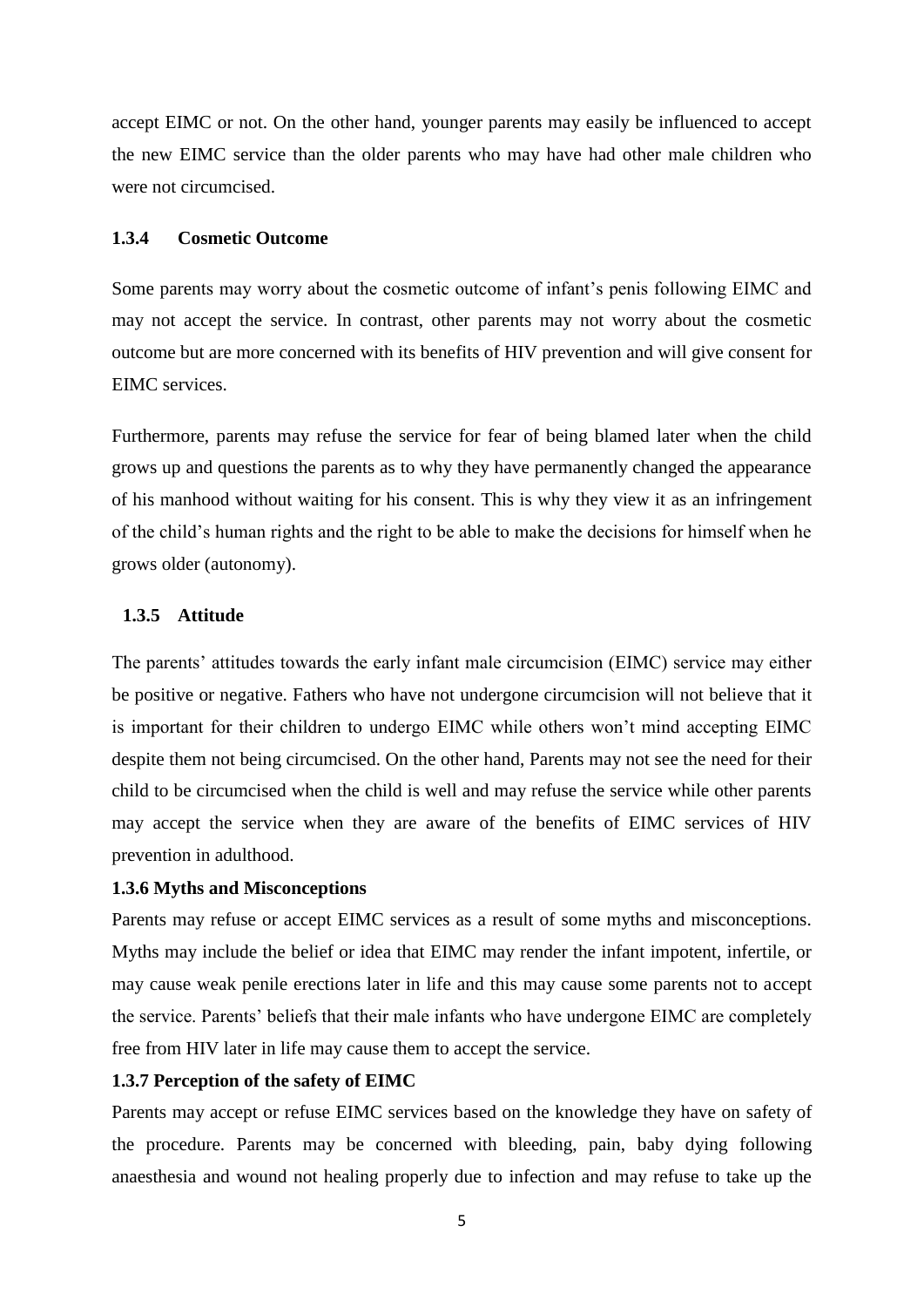EIMC service. On contrary, some parents may be aware of the safety of EIMC services and may accept it.

# **1.3.8 Accessibility to Health Facilities**

EIMC Service is only offered in Lusaka. There is easy access to health facilities providing EIMC services for Lusaka residents which help parents to accept the EIMC services. Parents who live outside Lusaka district do not have easy access to health facilities offering EIMC services and this may cause them not to accept the service.

# **1.3.9 Knowledge**

The knowledge of parents on EIMC and HIV prevention may influence their decision to accept or refuse the service. Knowledge about EIMC such as short wound healing time and minimal complications following the procedure may cause some parents to accept the service while some parents' knowledge on EIMC may result in negative perceptions about EIMC, leading to the parents not accepting the service.

# **1.3.10 Disease Related Factors**

Some parents may accept EIMC services when their male infants have certain medical conditions such as phimosis and balanitis in the first year of life, while others may accept or refuse EIMC when done for the prevention of Sexually Transmitted Infections and Penile Carcinoma later in adulthood. Some parents who are HIV positive may want their male infants to undergo EIMC in order to prevent their children from acquiring HIV in future.

# **1.3.11 Manpower**

The number of trained EIMC health care providers may not be enough to cater for all the male infants in Lusaka and this may discourage mothers to take their children for circumcision. On the other hand, some Centers have enough EIMC health providers which make it easy for parents to take their male infants for the service. Sometimes parents are given appointment dates for the EIMC procedure because of inadequate EIMC providers which may discourage them to come back for the service. EIMC can be performed by health care professionals other than Doctors making it potentially more accessible than adult male circumcision. This may also discourage some parents who may not have trust in nonsurgeons performing circumcision.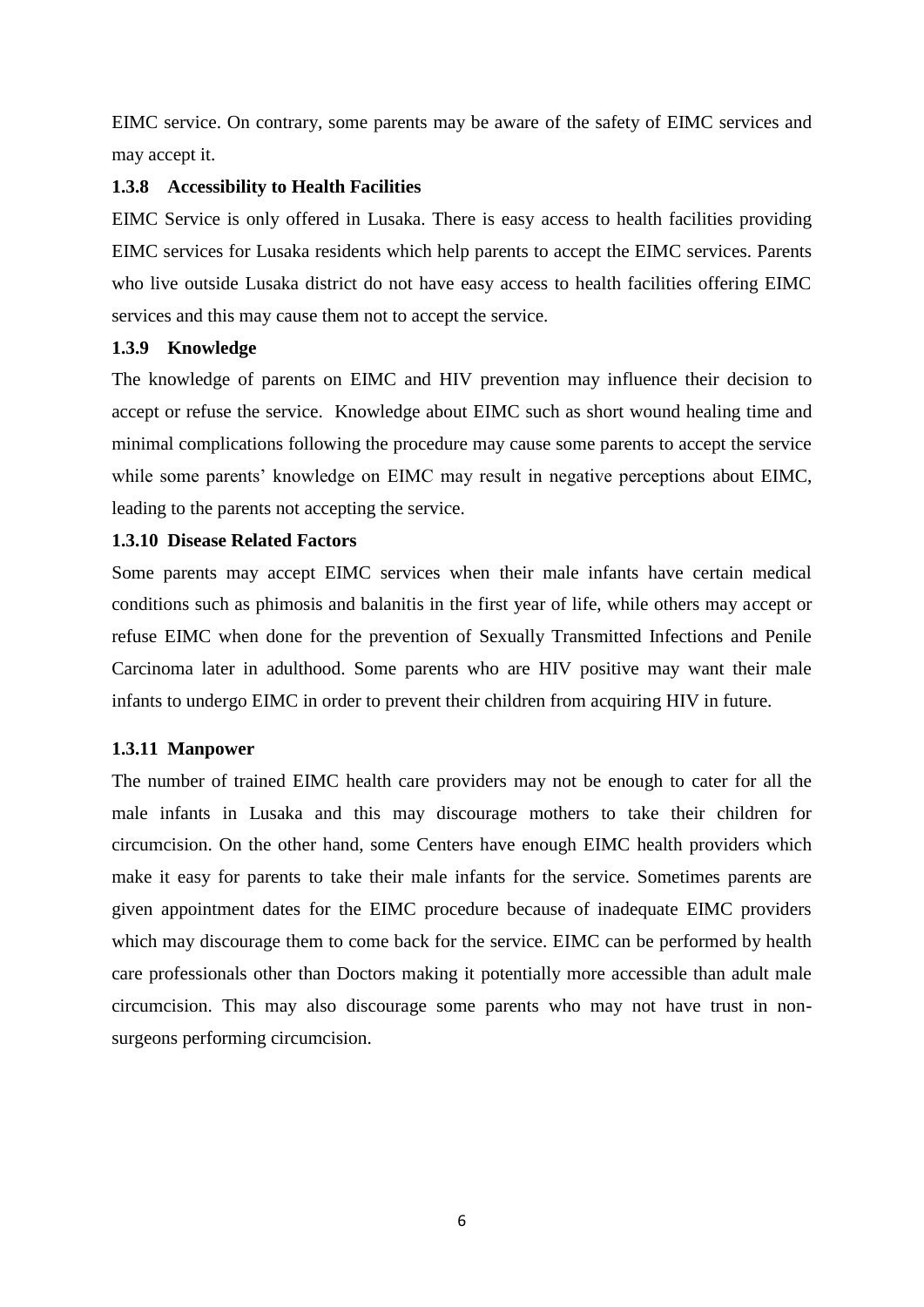

#### **Figure 2: Problem Analysis Diagram**

# <span id="page-20-0"></span>**1.4 Justification and significance of the study**

The high HIV prevalence in Southern Africa is a major concern for the government as it affects the achievement of the Sustainable Millennium Development Goals (SMDGs), by limiting economic development in the region (Walters et al, 2010). It is expected that many countries where early infant Male circumcision prevalence are low, EIMC services should be promoted as part of the scale-up for the long-term HIV prevention strategy. Ministry of Health recently adopted a goal to have 80% of new-born boys circumcised within the first 60 days of life by the year 2020 (Zambia National Male Circumcision Policy, 2009).

In order to ensure the scale up of EIMC services in Zambia, it is vital to understand the possible pitfalls of its uptake within the Zambian health care setting.

Despite information being given on EIMC as a means of reducing HIV, Mothers in Chongwe District still shun the circumcision services. In a study conducted in Lusaka, Zambia on the acceptability of Neonatal Male Circumcision (NMC) by Walters et al, (2007), it showed that 97% of the respondents were willing to take their infants for NMC and only 11% of the respondents took their infants for NMC. This study, therefore, aimed at identifying factors influencing mothers to take their infants for circumcision. It is hoped that the findings of this study will be utilized by Chongwe, UTH, CIRDZ, and MOH to find strategies to improve the uptake of EIMC services. The research findings may also influence the scale up of national EIMC programs in Zambia and increase uptake of EIMC services by mothers.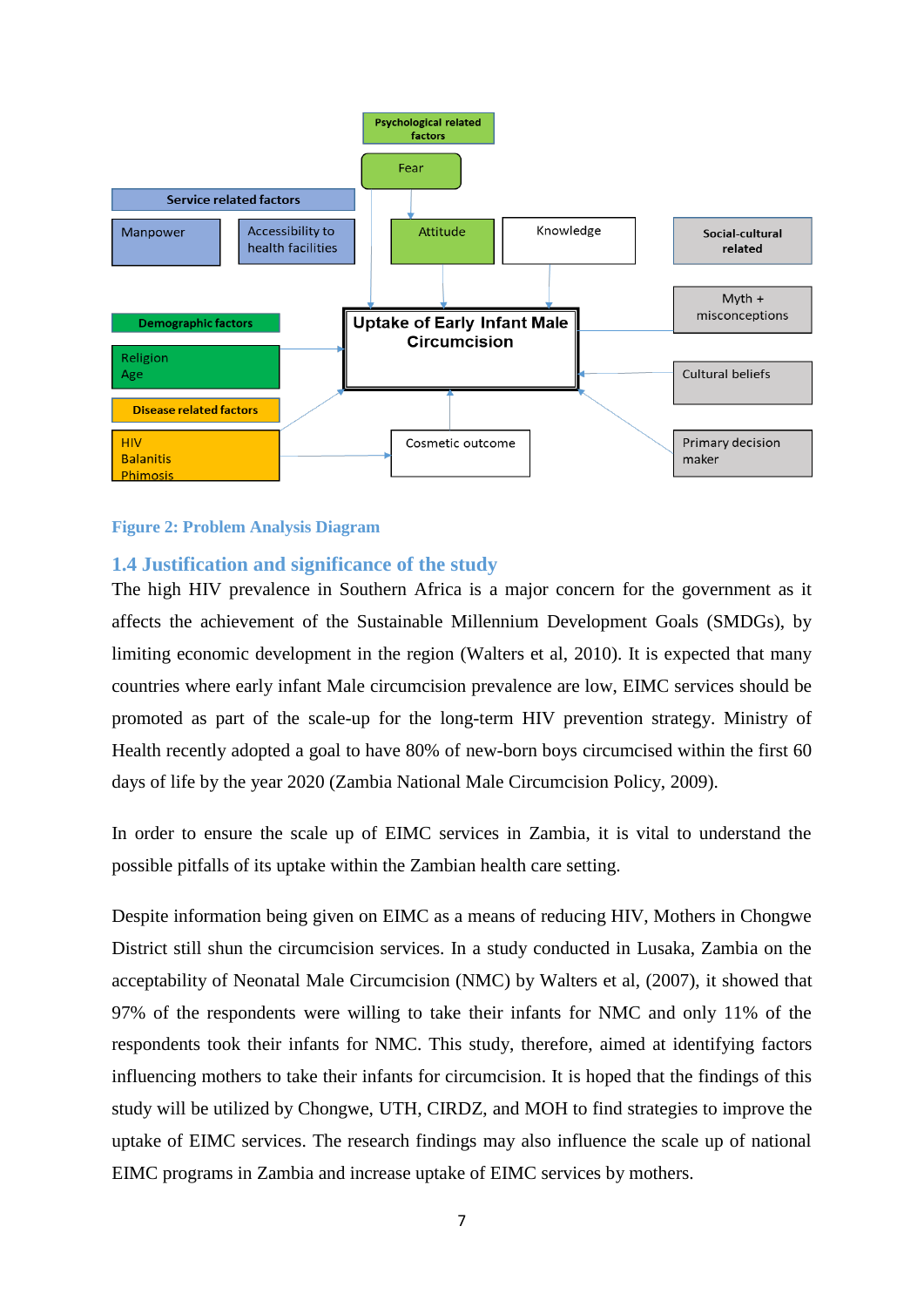To scale-up early infant male circumcision (EIMC) services in Zambia, it was vital to understand the possible benefits of its uptake within the Zambian health care setting. It is hoped that the findings of this study will be utilised by health institutions, mothers and MOH to find strategies to improve the uptake of EIMC services. The research findings will also influence the scale up of national EIMC programs in Zambia and increase uptake of EIMC services by mothers.

# <span id="page-21-0"></span>**1.6 Research question**

The research question that guided the study was

- 1. What are the factors that influence uptake of EIMC by mothers at Chongwe District?
- 2. Would improving the knowledge of mothers towards EIMC increase their uptake of EIMC?

# <span id="page-21-1"></span>**1.7 Objectives**

# <span id="page-21-2"></span>**1.7.1 General Objective**

a. To identify factors that influence uptake of Early Infant Male Circumcision for HIV prevention among mothers of new born infants.

# <span id="page-21-3"></span>**1.7.2 Specific Objectives**

- 1. To assess the level of knowledge on Early Infant Male Circumcision and HIV among mothers.
- 2. Assess the attitude of mothers towards Early Infant Male Circumcision as an intervention for the prevention of HIV transmission.
- 3. To assess accessibility by mothers to early infant male circumcision services.
- 4. To identify the demographic characteristics that influences the mothers" uptake of Early Infant Male Circumcision services for prevention of HIV transmission.

# <span id="page-21-4"></span>**1.8 Conceptual Definitions**

- 1. **Religious beliefs:** The mothers" beliefs on EIMC based on their religion.
- 2. **Attitude**: The research respondent"s way of perceiving EIMC.
- 3. **Cultural Beliefs:** The beliefs, norms, practices, and behaviors of mothers and how they perceive EIMC services.

# <span id="page-21-5"></span>**1.9 Operational Definitions**

1. **Uptake:** Mothers who had their male infants circumcised.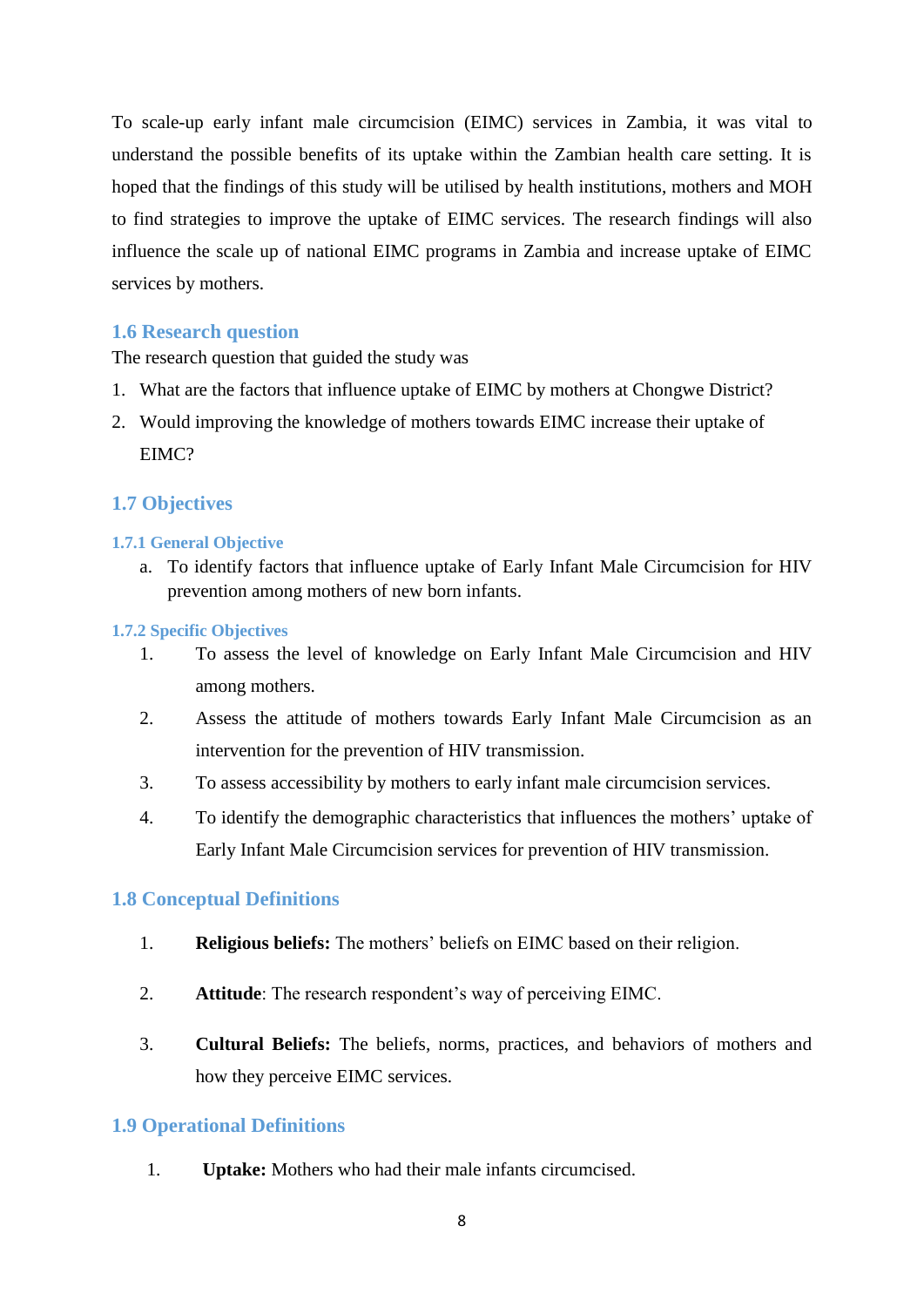- 2. **Accessibility:** Mothers can easily reach the facility offering EIMC and services are readily available.
- 3. **Knowledge:** The level of understanding or awareness of circumcision and HIV among mothers.
- 4. **Infant:** A child aged from 0 to 60 days of life**.**
- 5. **Male circumcision:** Removal of the foreskin of the penis in the males.

# <span id="page-22-0"></span>**1.10Variables**

# **1.10.1 Outcome variable**

The outcome variable was EIMC uptake, it was categorized into yes (child circumcised) and no (child not circumcised). The prevalence of women with circumcised and not circumcised children was determined using Descriptive Statistics Analysis in STATA 13.

The confidence interval was set at  $95\%$  and all variables that showed a p <0.05 at univariable analysis were included in the multivariable analysis to come up with the best model that explains the factors associated with EIMC. Odds ratios (OR) were used for reporting, and were given with 95% confidence intervals.

# **1.10.2 Explanatory variables**

The study had a number of explanatory variables (i.) Knowledge on EIMC was scored on a scale of 0-9 and all women who had a score of 0-5 were classified as less knowledgeable while those who scored 6-9 had high knowledge levels on EIMC ii.) Attitude of women towards EIMC was scored on a scale of 0-6, women with a total score  $\geq$  3 had a positive attitude whereas those who scored < 3 had a negative attitude towards EIMC iii.) in terms of accessibility, EIMC centres that were 2 hours walk away were classified to be far while those centres that were below 2 hours were categorized to be near.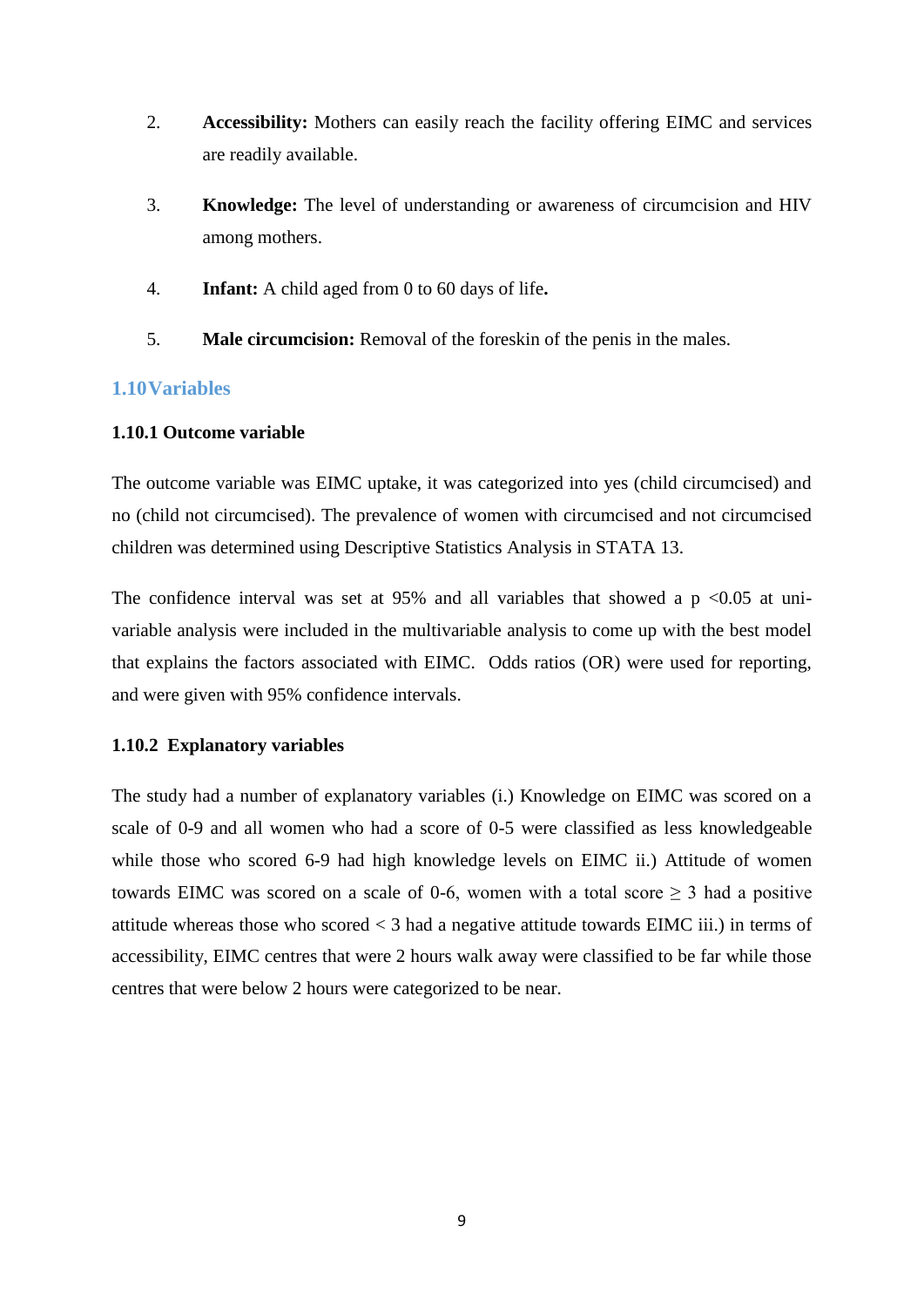| <b>VARIABLES</b>             |                                            | <b>INDICATORS   CUT-OFF POINTS</b>                                                                                                     | <b>QUESTION</b>    |  |
|------------------------------|--------------------------------------------|----------------------------------------------------------------------------------------------------------------------------------------|--------------------|--|
|                              |                                            |                                                                                                                                        | <b>NUMBERS</b>     |  |
| <b>Independent Variables</b> |                                            |                                                                                                                                        |                    |  |
| Knowledge<br>on              | High                                       | Score 6-9                                                                                                                              | $9 - 15$           |  |
| <b>EIMC</b> and HIV          | Low                                        | Score $0-5$                                                                                                                            |                    |  |
|                              |                                            | Note: Each correct response scored 1 point except for question 11<br>and 13 which had a score of two points each                       |                    |  |
|                              | Positive                                   | Scores 4-6                                                                                                                             | $\overline{27-31}$ |  |
| Attitude                     | Negative                                   | Scores 0-3                                                                                                                             |                    |  |
|                              | scaling up EIMC                            | Note: Each correct response scored 1 point except for question 31<br>which had a score of two points each correct/logical response for |                    |  |
|                              | Positive                                   | Scores 3-4                                                                                                                             | $23 - 26$          |  |
| Cultural beliefs             | Negative                                   | Scores 0-2                                                                                                                             |                    |  |
|                              | Note: Each correct response scored 1 point |                                                                                                                                        |                    |  |
| Accessibility<br>of          | Very Far                                   | Mother takes more than two hours                                                                                                       |                    |  |
| <b>EIMC</b> services         |                                            | to reach the clinic                                                                                                                    |                    |  |
|                              | Far                                        | Mother takes one to two hours to                                                                                                       | 21                 |  |
|                              |                                            | reach the clinic                                                                                                                       |                    |  |
|                              | Near                                       | Mother takes one hour to reach the                                                                                                     |                    |  |
|                              |                                            | clinic                                                                                                                                 |                    |  |
| <b>Dependent Variable</b>    |                                            |                                                                                                                                        |                    |  |
| Uptake of EIMC               | Yes                                        | Child circumcised                                                                                                                      | 16                 |  |
|                              | N <sub>o</sub>                             | Child not circumcised                                                                                                                  |                    |  |

# **Table 1: Description of Scored Explanatory Variables**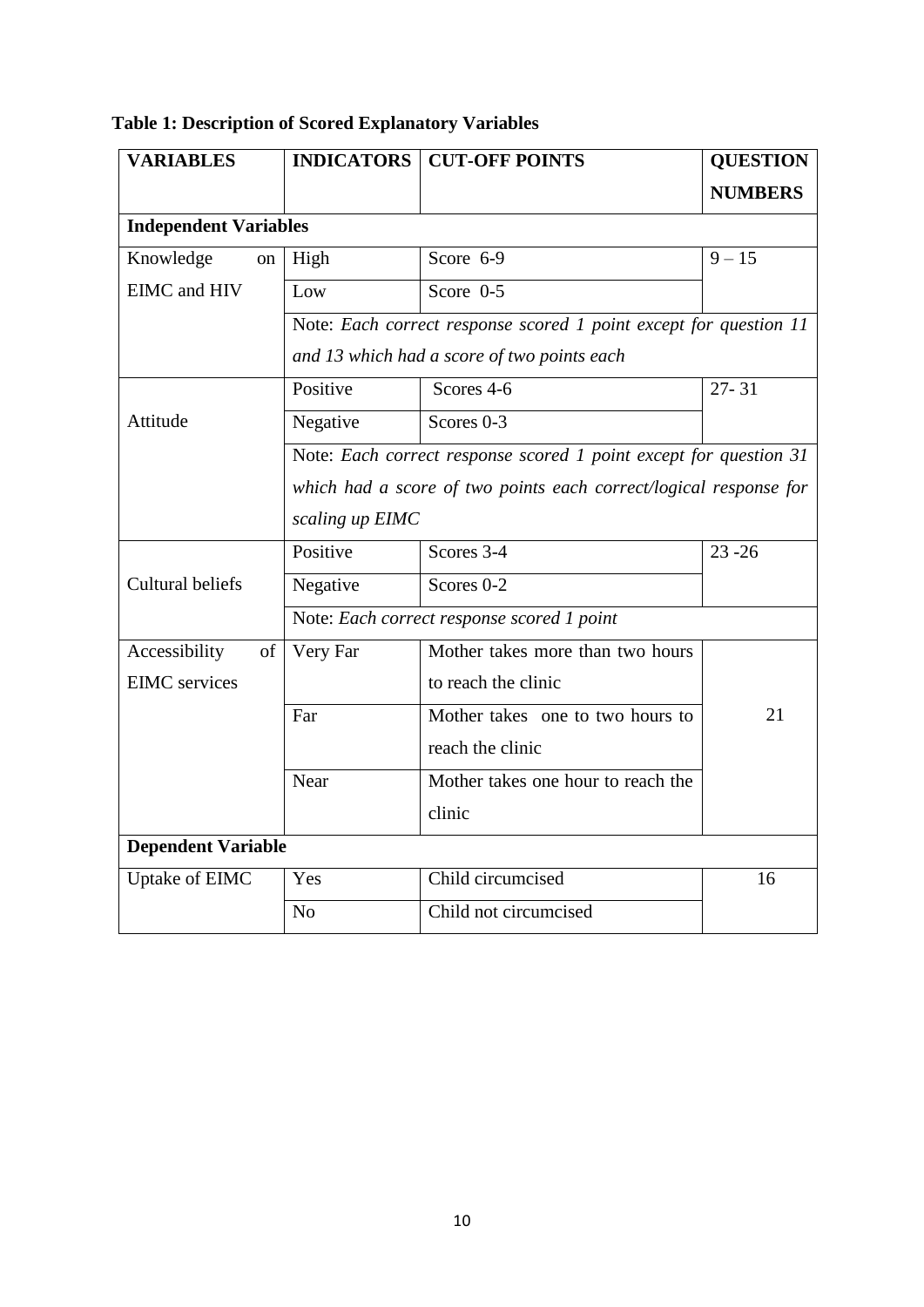#### **CHAPTER TWO: LITERATURE**

#### <span id="page-24-1"></span><span id="page-24-0"></span>**2.1 Introduction**

HIV/AIDS pandemic is of concern to all the people in the world and it does not distinguish on who to affect. It is for this reason that if there is a way to help prevent the spread of the disease, all parents should be in the lead to promote it. One of the measures is the promotion of male circumcision which helps prevent the spread of HIV. Bailey et al, (2007) conducted randomised trial studies at Orange Farm in South Africa which showed that only 20 men out of 1,545 who were circumcised became HIV infected; compared to 49 out of 1,582 men in the control group of delayed circumcision who were infected (Auvert et al, 2005). These findings increased awareness on the preventive capacity of male circumcision for HIV prevention. UNICEF and WHO (2007) then went a step further to suggest and implement Neonatal Male Circumcision as an effective method to prevent an increase in future HIV infections worldwide.

#### <span id="page-24-2"></span>**2.2 Uptake of Early Infant Male Circumcision**

Globally the uptake of EIMC is a contentious issue. Most Parents feel that it is compulsory for them to have their child circumcised at a young age (Bailey et al, 2007) which leads to parents not willing to circumcise their sons.

For countries like New Zealand, Canada and United States of America (USA), neonatal circumcision was performed as a routine procedure as long as there was consent from the guardians of the child. Now the trend is reducing as a result of strong public opinion and because of the studies which were conducted on the benefits of routine circumcision which proved uncertain to support the practice (Bailey 2012).

A prospective study conducted by Weiss et al (2010), in London, to evaluate the complications following EIMC, revealed that a few complications exist. The study showed that the complications occurred in those children who were circumcised by inexperienced providers or performed in non-sterile conditions. This can affect the readiness of parents to accept to take their male infants to the clinics for circumcision. Bowa, (2011), conducted a study were he made a discovery that parents were concerned about the complications of circumcision. In order to help parents accept to take their children for circumcision, during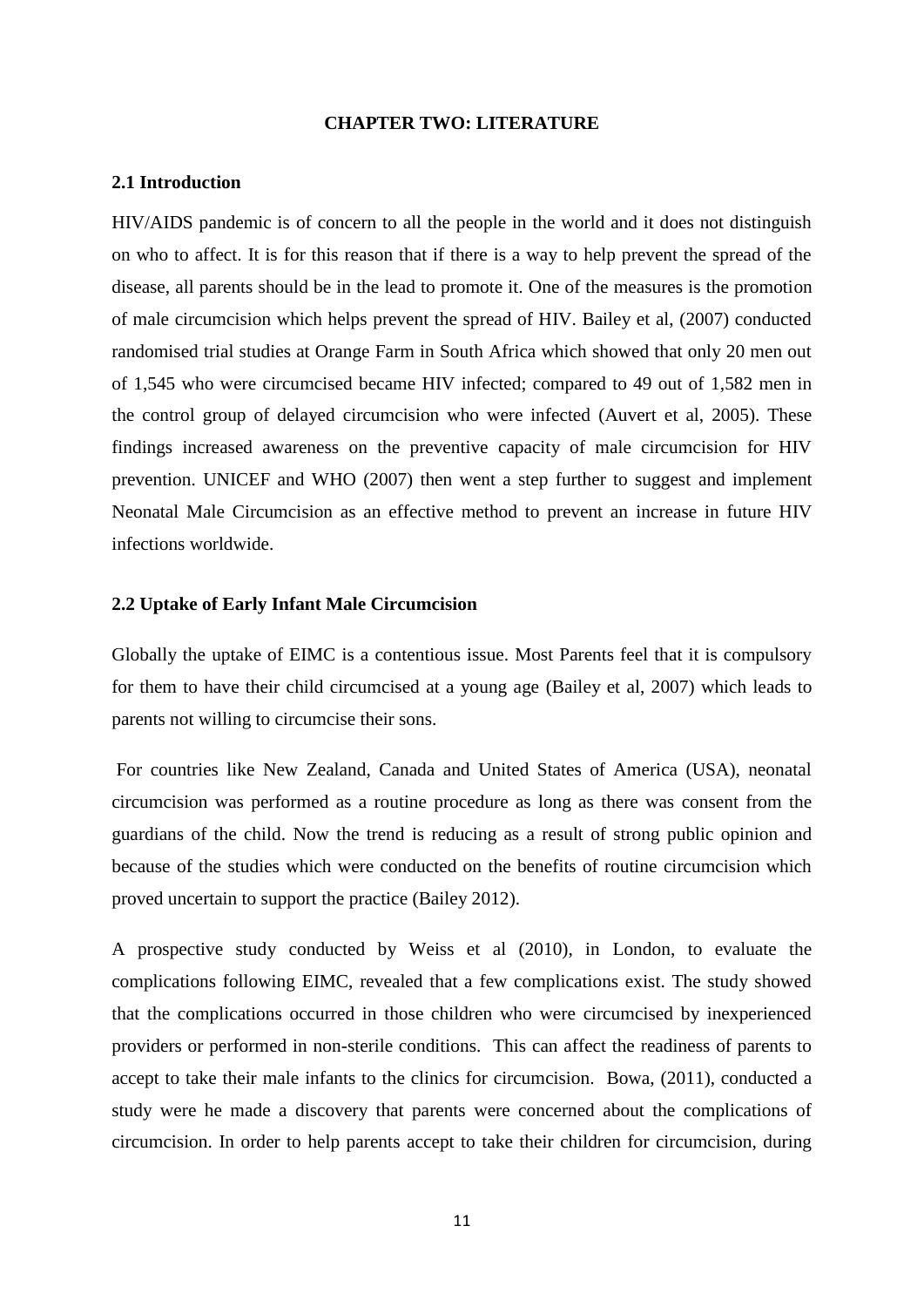counselling, health providers should discuss the complications of EIMC with them, in order to promote the uptake of the service

Kalichman, (2010), states that scaling up of MC services has the potential to stem the entire HIV pandemic in Southern Africa. Studies conducted in Sub-Saharan Africa have shown that many parents agree that they want to have their children circumcised but that only a few of them actually take their children for circumcision (Walters et al, 2010). This means that even though most parents want their sons to be circumcised, there are certain factors that hinder them from doing so.

Westercamp and Bailey (2007) reviewed studies conducted in Sub-Saharan Africa on factors that influence the uptake of circumcision in non-circumcising communities. Across the studies, the median proportion of men willing to be circumcised was 65%. Even with the high willingness of these men to be circumcised, they cited concerns which ultimately influence the uptake of male circumcision in Sub-Saharan Africa.

The factors that were identified to affect uptake included fear of pain, the person's culture and religion, the cost of the procedure and the presence of complications after the procedure. Westerkamp and Bailey also stated that the uptake of EIMC is dependent mostly on the perception of the safety of the procedure. This study indicated that when parents were afraid for the safety of their children they would not take their children for circumcision.

Studies conducted in Sub-Saharan Africa have shown that many parents agree that they want to have their children circumcised but that only a few of them actually take their children for circumcision (Walters et al, 2010). This means that even though most parents want their sons to be circumcised, there are certain factors that hinder them from doing so.

Another study conducted in Kenya by Marisa et al, (2016) on factors associated with preference for EIMC among parents, a sample of 613 mothers and fathers 430 of baby boys at 16 health centres in Western Kenya, Most of them 59% were for EIMC. On the actual day of having their male babies circumcised only 29% opted to have them circumcised. The barriers that were cited why they declined to take the boys included pain, inadequate knowledge on EIMC lack of facilities nearby to provide the service

A study conducted in Zimbabwe by Mahvu et al, (2014), on the acceptability of Neonatal Male Circumcision (NMC) on HIV prevention indicated that those men who had HIV were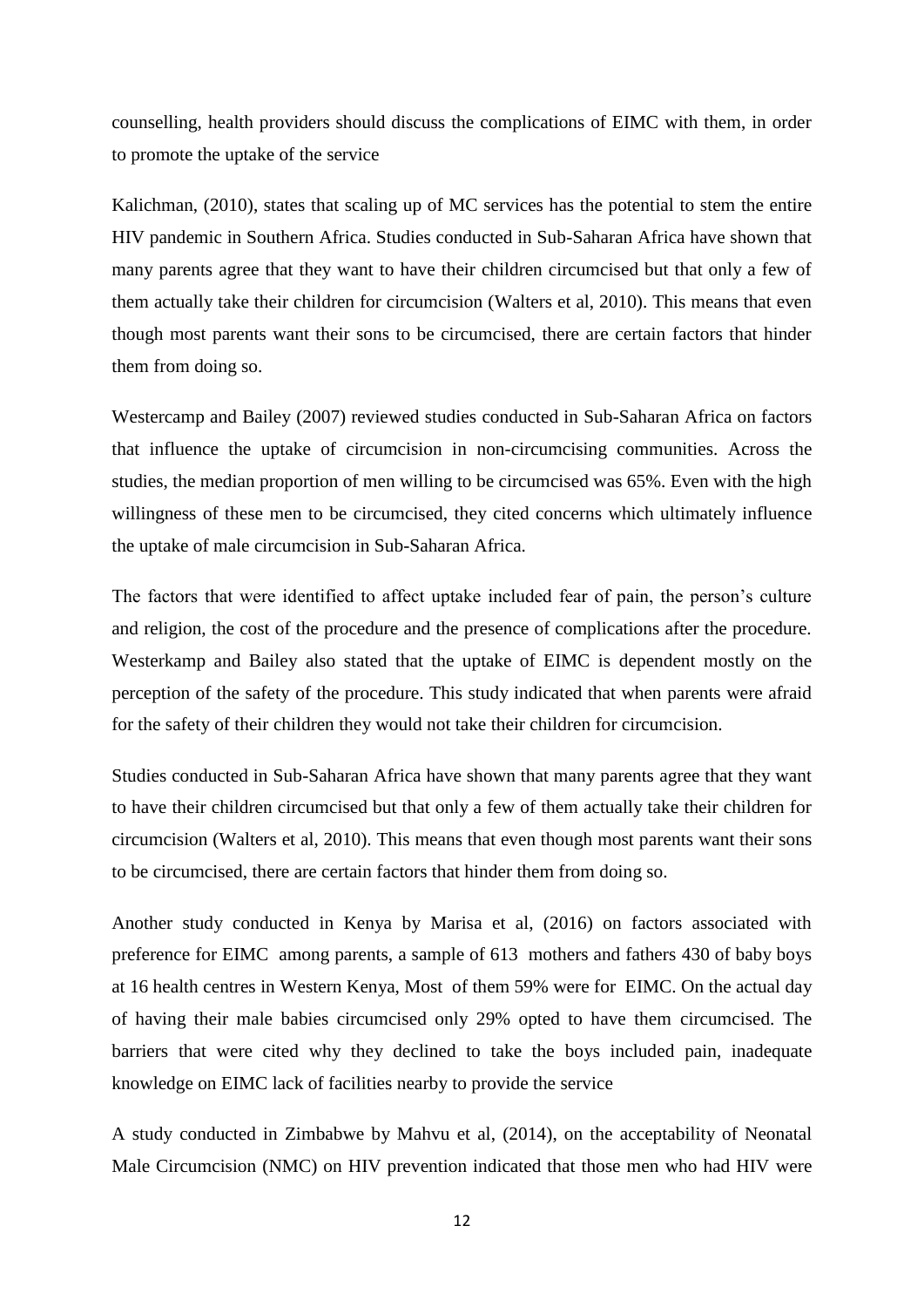more receptive to the service for their neonates and agreed to have the child circumcised in order to prevent them acquiring HIV in future. In a 2012 report published by Mavhu, on the same study conducted in 2011, he stated that parents would increase uptake of the EIMC services if the barriers were appropriately addressed and fathers were specifically targeted in the health education messages.

In Zambia, Walters et al, (2008), conducted a cross-sectional study on the acceptability of NMC at two public clinics in Lusaka. Following the study, mothers received information on the availability of NMC and uptake of the services was tracked. It was discovered that out of 97% of the parents who stated that definitely, they would take their children for circumcision only about 11% actually did.

The study cited factors such as the older age of the parents and mothers attending the antenatal clinics at an institution where the EIMC services are offered, as the most likely factors that encourage uptake of the EIMC services among parents.

#### <span id="page-26-0"></span>**2.3 Accessibility**

Mavhu et al, (2011) noted that the barriers that usually hinder the parents to take their children are not insurmountable. These barriers include the fear of parents have on the procedure, lack of knowledge on EIMC and lack of available clinics for circumcision near the households.

Westercamp and Bailey (2007) reviewed studies conducted in sub-Saharan Africa on factors that influence the accessibility of early infant male circumcision that were identified included fear, pain, the person"s culture and religion, the cost of the procedure and the presence of complications after the procedure. Westercamp and Bailey also stated that the accessibility of EIMC is dependent mostly on the perception of the safety of the procedure. The other reason that the parents shared with (Bailey et al, 2007) was the distance of the health centers providing the services were very far and the misconception that they had that the health professionals conducting the services were incompetent and above all the negative attitude of the health workers towards early infant male circumcision.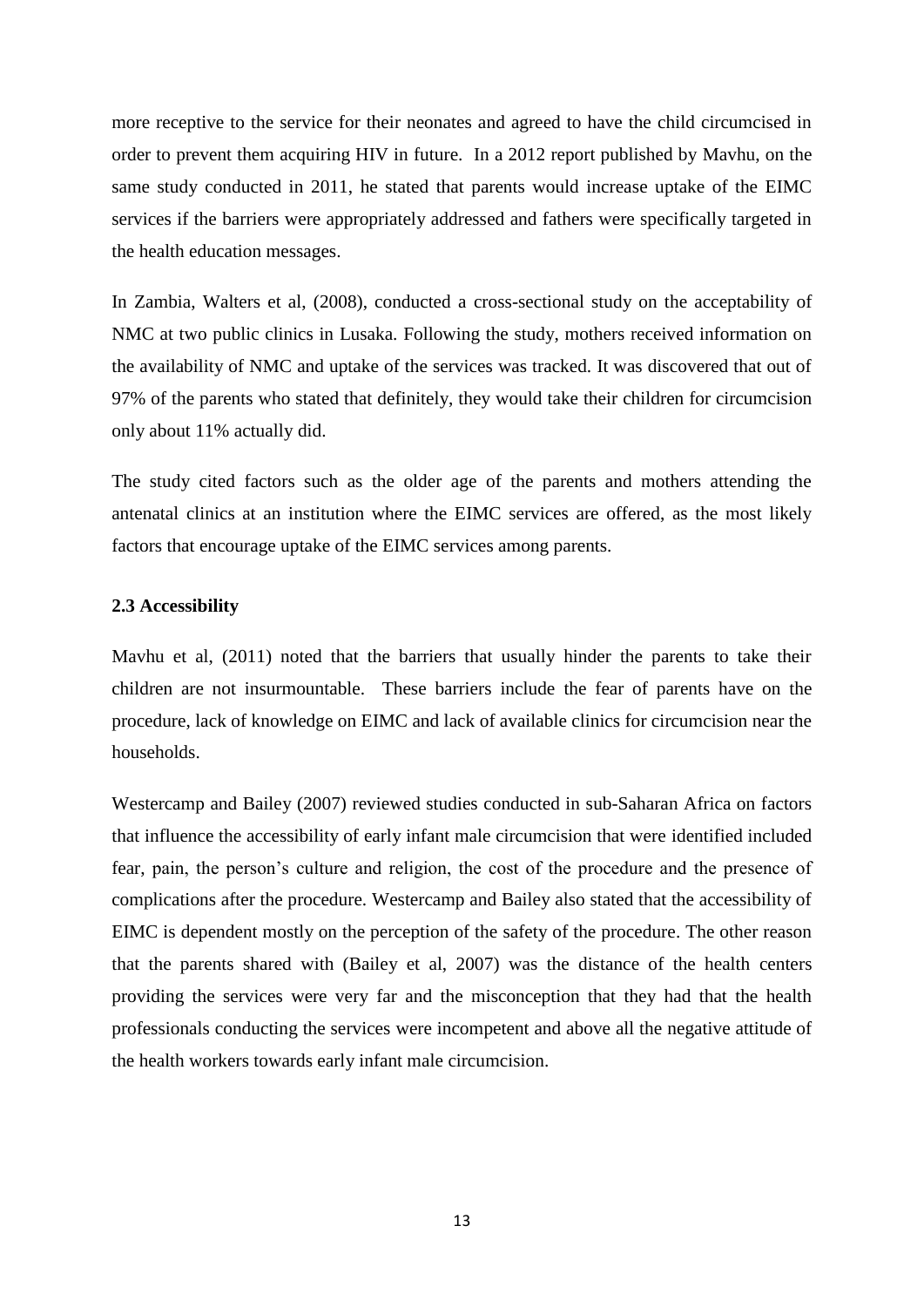#### <span id="page-27-0"></span>**2.4 Primary Decision Maker**

Three randomised trial studies were conducted in Western Kenya by Bailey et al (2010), which examined the parental decision making in the uptake of EIMC. The study concluded that fathers are the primary decision makers of EIMC and mothers who were married to husbands who were circumcised had no problem in deciding to have their infants circumcised, as opposed to those whose husband were not circumcised.

Another study was done in South-East Botswana on women to find out if they would be willing to have their infants circumcised and who the primary decision makers would be (Violante and Potts, 2012). From this study, 85% of women said they would wait for their husband to make a decision for their infants to be circumcised. This shows that as married women they were not willing to have their children circumcised without consent from their husbands. Gender dynamics are also seen to play a role in the parents' decision making on EIMC in the prevention of HIV.

In Botswana, Plank et al, (2009), conducted a study on the acceptability of EIMC for HIV prevention as well. Questionnaires were administered to sixty mothers of new born boys, 92% of the mothers responded that they would have their new born boys circumcised if the service is available in the clinical setting, primarily to prevent future HIV infection. The study concluded that culturally, fathers are expected to make decisions on circumcision of their infant. In this case, targeting the fathers in the health education messages would increase the acceptability of EIMC among parents.

Age of mothers also plays an important role in deciding on circumcision for their male children. Teenage mothers are considered inexperienced and irresponsible to have the child circumcised. The decision was left entirely to the elderly person in the village or household such as grandparents, fathers and mothers who influence the decision for EIMC Services. Therefore, it is not common for teenage mothers to consent for circumcision for their infants.

#### <span id="page-27-1"></span>**2.5 Cultural and Religious Beliefs**

There are many reasons why circumcisions are still carried out today. These vary from medical indications, cultural and religious obligations (Mahvu et al, 2012).The sacred practice of traditional circumcision was first performed by the Jewish Patriarch Abraham, and the tradition has continued in every generation of Jewish people (Wallerstein, 1985).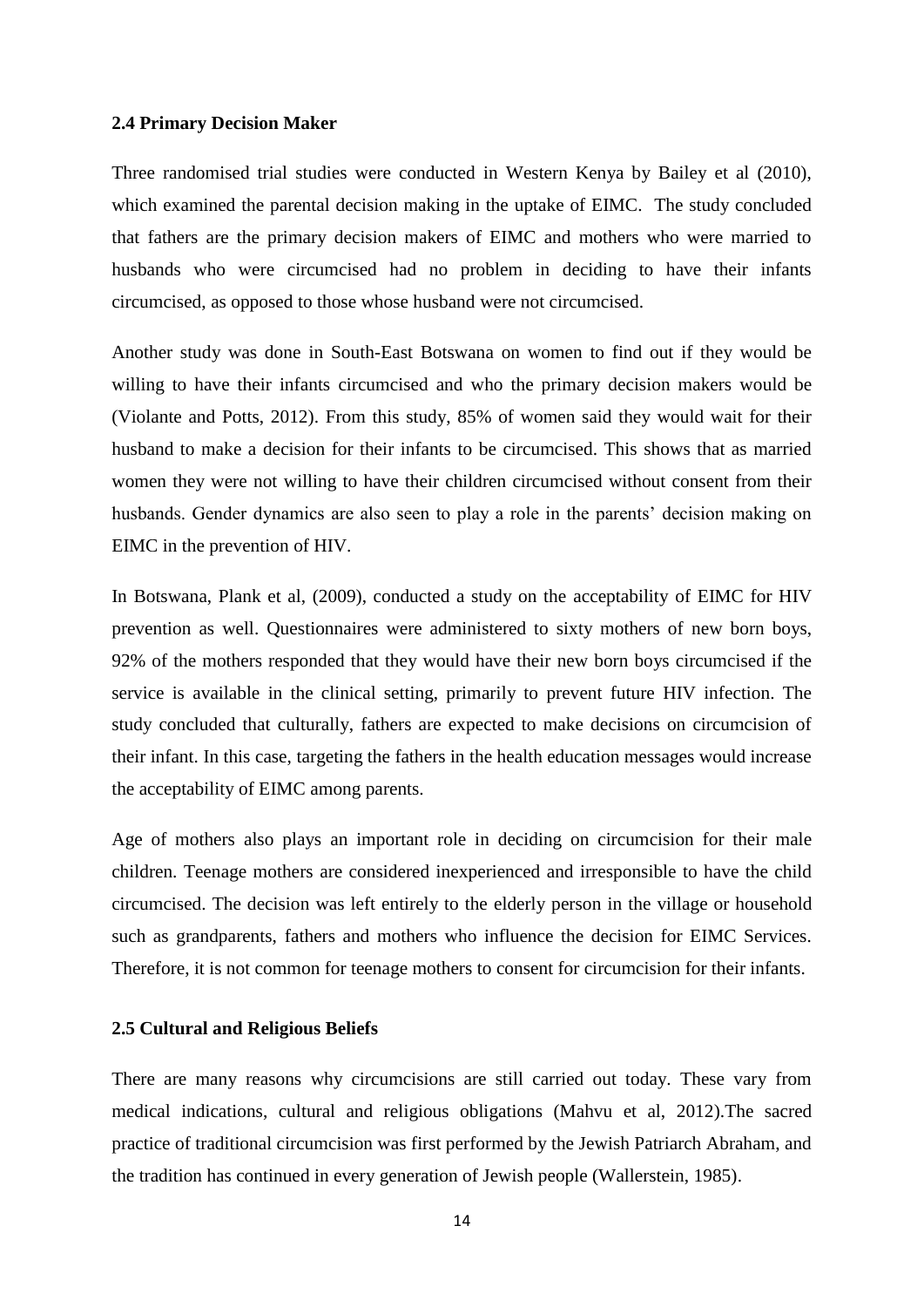The Torah (Jewish Bible) states in the old Testament books of: Bereshit/Genesis 17:12 that:"And he that is eight days old shall be circumcised among you, every man child in your generations." and Vayyiqra/Leviticus 12: 2-3 reads: "If a woman have conceived seed, and born a man child, on the eighth day the flesh of his skin shall be circumcised (Bereshit/Genesis 17:12, Vayyiqra/Leviticus 12: 2-3).

According to the verses in Bereshit/Genesis and Vayyiqra/Leviticus, the Jewish tradition requires that the male circumcision should be performed on the eighth day and only performed by a qualified mohel. This is because a mohel is an expert in the surgical aspects of circumcision as well as knowledgeable in the laws and customs pertaining to a traditional circumcision and ceremony. This may indicate that the Jewish community will easily take their male infants for EIMC as the practice is part of their culture.

Studies were conducted in Zimbabwe to assess some traditionally circumcising tribes including the Xhosa, Chewa, Venda and Remba and their options on EIMC Services. These groups were not opposed to EIMC. However, they felt that they would prefer the procedure to be performed by someone who was circumcised and of the same tribe (WHO/UNAIDS, 2004).

In some other studies conducted in Zimbabwe, older men from the dominant traditionally circumcising population, the Shangaan, were strongly opposed to EIMC for two reasons. Firstly, they mentioned that circumcision is just one part of a comprehensive "rites of passage" ritual and should therefore not be undertaken separately. Secondly, they noted that if infants were circumcised, their mothers would need to be involved in the process as they would nurse the wound. Among the Shangaan, allowing women to see and nurse the MC wound is considered taboo (WHO/UNAIDS, 2007). Some Muslim participants such as the Chewa of Malawian origin preferred the circumcision to be done by someone of the same religion

In both Botswana and Swaziland, studies showed that only 2% of participants felt that circumcision would lead to disapproval by their community (Halperin, 2006).In Zambia, tribes which practice male circumcision are the Lundas and Luvales from the North Western Province. For them, MC is practiced as part of the cultural tradition, as a rite of passage from childhood to adulthood. According to Bailey et al., (2007), the Lunda and Luvale tribes in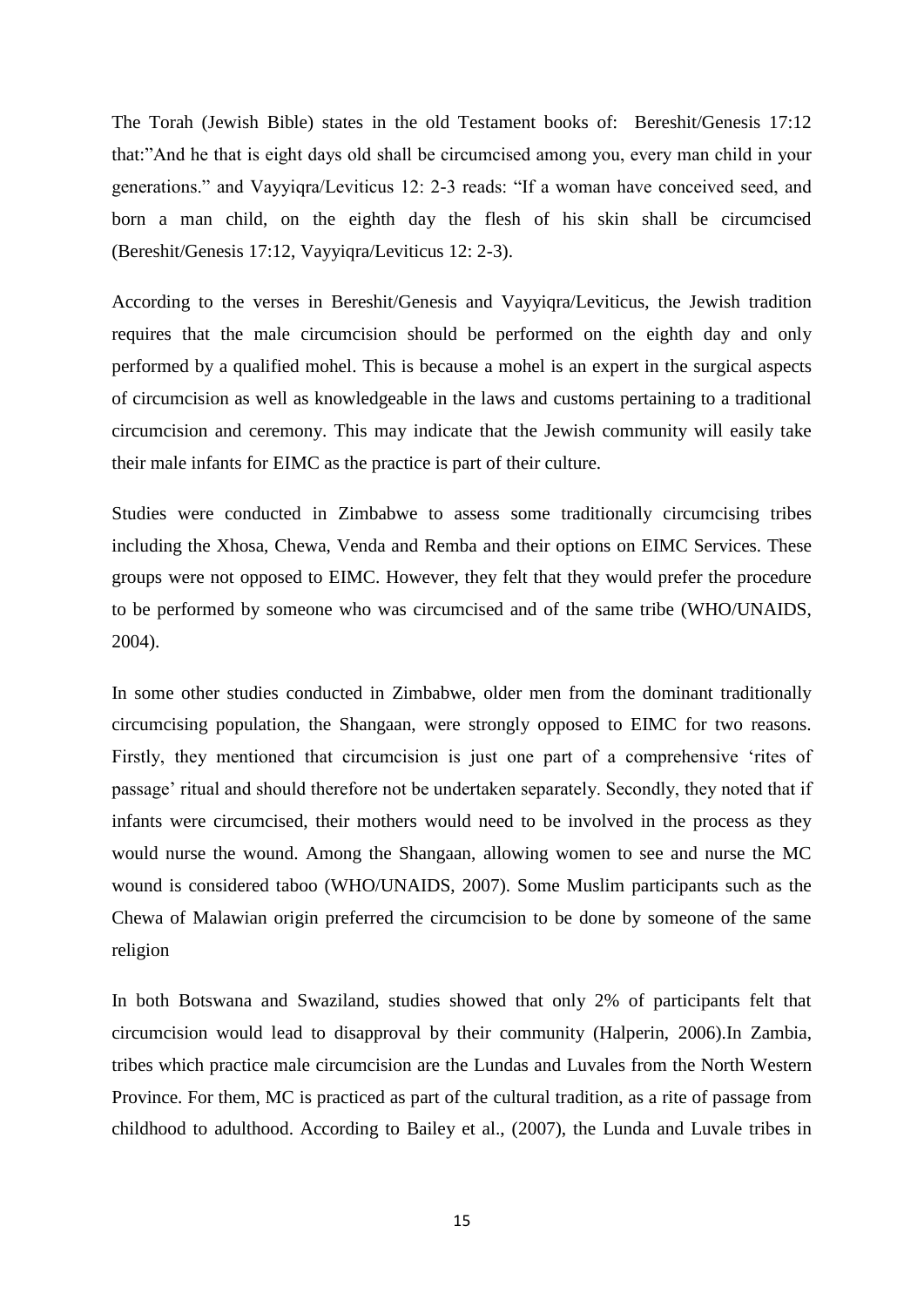Zambia, are fundamentally different from those belonging to an ethnic group that does not practice traditional circumcision.

Lack of circumcision was mentioned as an element of the ethnic identity of those who do not circumcise traditionally. According to this study, parents from traditionally circumcising tribes will easily accept EIMC Services. While other parents in the same ethnic group would like to wait until their sons are adolescents for them to go through the circumcision ceremonies as a rite of passage from childhood to adulthood.

According to WHO/UNAIDS, (2004), trends towards medical male circumcision have been observed in some traditionally circumcising communities in East and Southern Africa, implying that there is a readiness to use services provided through the formal health system and that such services are not in conflict with the culture. However, in other traditionally circumcising communities, it is clear that the idea of using medical services for traditional male circumcision currently remains unacceptable because of the traditional beliefs which require circumcision to be performed during adolescent as a rite of passage from childhood to adulthood. Mahvu et al (2010), further states that prior to the last century it was not medical but rather cultural and religious reasons for which circumcision was most often performed. Circumcision continues to be practiced for such reasons by many people.

#### <span id="page-29-0"></span>**2.6 Knowledge**

It is expected that Knowledge on Early Infant Male Circumcision services may affect the uptake of the service by parents of male infants. In a study conducted in Zimbabwe on knowledge, a total of 240 participants took part in Focus Group Discussions and an additional three key informants were interviewed. The results showed that EIMC knowledge was generally poor. Despite low knowledge, EIMC acceptability was high among participants from most ethnic groups (WHO-UNAIDS, 2007).

In a study conducted in Zimbabwe on knowledge, a total of 240 participants took part in Focus Group Discussions and an additional three key informants were interviewed. The results showed that EIMC knowledge was generally poor. Despite low knowledge, EIMC acceptability was high among participants from most ethnic groups (WHO-UNAIDS, 2007).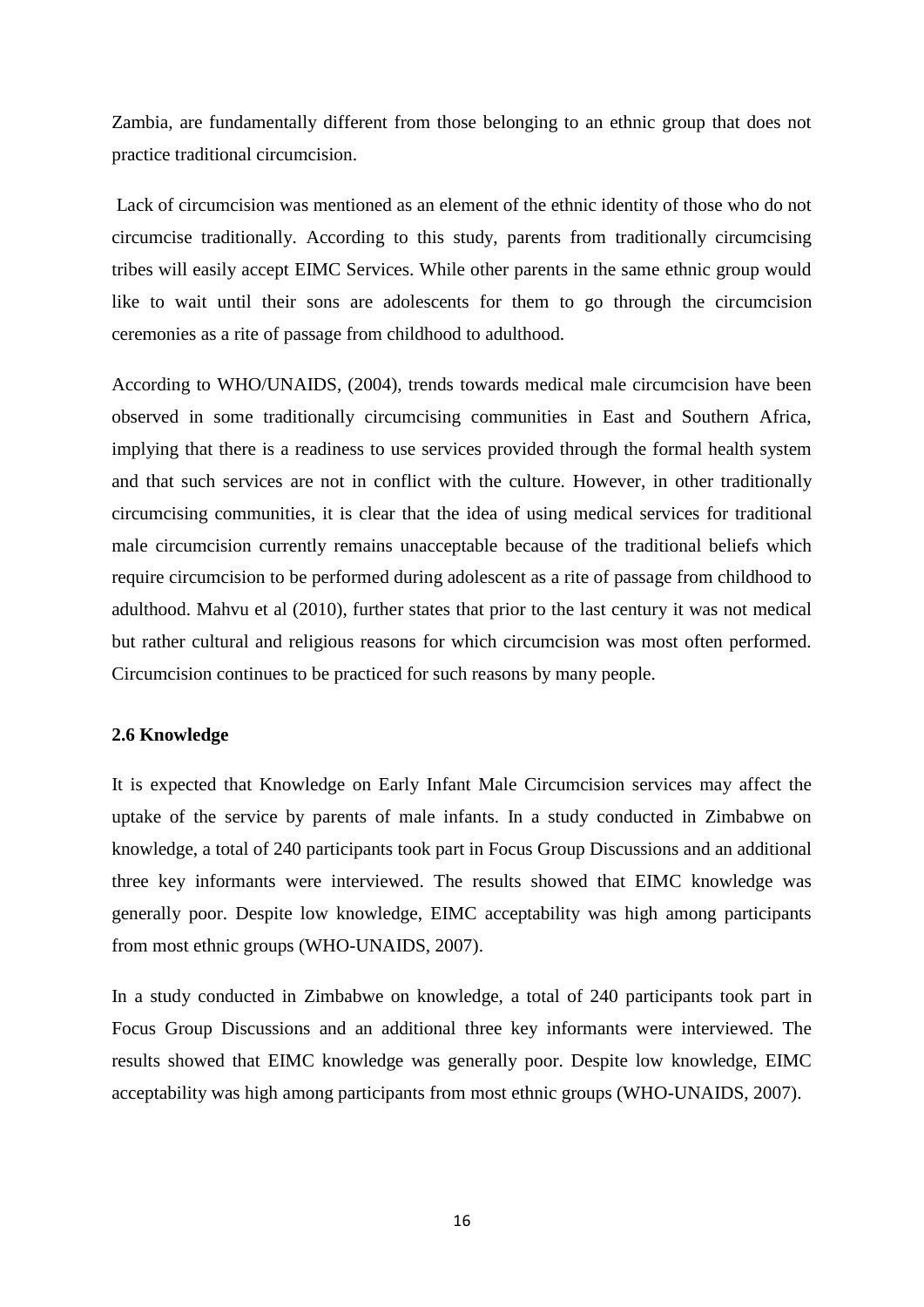When mothers have adequate knowledge on EIMC Service and its benefits, they will easily make an informed decision on EIMC Service. In counseling mothers who are offered or who request EIMC, health providers have a responsibility to explain all of the pros and cons, including that male circumcision are an irreversible procedure, and that it provides a child with no benefits in relation to HIV until the child becomes sexually active.

In another study which was done on EIMC knowledge by WHO in conjunction with USAID in 2007, EIMC knowledge was found to be poor. Male circumcision knowledge in general and EIMC knowledge, in particular, is poor among the general population and especially among traditionally non-circumcising groups (Ibid).

Several participants in the same study conducted by WHO-USAID in 2007, particularly females, did not know what the procedure involved. When probed, they did not know how much skin is removed as well as precisely where it is removed from. Additionally, participants from traditionally non-circumcising populations were unaware of MC's benefits. The same participants maintained that attempts to learn more about traditional MC have been futile since the procedure is highly secretive (WHO/UNAIDS, 2007). As a result of poor knowledge, Parents do not readily accept the EIMC Service.

When mothers have adequate knowledge on EIMC Service and its benefits, they will easily make an informed decision on EIMC Service. Male circumcision performed on infants involves the least physical risk. In counseling mothers who are offered or who request EIMC, health providers have a responsibility to explain all of the pros and cons, including that male circumcision are an irreversible procedure, and that it provides a child with no benefits in relation to HIV until the child becomes sexually active (Walters,2008).

However, some mothers, in the context of the best interests of the child, may wish to have their male child circumcised as an infant after considering evidence that there are fewer medical complications associated with the procedure when performed at an early age (UNAIDS, 2006).

However, some mothers, in the context of the best interests of the child, may wish to have their male child circumcised as an infant after considering evidence that there are fewer medical complications associated with the procedure when performed at an early age (UNAIDS, 2006).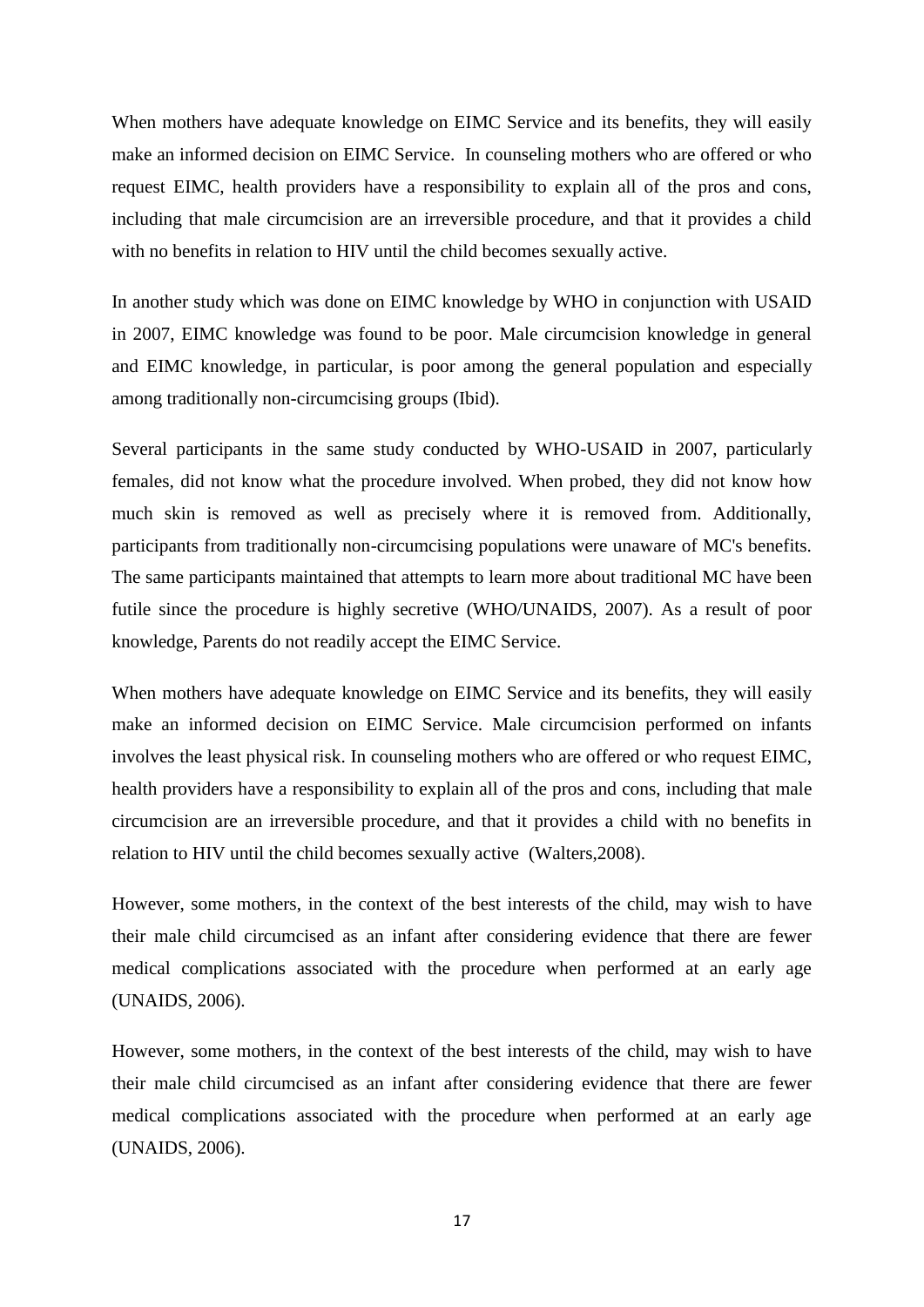#### <span id="page-31-0"></span>**2.7 Disease Related Factors**

Morris (2007) stated that traditionally, the United States Medical Establishment promoted male circumcision as a preventative measure for an array of pathologies including reduced risks of Penile Cancer, Urinary Tract Infections, Sexually Transmitted Diseases, and even Cervical Cancer in sexual partners. This consequently led to the advocating of routine Neonatal Circumcision. However, in recent times this notion has attracted great controversy, with opponents questioning the true extent of the documented benefits.

## <span id="page-31-1"></span>**2.8 Conclusion**

It is noted from the literature review that knowledge, primary decision markers, acceptability, cultural and religious beliefs have a bearing on the uptake of EIMC services by mothers in the prevention of HIV as cited by many authors. From the studies cited by many authors, knowledge on EIMC was poor. Despite the acceptability being high, the uptake of EIMC still remains low. Parents from circumcising tribes are more ready to accept EIMC services unlike those from non-circumcising tribes. Studies have shown that fathers have the key role in decision making on EIMC services even though some family members like grandparents may have a role in decision making. However, some fathers who are circumcised will want their sons to be circumcised when they reach adolescent.

Religions that practice circumcision are more likely to take up the service. In Zambia, few studies have been done on the acceptability of EIMC services. For this reason, this study will look at the factors that influence the uptake of EIMC services in order to add to the body of knowledge.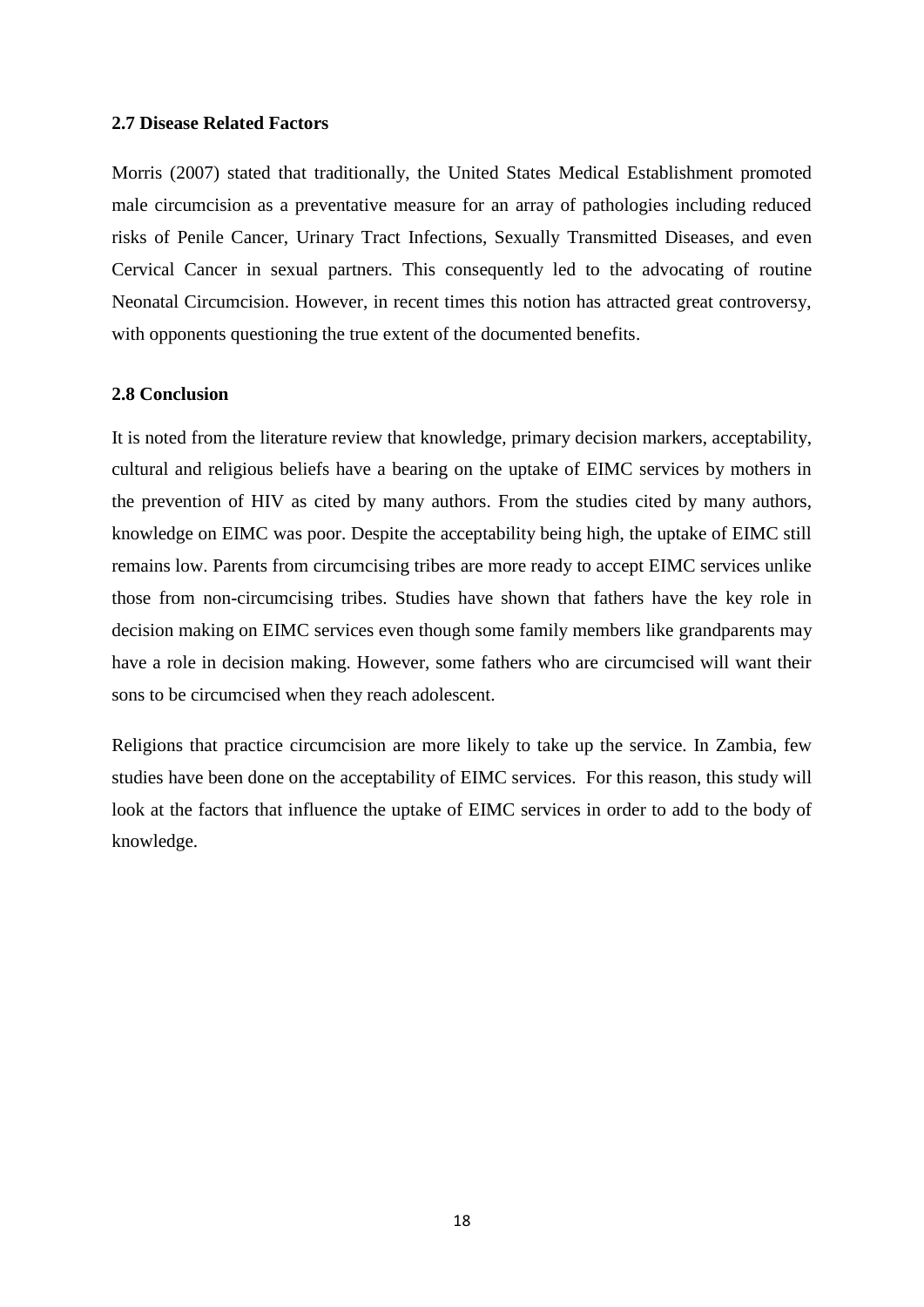#### **CHAPTER 3: RESEARCH METHODOLOGY**

#### <span id="page-32-1"></span><span id="page-32-0"></span>**3.1 Introduction**

The study will be a quantitative study. Women in Chongwe catchment area will be purposefully selected to participate in the study. Data will be collected through structured questionnaire and interviews. The collected data will later be organised using STATA 13.

#### <span id="page-32-2"></span>**3.2 Research Design**

A cross-sectional study on Mother"s uptake of early infant male circumcision was conducted in Chongwe District of Lusaka Province. The study followed a quantitative approach.

#### <span id="page-32-3"></span>**3.3 Research Setting**

This was a cross sectional study conducted in four health centers in Chongwe from November, 2016 to March 2017. In Chongwe district, not all 38 health centres offer Male circumcision services. Four health centers namely Chongwe, Kasisi, Kanakatapa and Katende health centres offer male circumcision services. I chose the above mentioned health centres because they are in high density areas and offer infant male circumcision services.

#### <span id="page-32-4"></span>**3.4 Study population**

The study population comprised of mothers who were attending health care services with babies who were boys aged zero days to sixty days at the selected health centers and the target age group were women in the reproductive age (15-41).

#### <span id="page-32-5"></span>**3.5 Target Population**

The target population for this study will be mothers attending health care services with babies who were boys aged zero day to sixty days at Kasisi, Chongwe, Katende and Kanakatapa

#### <span id="page-32-6"></span>**3.6 Sample selection**

Multistage sampling method was used to select the study participants. In the first stage, 4 clinics were purposively selected (only clinics providing EIMC services) while in the second stage a simple random sampling technique was used to select 352 mother for interviews from each of the selected 4 health facilities. A lottery approach was used to select under-five cards of mother for exit interviews after attending under-five clinic sessions.

### <span id="page-32-7"></span>**3.7 Sample size selection**

$$
n = \frac{z^2 p(1-p)}{e^2}
$$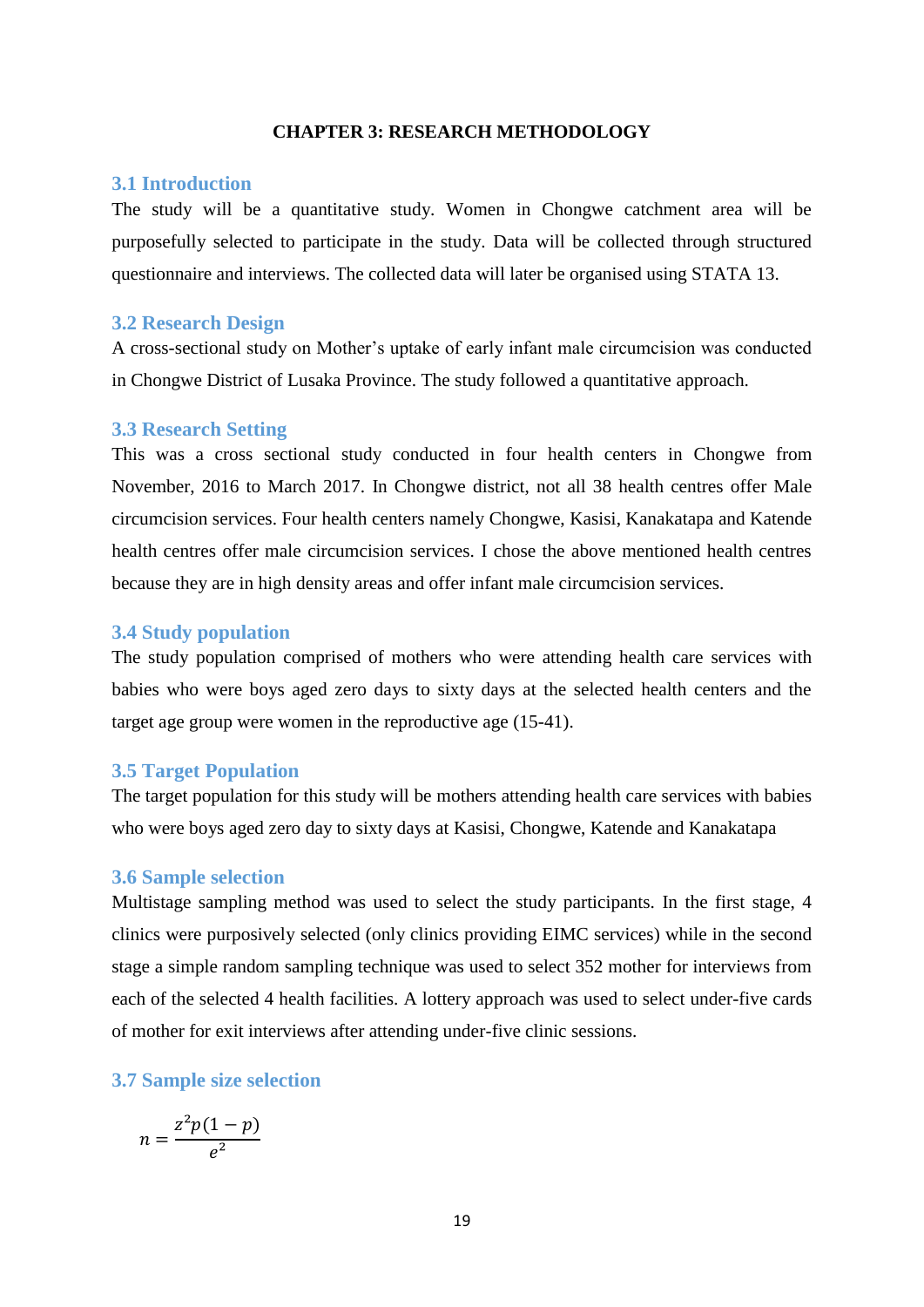*z* - was the statistic that defined the level of confidence, in this case, the z value was 1.96 which was the most commonly used empirical statistic.

 $p_{\text{I}}$  was the proportion used in the estimation formula (in our case the  $p$  value used is 0.3 (30%) based on findings of the Chongwe DHO survey (2013/2014) on the uptake and acceptability of neonatal male circumcision by parents in Zambia.

*e* - was a measure of precision, thus the margin of error. In this study, the margin of error was set at 0.05.

The estimated sample size:

$$
n = \frac{1.96^2 0.3(1 - 0.3)}{0.05^2} = 320
$$

Adjusting the sample size upwards for assumed non-response rate  $(r)$  then the sample size was adjusted as follows:

$$
n_f = \frac{n}{r}
$$

Where  $n_f$  was the final sample size and r was the response rate in decimals which was 99.1 % (0.91) for Lusaka province in the ZDHS of 2013-2014, (CSO, 2014)

 $n_f = 320 \div 0.91 \equiv 352$  Therefore, 352 mothers were recruited in the study

#### <span id="page-33-0"></span>**3.8 Eligibility Criteria**

#### <span id="page-33-1"></span>**3.8.1 Inclusion Criteria**

Mothers to male infants who were day zero to sixty days old attending children"s clinic in the selected clinics during data collection were included provided they also consented to participate in the study.

#### <span id="page-33-2"></span>**3.8.2 Exclusion Criteria**

Mothers with male infants above sixty days of age were excluded. Mothers who did not attend any health care services were equally not included in the study.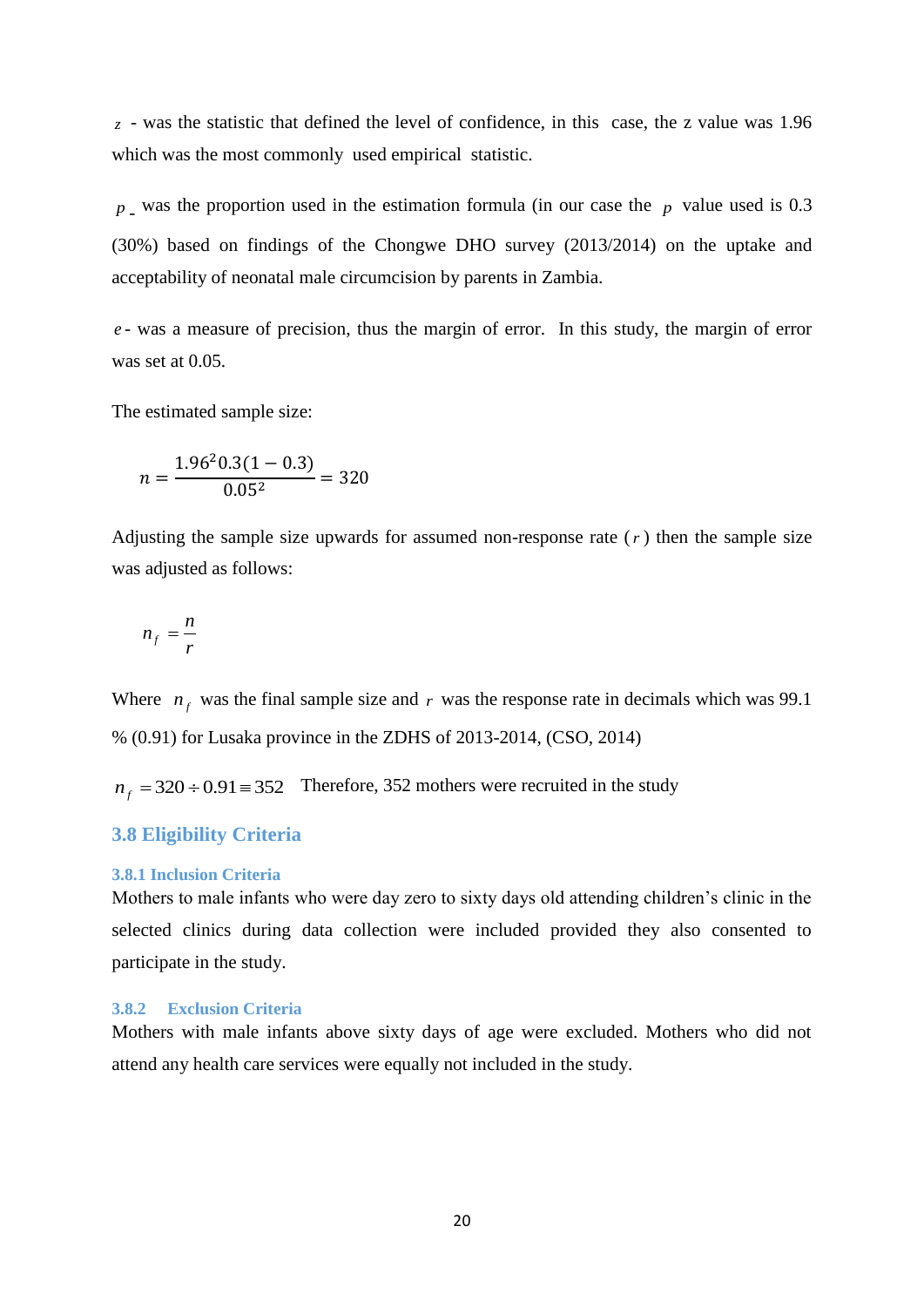# **3.9 Data collection tools**

One research instrument will be used to collect data from respondents and this will be a semi structured interview.

#### <span id="page-34-0"></span>**3.9.1 Semi structured interview schedule**

The semi structured schedule had both open and closed ended questions and was adapted from similar studies conducted by Marisa (2016), Walters (2012).The instrument for data collection was divided into four sections as indicated below:

Section A compromised of demographic data to obtain personal details for the participants such as age, sex, marital status, religion, level of education, practice of EIMC in their religion, occupation, number of children

Section B compromised of uptake Knowledge on Circumcision and HIV prevention.

Section C compromised of Uptake of EIMC and section D comprised of Cultural beliefs.

The research instrument was prepared in English language and translated in Nyanja for participants who could neither read nor understand English.

### <span id="page-34-1"></span>**3.9.2 Validity of the data collection tool**

To ensure validity, the research instrument for quantitative data was carefully evaluated by a panel of experts including the researcher"s supervisors. The research instrument was administered face to face by the researcher and was adapted from (Walters, 2014). Validity was ensured by accurate and careful phrasing of each question to avoid ambiguity and leading respondents to a particular answer.

#### <span id="page-34-2"></span>**3.9.3 Reliability of the Data Collection Tool**

The research participants were informed of the purpose of the interview and the need to respond truthfully. Additionally, a pilot study was conducted at University Teaching Hospital (UTH) in order to examine accuracy of the questions, and elicit the information that was sought.

Furthermore, corrections were made where necessary to make questions clear and provide information that was sought. The physical and psychological environment where data was collected was made comfortable by ensuring that there was privacy, confidentiality and general physical comfort.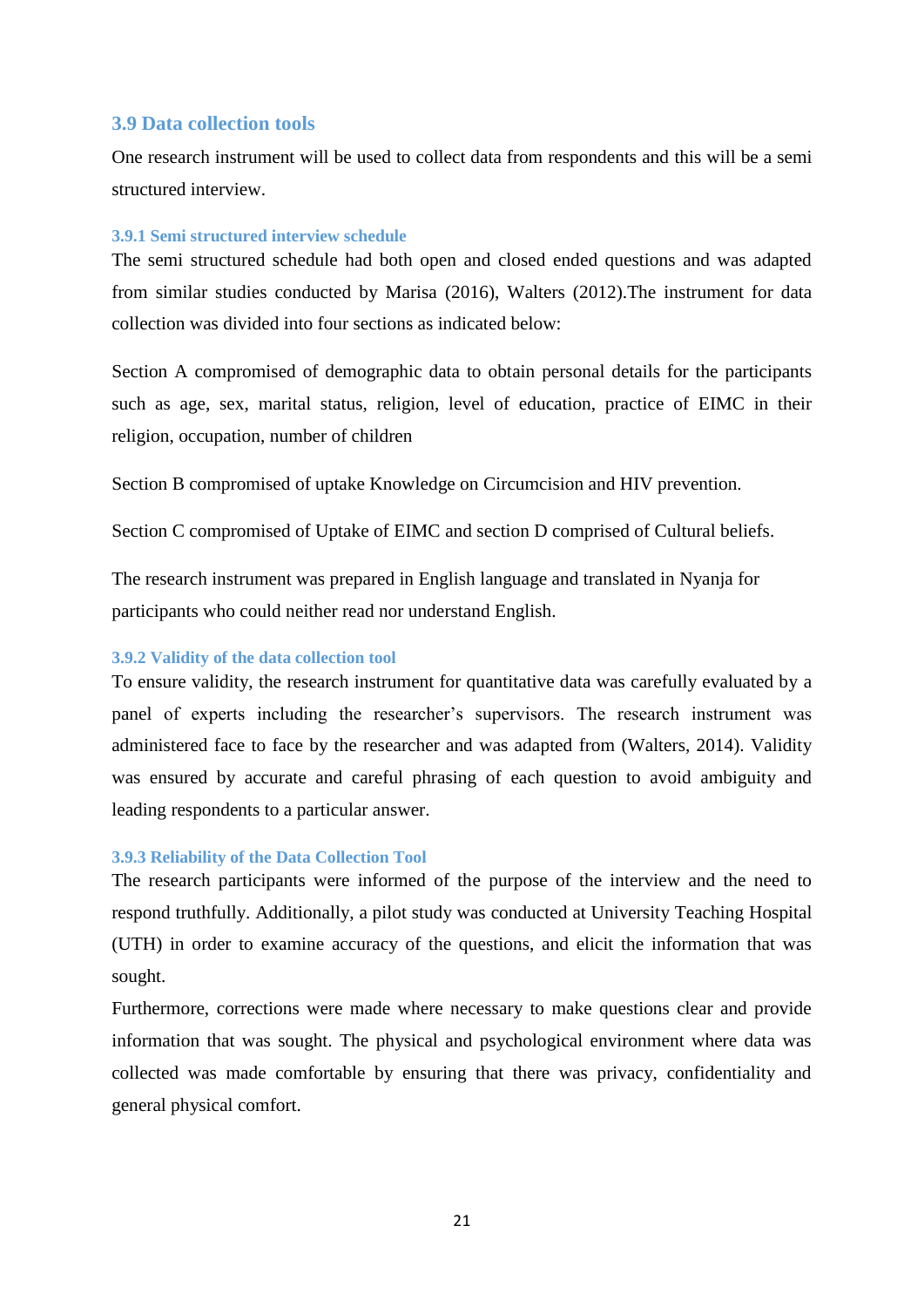#### <span id="page-35-0"></span>**3.9.4 Trust Worthiness of Research Tool**

Measures were put in place to ensure trustworthiness which included four strategies advocated by Lincoln and Guba, (1985:328). These are credibility, dependability, transferability and conformability.

#### **Credibilit***y*

Credibility in this study was achieved through the use of prolonged engagement, use of different methods of data collection that included interviews.

#### **Dependability**

A description of how data was collected and analysed was clearly outlined and included in this study. This offered information as to how repeatable the research could be.

# **Conformability**

The study procedures were well documented in this study in order to allow easy confirmation of the study findings by other reviewers.

#### **3.10 Data collection techniques**

Data on uptake of EIMC was collected by use of a semi structured questionnaire hence the quantitative approach. Face to face interviews were conducted with each mother. The interviews were conducted in a private room.

Before conducting the interview, the researcher introduced herself and verbal permission was sought from the respondents followed by a written consent.

Each interview started with an introduction and overview of the research including the objectives of the study from the information sheet. The respondents were informed that no names would be written on the research instrument. The researcher read out questions to the respondents and entered responses on the data collection instrument. Respondents were encouraged to ask questions and seek clarification on items they did not understand in the questionnaire. At the end of the interview the respondents were thanked for their participation.

#### **3.11 Pilot study**

The pilot study was carried out at UTH. Respondents who participated in the pilot were not included in the main study. The pilot study was conducted in order to identify flaws in the data collecting tool and to establish whether the variables would be measurable. The study sample for the pilot constituted 10% of the main study sample and semi structured interview schedule was used to collect data from the respondents.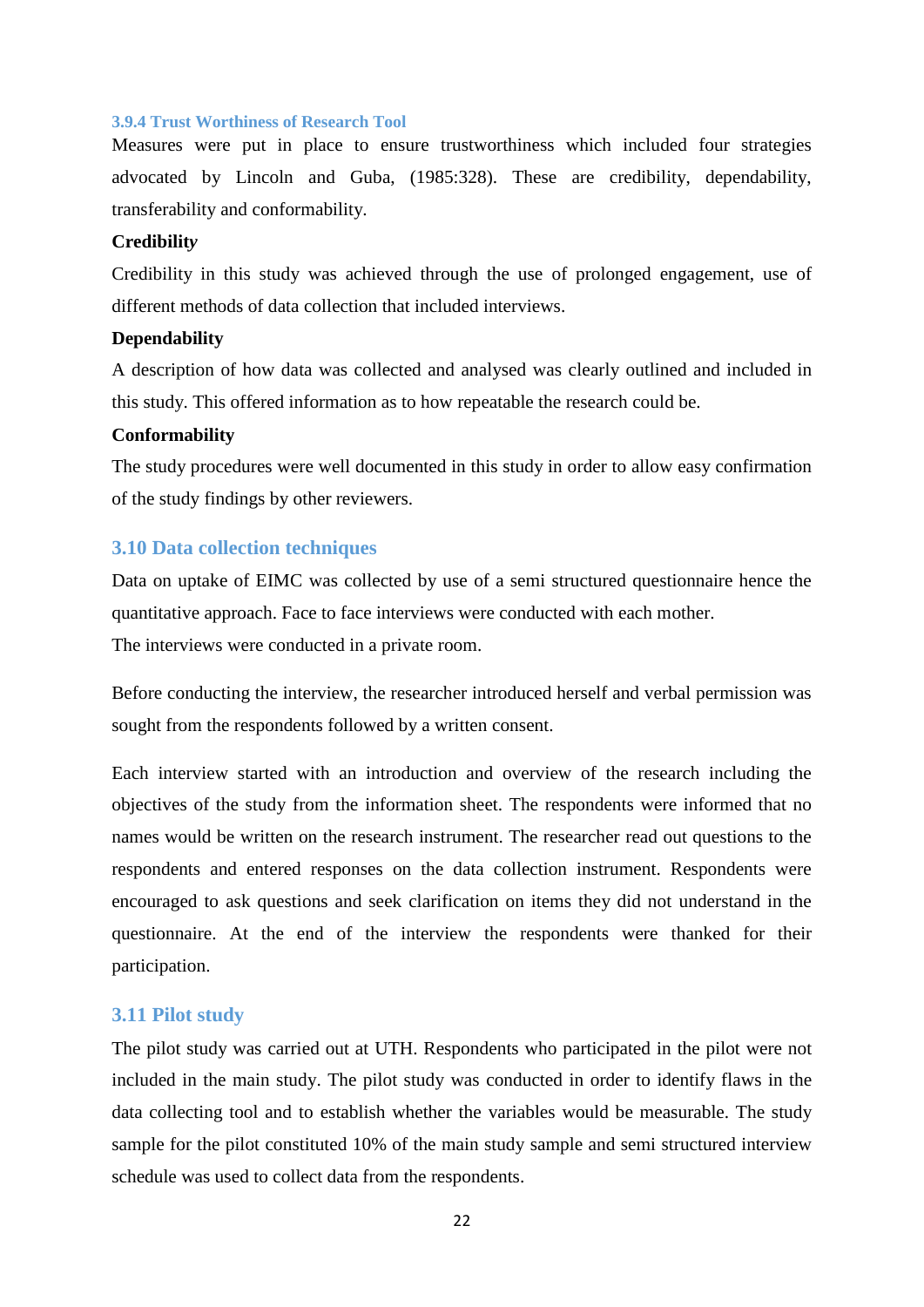Purposive sampling method was used to select the respondents. The researcher made corrections on the questionnaire before the actual study was embarked upon.

# **3.12 Ethical considerations**

Prior to the initiation of the study, ethical clearance was obtained from the University of Zambia Biomedical Research Ethics Committee. Written permission was requested from Lusaka district medical office before data collection began.

All participants were informed about the purpose of the study and informed that they had the right to decline from participating as well as the right to withdraw at any stage of the study; and that their decision would not affect services they would receive. Mothers who declined to participate in the study were not discriminated in any way. Participants were assured that no information pertaining to their identity was going to be recorded during data collection and reporting stages of the study, hence ensuring confidentiality. Each study participant completed a consent form before participating in the study. Information on the study as well as all possible risks of participating in the study were communicated to participants in order to respect their autonomous decision on whether to participate in the study or not.

The study did not provide any direct benefits to the study participants. This was clearly indicated on the consent form so as to ensure that participants who were uncomfortable with revealing information would be free to pull out from the study.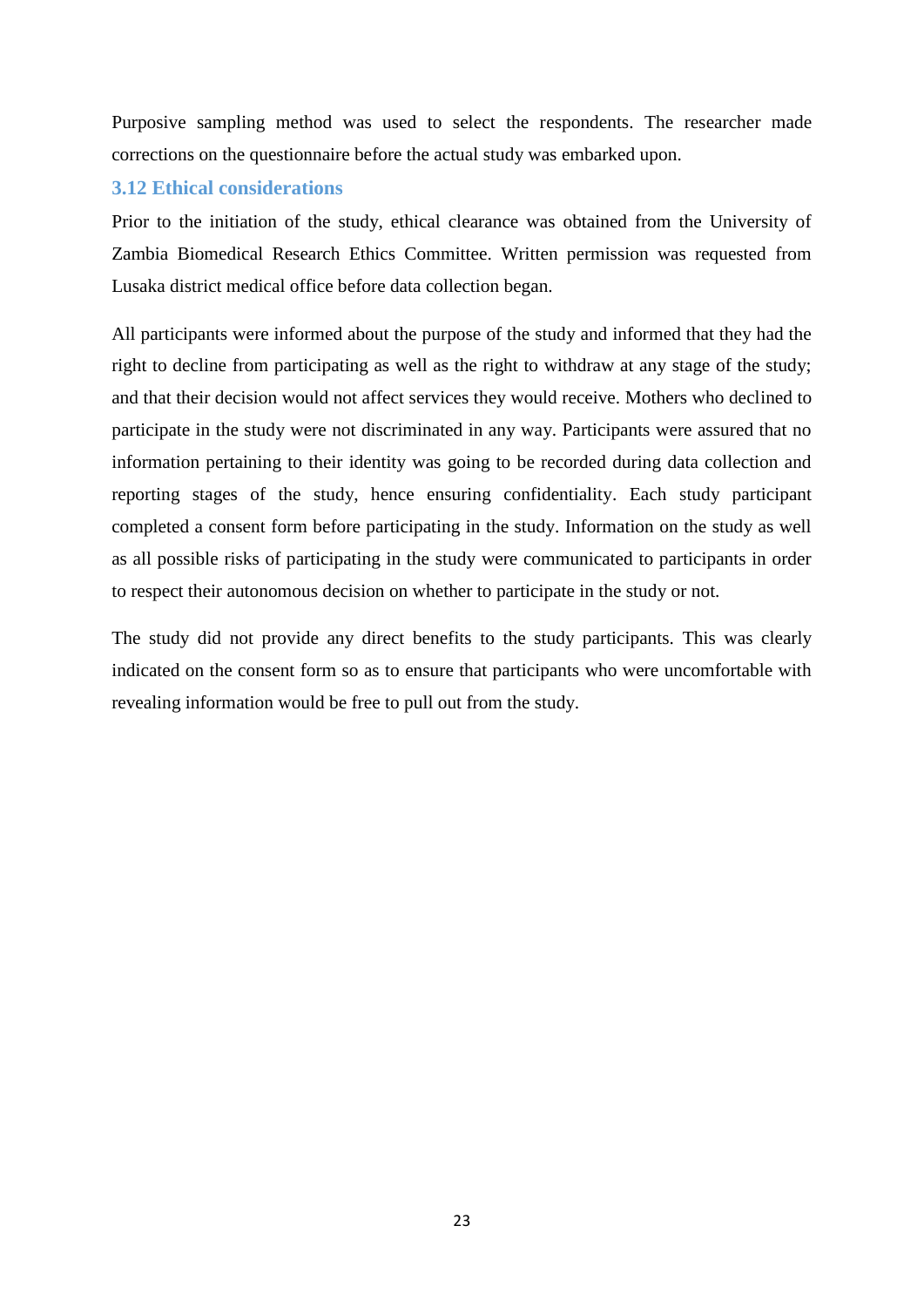#### <span id="page-37-0"></span>**CHAPTER FOUR: DATA ANALYSIS AND PRESENTATION OF FINDINGS**

#### <span id="page-37-1"></span>**4.1 Introduction**

This chapter highlights the findings of the study to identify factors that influence parents' uptake of Early Infant Male Circumcision in Chongwe district. For this study, a total of 352 participants were interviewed. Slightly over one third (33.5%) of the women were from Kanakatapa early male circumcision centre. Chongwe and Katende had 25% and 30.9% of the sampled women respectively. Kasisi centre had the lowest number of respondents with only 10.5% of the sampled population.

#### <span id="page-37-2"></span>**4.2 Data analysis**

The study presented descriptive statistics as frequencies, means and standard deviation depending on the type of data. At Bivariate level, the study examined the demographic and socio-economic factors that influence uptake of EIMC among Chongwe women. Pearson"s Chi-Square test was used to test for significance between the outcome and explanatory variables. For variables with expected values in any of the cells of a contingency table below 5, or below 10 when there was only one degree of freedom, fishers exact test was used to determine association between the independent and dependent variables. All variables that were significant at bivariate level were used to come up with the final model that explains EIMC uptake.

Multilinear logistic regression using a backward elimination approach was used to come up with the best predictors of EIMC update. Global p-values were then used to eliminate variables with the highest p-values.

# <span id="page-37-3"></span>**4.3 Presentation of Findings**

The data in this study is presented according to the sequence and sections in the interview schedule. Bar graphs were constructed for the outcome variable. Frequency tables were presented for each of the independent variables to indicate proportions of categories within each respective variable. The research results were presented in the form of bar graphs, pie charts and frequency tables to summarize results of the study in a way that enables readers to understand findings easily.

Cross tabulations of variables were used to clearly show the relationship between variables and for the researcher to be able to draw meaningful inferences. The tables and charts have been clearly numbered and carefully labeled with self-explanatory headings.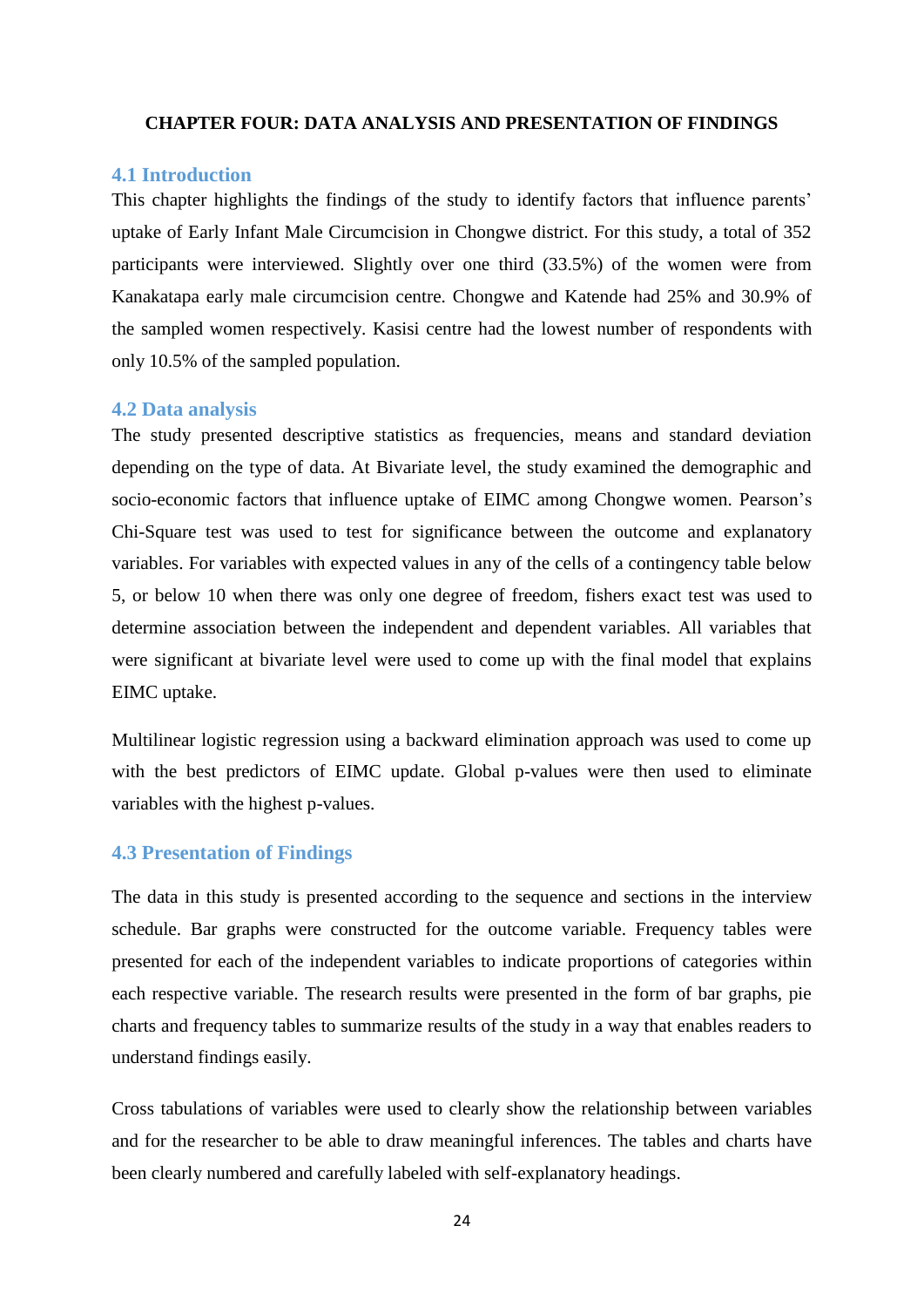#### <span id="page-38-0"></span>**4.3.1 Section A: Social-demographic characteristics of the sample (n=352)**

This section consists of demographic features of the respondents. In this section, data collected consists consist of respondents ages, marital status, level of education, occupation, religion, occupation and number of male children.

| Variables                               | Respondents n=352 | Percentage (%) |
|-----------------------------------------|-------------------|----------------|
| Age group                               |                   |                |
| $15 - 20$                               | 54                | 15.3           |
| $21-25$                                 | 91                | 25.8           |
| $26 - 30$                               | 107               | 30.3           |
| $31 - 40$                               | 52                | 14.7           |
| $41+$                                   | 48                | 13.6           |
| Mean age                                | 36 years          |                |
| <b>Marital</b> status                   |                   |                |
| Single (never married)                  | 65                | 18.4           |
| Married                                 | 219               | 62.2           |
| Divorced                                | 51                | 14.4           |
| Widow                                   | 17                | 4.8            |
| Religion                                |                   |                |
| Christian                               | 228               | 64.7           |
| Islam                                   | 64                | 18.1           |
| Hinduism<br>60                          |                   | 17             |
| Judaism                                 | $\overline{0}$    | $\overline{0}$ |
| <b>Occupation</b>                       |                   |                |
| Employed                                | 168               | 48             |
| unemployed                              | 184               | 52             |
| <b>Highest level of school attended</b> |                   |                |
| None                                    | 41                | 11.6           |
| Primary                                 | 146               | 41.4           |
| Secondary                               | 142               | 40.3           |
| Tertiary                                | 23                | 6.5            |
| Number of male children                 |                   |                |
| $1 - 2$                                 | 32                | 9              |
| $3 - 6$                                 | 161               | 45.7           |
| $7+$                                    | 159               | 45.1           |

## **Table 2: Social-demographic characteristics (n=352)**

*Source: Field data – 2016* 

The socio-demographic characteristics of the sampled respondents are presented in Table 2. The ages ranged from 15–48 years with (30.3%) of the respondents ranging between 26-30 years. The study population had a mean age of 36 years. The majority of the women (59.7%) were married with most of them being Christians (69.3%). The study also shows that most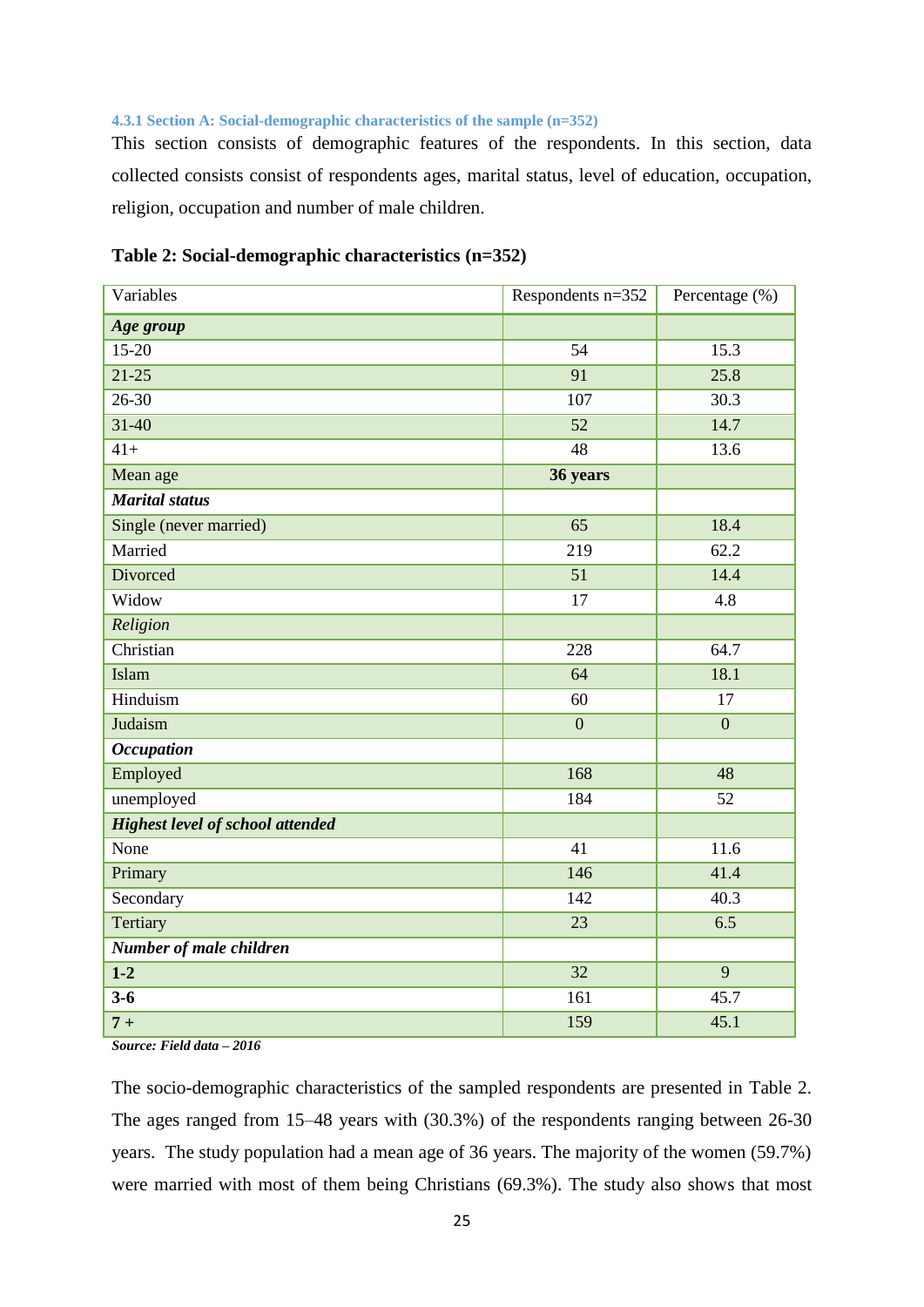(40%) respondents were housewives" while half (50.3%) the sampled population reported having more than 6 male children.



<span id="page-39-0"></span>**4.3.2 Section B: Level of knowledge on Early Infant Male Circumcision and HIV among parents Figure 2: Percent distribution on EIMC knowledge level**

Figure 3summarises EIMC level of knowledge amongst women who participated in the study. Slightly less than half (44.5%) of the sampled population had high knowledge levels on EIMC while 55.5% of the women had low knowledge levels.



**Figure 3: Percent distribution of EIMC information and its source**

When asked whether one had received information about EIMC as a means of reducing HIV transmission, the majority (82.7%) of them 352 sampled women had information heard of EIMC as a means of reducing HIV transmission.

Respondents who indicated having information on EIMC as a means of reducing HIV transmission were then asked to mention the media through which they received such information. Results presented in figure 4 shows health workers being the main (35.7%) source of information followed by radio (29%). Although women reported friends (21.7%) being the source of information, only 13.6% cited the newspaper.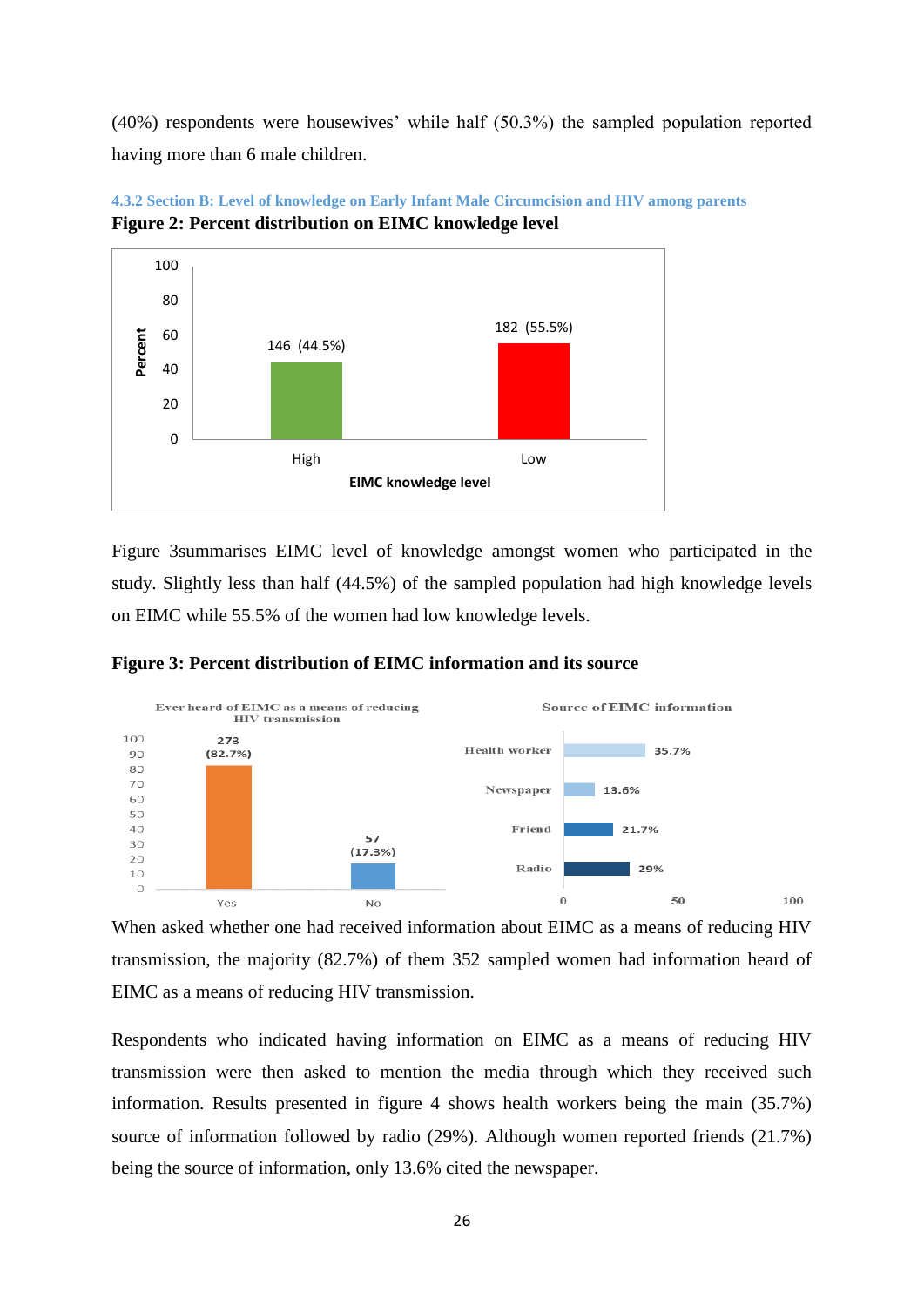#### <span id="page-40-0"></span>**4.3.3 Section C: Accessibility by parents to early infant male circumcision services**



#### **Figure 4: Percent distribution of time taken to the nearest EIMC center**

In order to access the accessibility of early infant male's circumcision services, women were asked to state the amount of time taken to the nearest EIMC center. Figure 5 shows the distribution of time taken by women to move to the nearby EIMC centers in their respective communities. Half the sampled population in chongwe peri-urban took 1-2 hours to move to the nearest EIMC center. Less than two thirds (17.1%) of the women took more than 2 hours to get to the EIMC centre. A fairly distributed proportion of women in Kanakatapa took less than 2 hours to get to the nearest EIMC centre. From all the sampled.

EIMC centres, Katende seemed to have the shortest distance as it only takes most (76.2%) women less than one hour to get to the EIMC centre. Data collected in kanakatapa further suggest that no woman moved more than 2 hours to get to the EIMC centre. More than half of the women took about 1-2 hours to move to EIMC centre in Kasisi while an equal distribution of 20% women took less than 1 hour and above 2 hours to get to EIMC centre.

27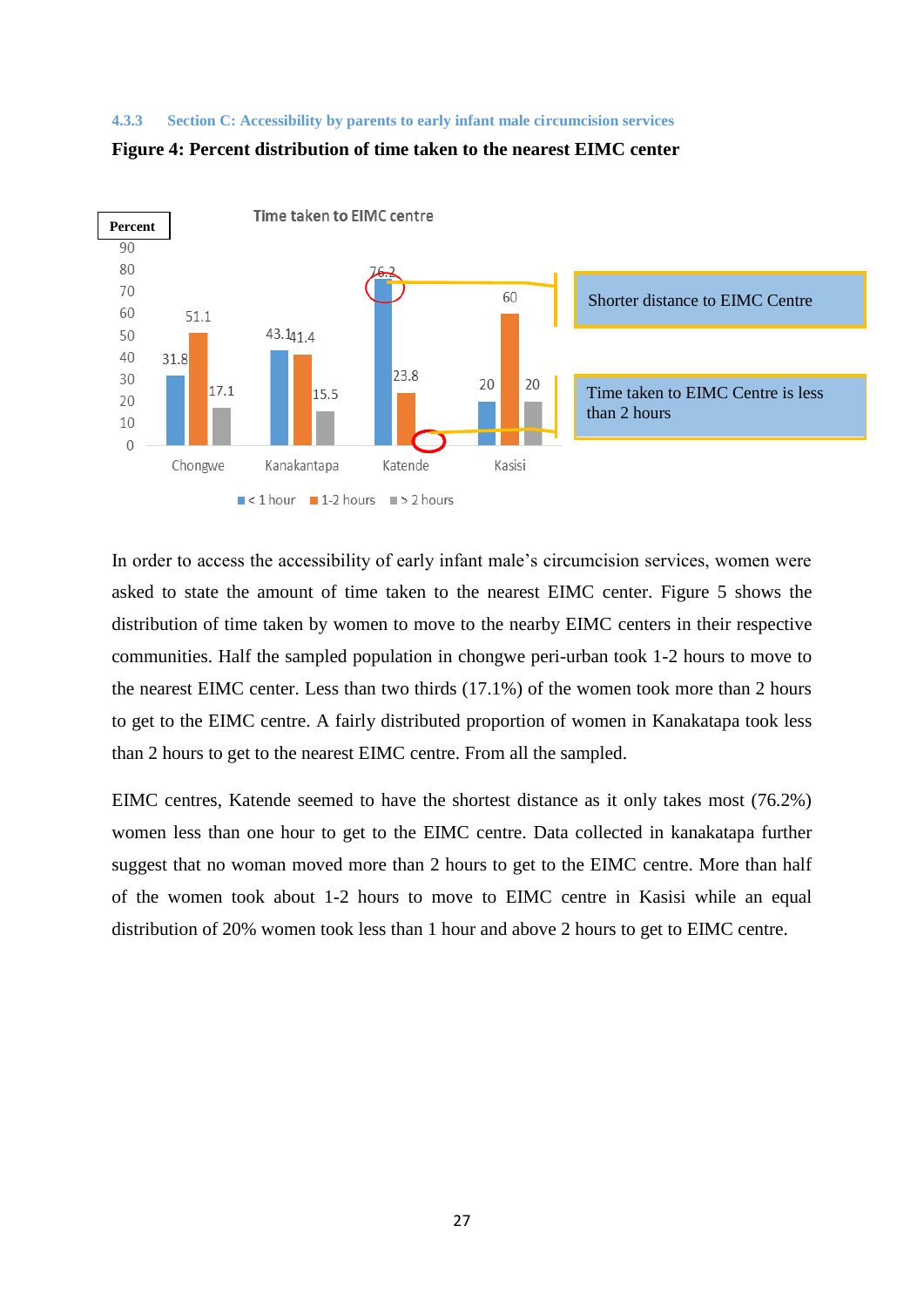#### <span id="page-41-0"></span>**4.3.4 Section D: Attitudes of parents towards early infant male circumcision**

**Figure 5: Attitude of parents towards Early Infant Male Circumcision as an intervention for the prevention of HIV transmission**



Figure 6 shows the proportion of women who had positive and negative attitudes towards early infant male circumcision. As defined in this study, having positive attitude towards EIMC meant scoring 4-6 marks of the six set questions to access attitude. From the results obtained in figure 4, 64.5% of the women in this study had a positive attitude towards early infant male circumcision while only 34.5% had negative attitude towards EIMC.

#### <span id="page-41-1"></span>**4.3.5 Section E: Uptake of early infant male circumcision services**

**Figure 6: Percent distribution of circumcision status of a child**



In order to determine uptake of male circumcision services, women were asked if their child was circumcised or not. Figure 7 shows the percent distribution of women who had their recent male child circumcised. Of the 352 sampled women, slightly more than half (53.7%) women did not have their child circumcised while only 46.3 % were circumcised.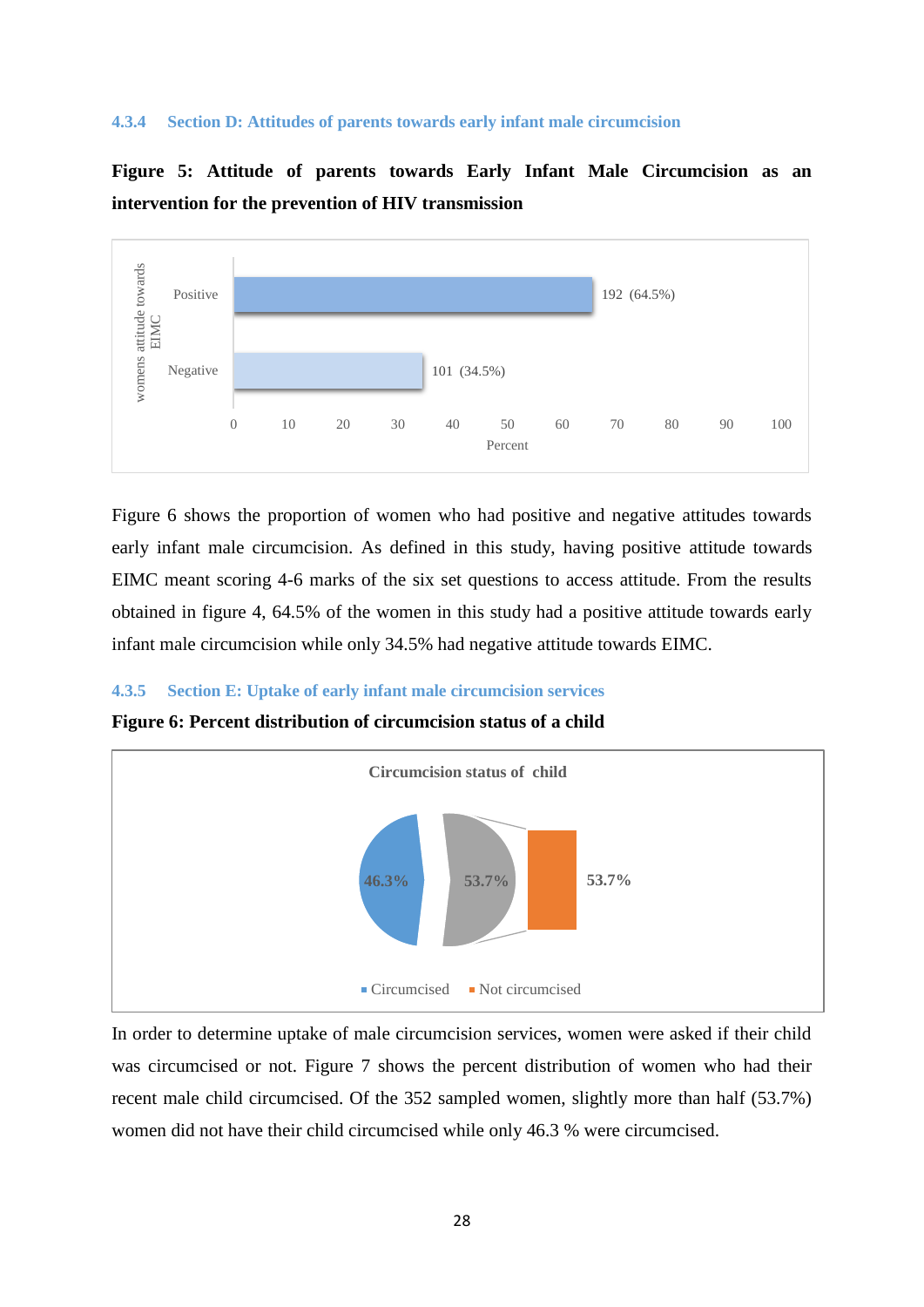Further investigations show that there are a number of factors that are associated with EIMC uptake. Results presented in Table 3 indicates that the age of a women was associated with EIMC uptake (p=0.002). Findings further suggest a significant relationship between religious affiliation of a woman and EIMC uptake (p=0.020). Attitudeof a woman towards EIMC was associated with EIMC uptake  $(p=0.015)$ . Although there was an association between marital status and EIMC knowledge, Table 4 shows that marital status and EIMC uptake were not related (p=0.454). The number of male children a woman had was associated with uptake of EIMC (p=0.017). Additionally, husband/partners circumcision status was highly associated with EIMC uptake  $(p<0.001)$ . Another highly significant relationship is between a household culture on male circumcision and EIMC uptake (p<0.001). Other socio-demographic variables such as decision maker on whether the child should be circumcised or statistically insignificant.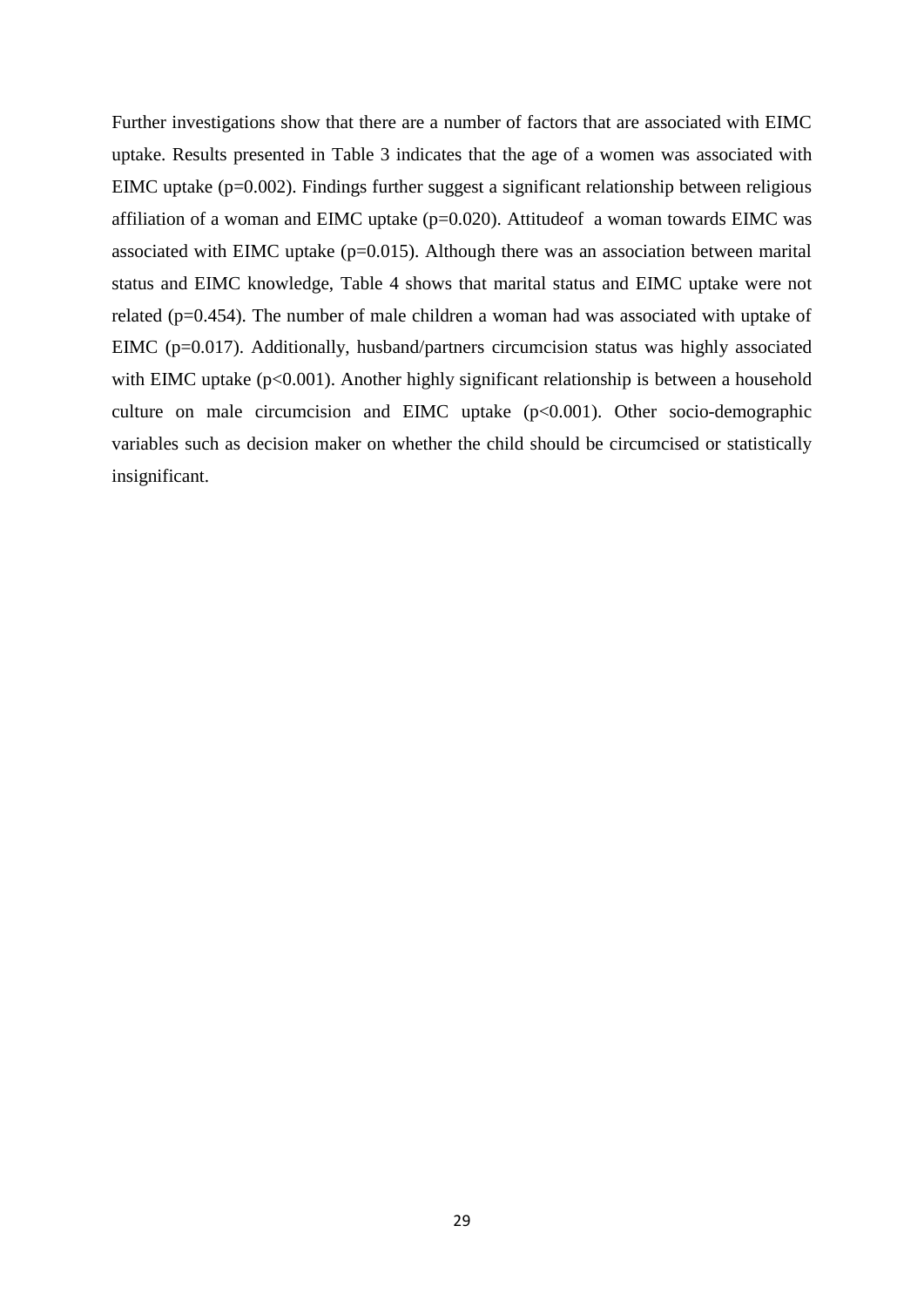<span id="page-43-0"></span>

|--|

**Table 3: Factors associated with EIMC uptake**

| <b>Characteristics/factors</b>          | <b>Uptake of EIMC</b> |             | P-Value    |
|-----------------------------------------|-----------------------|-------------|------------|
|                                         | Yes % $(n)$           | No $\%$ (n) |            |
| Age group                               |                       |             |            |
| $15 - 20$                               | 42.6(23)              | 57.4 (31)   |            |
| $21 - 25$                               | 37.1(33)              | 62.1(56)    |            |
| 26-30                                   | 48.1 (37)             | 51.9 (40)   | $0.002*$   |
| $31 - 40$                               | 38.5(20)              | 61.5(32)    |            |
| 41-90                                   | 69.6 (39)             | 30.4(17)    |            |
| <b>Marital</b> status                   |                       |             |            |
| Single                                  | 43.1 (28)             | 56.9 (37)   |            |
| Married                                 | 45.6 (89)             | 54.4 (106)  |            |
| Divorced                                | 46(23)                | 54 (27)     | 0.454      |
| Widow                                   | 64.7(11)              | 35.3(6)     |            |
| <b>Religion</b>                         |                       |             |            |
| Christian                               | 40.7 (92)             | 59.3 (134)  |            |
| Islam                                   | 54.3 (19)             | 45.7(16)    |            |
| Hinduism                                | 62.1(36)              | 45.7(16)    | $0.020*$   |
| Judaism                                 | 57.1(4)               | 42.9(3)     |            |
| <b>Highest level of school attended</b> |                       |             |            |
| None                                    | 39(16)                | 61(25)      |            |
| Primary                                 | 52.2(60)              | 47.8 (55)   |            |
| Secondary                               | 45.4 (64)             | 54.6 (77)   | 0.343      |
| Tertiary                                | 37.9(11)              | 62.1(18)    |            |
| Number of male children                 |                       |             |            |
| $1 - 2$                                 |                       | 100(3)      |            |
| $3-6$                                   | 40(64)                | 60 (96)     | $0.017*$   |
| $7+$                                    | 53.1 (87)             | 46.9(77)    |            |
| Husband/partner circumcision status     |                       |             |            |
| Circumcised                             | 79.8 (63)             | 20.3(16)    |            |
| Not Circumcised                         | 35.1(61)              | 64.9 (113)  | $< 0.001*$ |
| Don't know                              | 37.3(25)              | 62.7(42)    |            |
| <b>Attitude</b>                         |                       |             |            |
| Positive                                | 43.9 (84)             | 56.1 (107)  |            |
| Negative                                | 59 (59)               | 41 (41)     | $0.015*$   |
| <b>Decision Maker</b>                   |                       |             |            |
| Myself                                  | 50(37)                | 50(37)      |            |
| Husband/partner                         | 53.4 (47)             | 46.6(41)    |            |
| Grandmother                             | 56.5(26)              | 43.5(20)    | 0.374      |
| Grandfather                             | 35.7(5)               | 64.3(9)     |            |
| Both partners                           | 42.4 (36)             | 57.7 (49)   |            |
| Culture - male circumcision practice    |                       |             |            |
| Yes                                     | 61(103)               | 39(66)      |            |
| No                                      | 30.1(46)              | 69.9 (107)  | $< 0.001*$ |
| <b>Accessibility</b>                    |                       |             |            |
| $< 1$ hour                              | 43.4 (69)             | 54.6 (83)   | 0.385      |
| 1-2 hours                               | 53.9 (62)             | 46.1(53)    |            |
| $> 2$ hours                             | 48(14)                | 517 (15)    |            |
| <b>Knowledge on EIMC</b>                |                       |             |            |
| High                                    | 46.6(60)              | 50.4(70)    | 0.285      |
| Low                                     | 52.4 (87)             | 47.6 (79)   |            |
|                                         |                       |             |            |

*Source: Field data – 2016 \* p<0.05*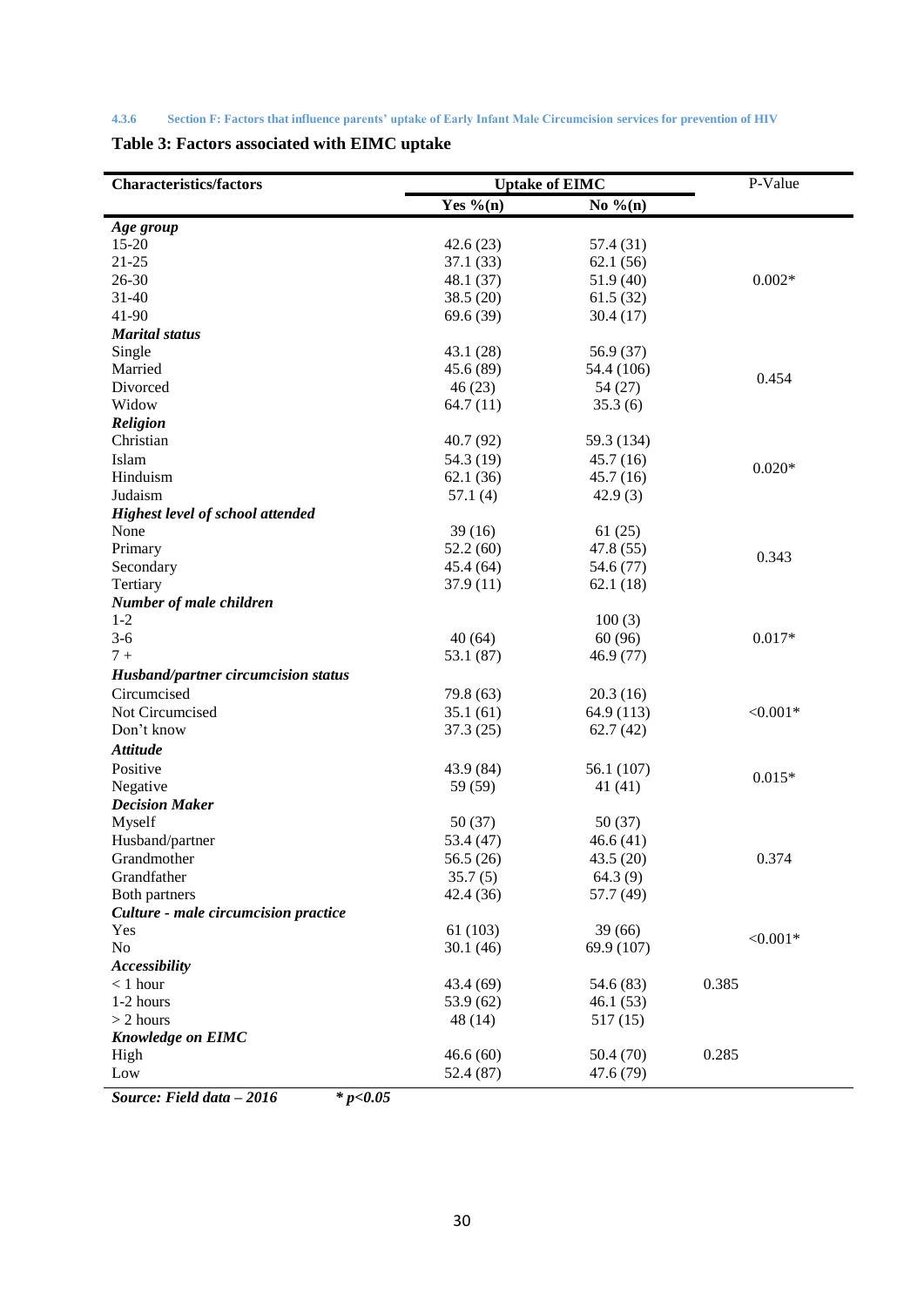#### **Regression analysis of factors associated with uptake of early infant male circumcision**

Table 4 shows the predictor variable to early infant male circumcision uptake. Predictor variables included all social and demographic variables that were associated with EIMC uptake.

| <b>Respondents</b><br>$n = 323$ | <b>Proportional Odds</b><br>Ratio (POR) (95% CI) | P-value    |
|---------------------------------|--------------------------------------------------|------------|
|                                 |                                                  |            |
| 54                              | 1.0                                              |            |
| 91                              | $0.60(0.26 - 1.42)$                              | 0.251      |
| 78                              | $1.29(0.53 - 3.71)$                              | 0.567      |
| 52                              | $0.94(0.31 - 2.58)$                              | 0.911      |
| 56                              | $4.60(1.81 - 11.67)$                             | $0.001*$   |
|                                 |                                                  |            |
| 228                             | 1.0                                              |            |
| 35                              | $2.05(0.81 - 5.14)$                              | 0.125      |
| 59                              | $3.45(1.60 - 7.43)$                              | $0.002*$   |
| $\overline{7}$                  | $1.61(0.27-9.55)$                                | 0.602      |
|                                 |                                                  |            |
| 79                              | 1.0                                              |            |
| 176                             | $0.08(0.04 - 0.17)$                              | $< 0.001*$ |
| 67                              | $0.08(0.03 - 0.20)$                              | $< 0.001*$ |
|                                 |                                                  |            |
| 153                             | 1.0                                              |            |
| 170                             | $3.01(1.68 - 5.38)$                              | $< 0.001*$ |
|                                 |                                                  |            |
|                                 | 1.0                                              |            |
| 161                             | $1.01(0.32 - 1.01)$                              | $0.026*$   |
| 166                             | $1.62(0.34 - 1.09)$                              | 0.101      |
|                                 |                                                  |            |
| 101                             | 1.0                                              |            |
| 192                             | $2.45(1.27 - 4.72)$                              | $0.007*$   |
|                                 | 3<br>AC                                          |            |

Table 4: Univariate analysis of the predictors of early infant male circumcision uptake

*Source: Field data – 2016 \* p<0.05*

From the results in Table 4, it can be shown that the odds of women in the age groups ranging from 21-25 years and 31-40 years had low odds of having their infants circumcised compared to women aged below 20 years. However, women aged in the age range of 26-30 years as well as those above 40 years had high odds of EIMC update compared to women aged below 20 years (OR = 1.29; 95% CI:0.53 to 3.16) and (OR = 4.60; 95% CI: 1.81 to 11.67) respectively.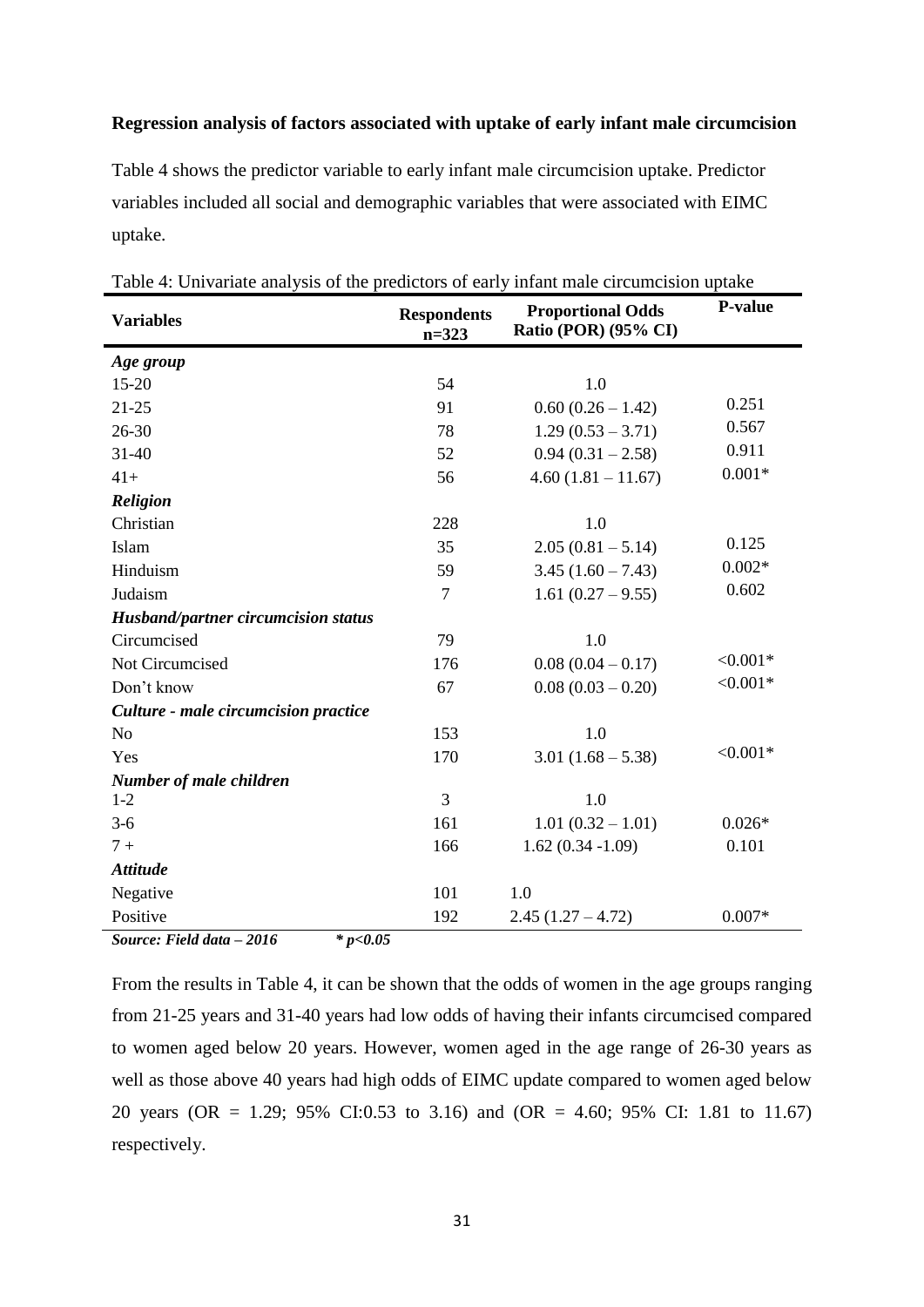Results further suggest that Hindu women were three times more likely to have their infants circumcised than women from the Christian community ( $OR = 3.45$ ; 95% CI:1.61 to7.43). In addition, Judaism and Islamic women had high odds of having their infants circumcised than Christian women signifying low EIMC uptake among Christian women  $OR = 1.61$ ; 95% CI: 0.27 to 9.56) and (OR = 2.02; 95% CI: 0.81 to 5.14) respectively.

Women with partners that were not circumcised and those that did not know their circumcision status had less odds of having their infants circumcised compared to women who had their partners/husbands circumcised women  $(OR = 0.08; 95\% \text{ CI: } 0.04 \text{ to } 0.18)$  and  $(OR = 0.08; 95\% \text{ CI: } 0.03 \text{ to } 0.20)$  respectively.

Women from cultures that practiced male circumcision were three times more likely to have their infants circumcised compared to women from cultures that did not practice male circumcision (OR = 3.01; 95% CI:1.68 to 1.09).

The more male children a woman has, the higher the odds of having their infants circumcised. For instance, women with more than 6 male children were one and half times more likely to have their infants circumcised than women with one or two children ( $OR =$ 1.62; 95% CI: 0.34 to 1.09).

| <b>Characteristics/factors</b>          | <b>Study sample N</b><br>$(\%)$ | <b>Adjusted OR (AOR)</b><br>$(95\% \text{ CI})$ | <b>P-value</b> |
|-----------------------------------------|---------------------------------|-------------------------------------------------|----------------|
| Husband/partner circumcision<br>status  |                                 |                                                 |                |
| Circumcised                             | 79                              | 1.0                                             |                |
| Not Circumcised                         | 176                             | $0.10(0.05-0.22)$                               | $<0.001**$     |
| Don't know                              | 67                              | $0.011(0.05-0.27)$                              | $<0.001**$     |
| Culture - male circumcision<br>practice |                                 |                                                 |                |
| N <sub>0</sub>                          | 153                             | 1.0                                             |                |
| Yes                                     | 170                             | $2.87(1.65-5.00)$                               | $< 0.001**$    |
| <i><b>Attitude</b></i>                  |                                 |                                                 |                |
| Negative                                | 101                             | 1.0                                             |                |
| Positive                                | 192                             | $2.75(1.52 - 4.96)$                             | $0.001*$       |
| Source: Field data - 2016<br>* $p<0.05$ | **p<0.0                         |                                                 |                |

**Table 5: Multivariate analysis on factors associated with early infant male circumcision in Chongwe district**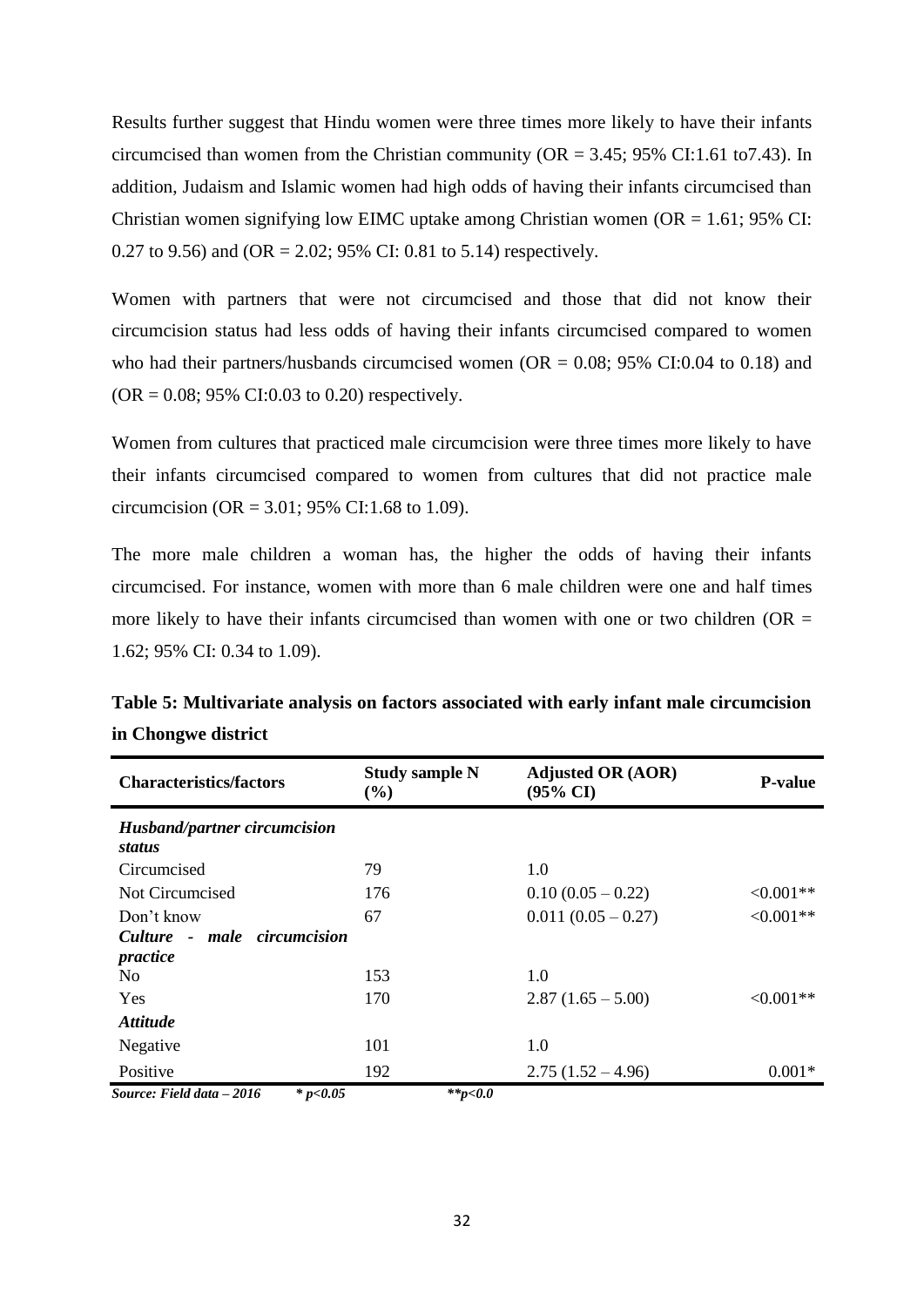# **Multivariate logistic regression for factors associated with Early Infant Male Circumcision**

In order to assess the contribution of all the factors associated with EIMC uptake to the overall variance, it was important at this stage to control confounding by conducting a multiple logistic regression analysis. Table 5 shows the final multivariate model that best explains the factors associated with EIMC uptake. A backward investigator led logistic elimination method was used to come up with the final model that best explains the factors associated with EIMC uptake. Table 4 (Appendix1) shows all the steps performed to come up with the final model. Taking all factors into consideration and adjusting for the effect of other factors, three factors were found to be associated with EIMC uptake. Women with partners that were not circumcised were less likely to have their infants circumcised compared to women who had their partners circumcised (OR 0.10; 95% CI: 0.05 to 0.22).

Women from cultures that practiced male circumcision were almost 3 times more likely to have their infants circumcised compared to women from cultures that did not practice male circumcision (OR = 2.8; 95% CI:1.65 to 5.00). Finally, women with a positive attitude towards EIMC had high odds of having their infants circumcised compared to women who had a negative attitude (OR = 2.7; 95% CI: 1.52 to 4.96).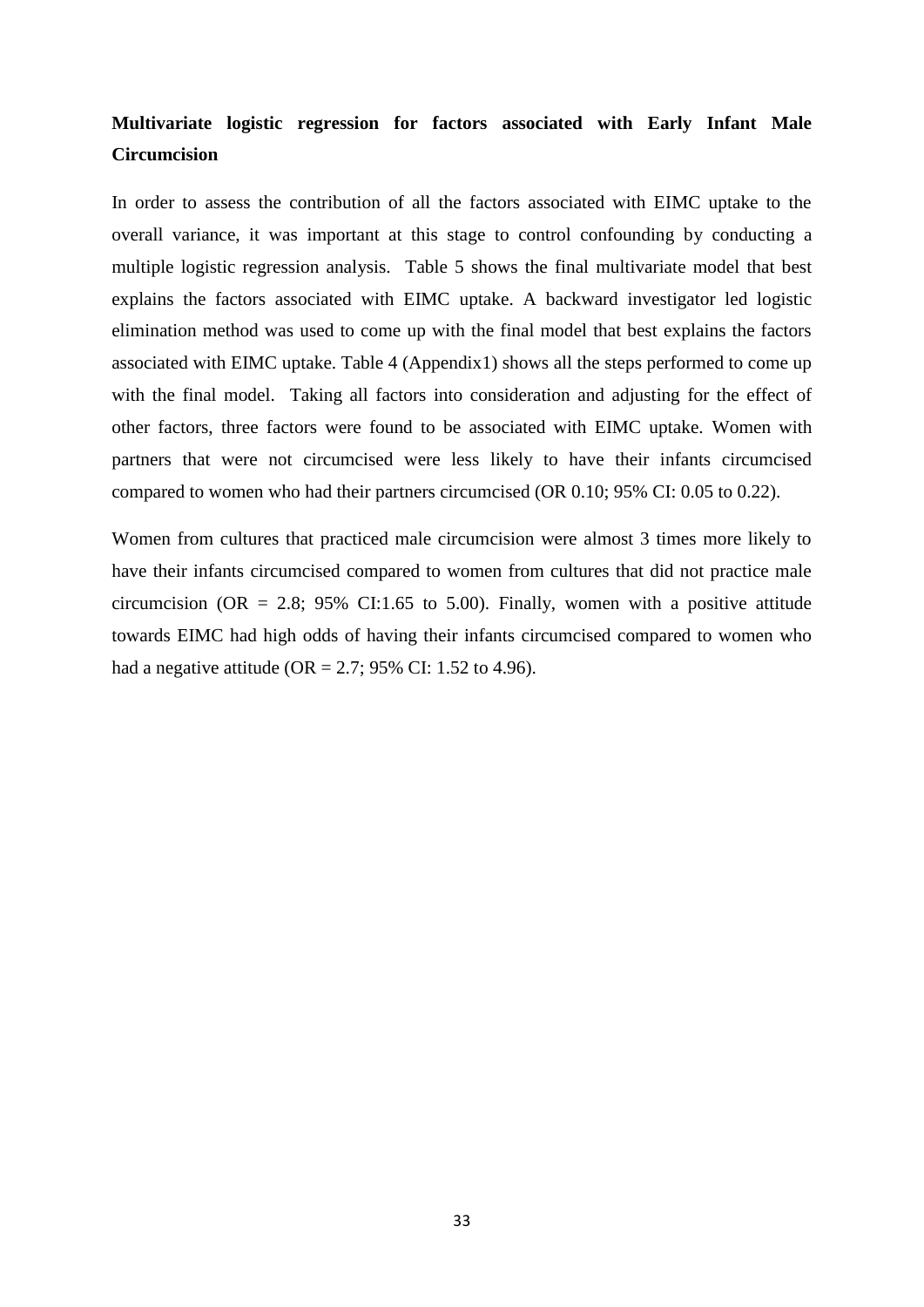#### **CHAPTER FIVE: DISCUSSION OF FINDINGS**

#### <span id="page-47-1"></span><span id="page-47-0"></span>**5.1 Introduction**

This study found that partners influence can affect the child"s circumcision status, according to the findings parents attitude towards male circumcision, 192 (65%) had a positive attitude towards circumcision. This is in line with Marisa et al 2016, looked at factors associated with preference of EIMC majority of the partners 61% had a positive attitude of EIMC**.**

#### <span id="page-47-2"></span>**5.2 Uptake EIMC**

Partners influence towards male circumcision can influence uptake of male circumcision if the partner is in favour of MC. A study done in South-East Botswana found that 85% of women opted to wait for their husband to make a decision for their infants to be circumcised. This shows that married women were not willing to have their children circumcised without consent from their husbands

In contrast, a study done in Tanzania, found a negative influence of fathers' instrumental role in decision making as some fathers viewed EIMC as torture. This was due to the procedure and the pain undergone during circumcision. Although this study displayed a positive link between father"s male circumcision status and EIMC uptake, the Tanzanian study showed a negative influence which was mainly as a result of the procedure and the pain they experienced which they did not want to happen to their male infants.

#### <span id="page-47-3"></span>**5.3 Partners Circumcision Status**

This study highlights how circumcision status of the father can either positively or negatively affects EIMC. According to this study majority of the respondents 51%, their partners were not circumcised hence this negatively affected the uptake of infant circumcision. Among other factors, a study done in Swaziland suggested that fathers or husbands were one of the obstacles towards EIMC. Therefore, the study recommended that fathers should be targeted in order to see a positive change towards EIMC (Jarrett et al., 2014). This is similar to our findings in which women with partners that were circumcised were more likely to have their infants circumcised compared to women whose partners were not circumcised.

Circumcised fathers have a positive influence towards ensuring that their male children are circumcised as they understand the benefits. In Kenya, it was discovered that father"s circumcision status was strongly associated with decision towards male child circumcision. The study reviewed that after the father"s personal evaluation of MC benefits, a positive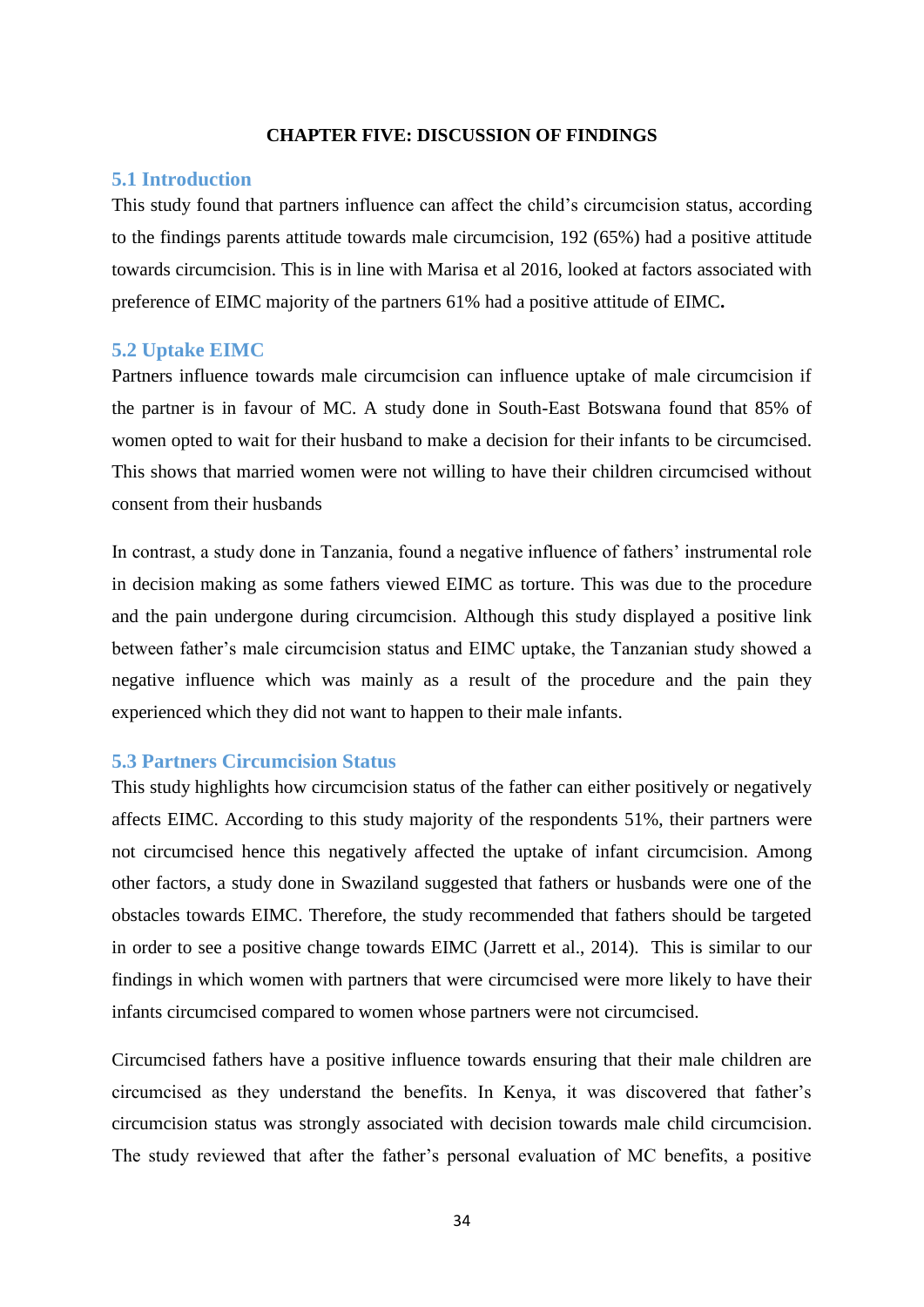decision towards having their male child being circumcised was more likely to be made (IRINNEWS 2010).

# <span id="page-48-0"></span>**5.4 Women's Attitude towards EIMC**

Parents' attitudes towards EIMC service may either positively or negatively influence mother's uptake of EIMC. In this study, women with a positive attitude towards EIMC were more likely to have their infants circumcised compared to women who had a negative attitude. According to the theory of Planned Behaviour, social and cultural norms play a critical role in shaping peoples decisions. The theory further adds that attitude has an impact towards one's intentions to take up certain actions either positive or negative (Kikaya, 2016). In this study, women generally portrayed a positive attitude towards early infant male circumcision. Similarly, a study done in Swaziland showed positive family attitude towards EIMC although this was particularly after receiving additional information on EIMC (Jarrett et al., 2014). Due to insufficient data, no proper trend analysis could be performed to assess the general attitudes of Chongwe women towards EIMC; however, we think that that such a positive attitude exhibited in this study could mainly have been influenced by intensified media campaigns on MC by MOH and other NGOs.

# **5.5 Education Level**

Further, this study"s findings are in agreement with other studies conducted in Kenya that revealed that parents" level of education as well as gender had a significantly positive influence by several factors among w. Most motherswere more positively concerned about their child"s circumcision status than fathers (Torpay, 2016).

Further, culture can influence the behaviour of people towards EIMC depending on their cultural beliefs. In this study, the findings indicated that culture influenced mothers not to take their male infants for circumcision because EIMC was not practiced in most of the respondents' culture. A study that was done in Kenya showed that culture has a bigger influence on circumcision, parents in Kenya were not ready to take their children for M. MC. kikaya et al, 2016 It's important to note here that Chongwe District is not an area where MC is being practiced hence the cultural beliefs of the Soli people of Chongwe does not believe in MC unlike the Luvale people of Western Province. In addition to the same cultural beliefs, this study found that majority of the women had seven or more sons but they could not allow their sons to be circumcised which were interesting.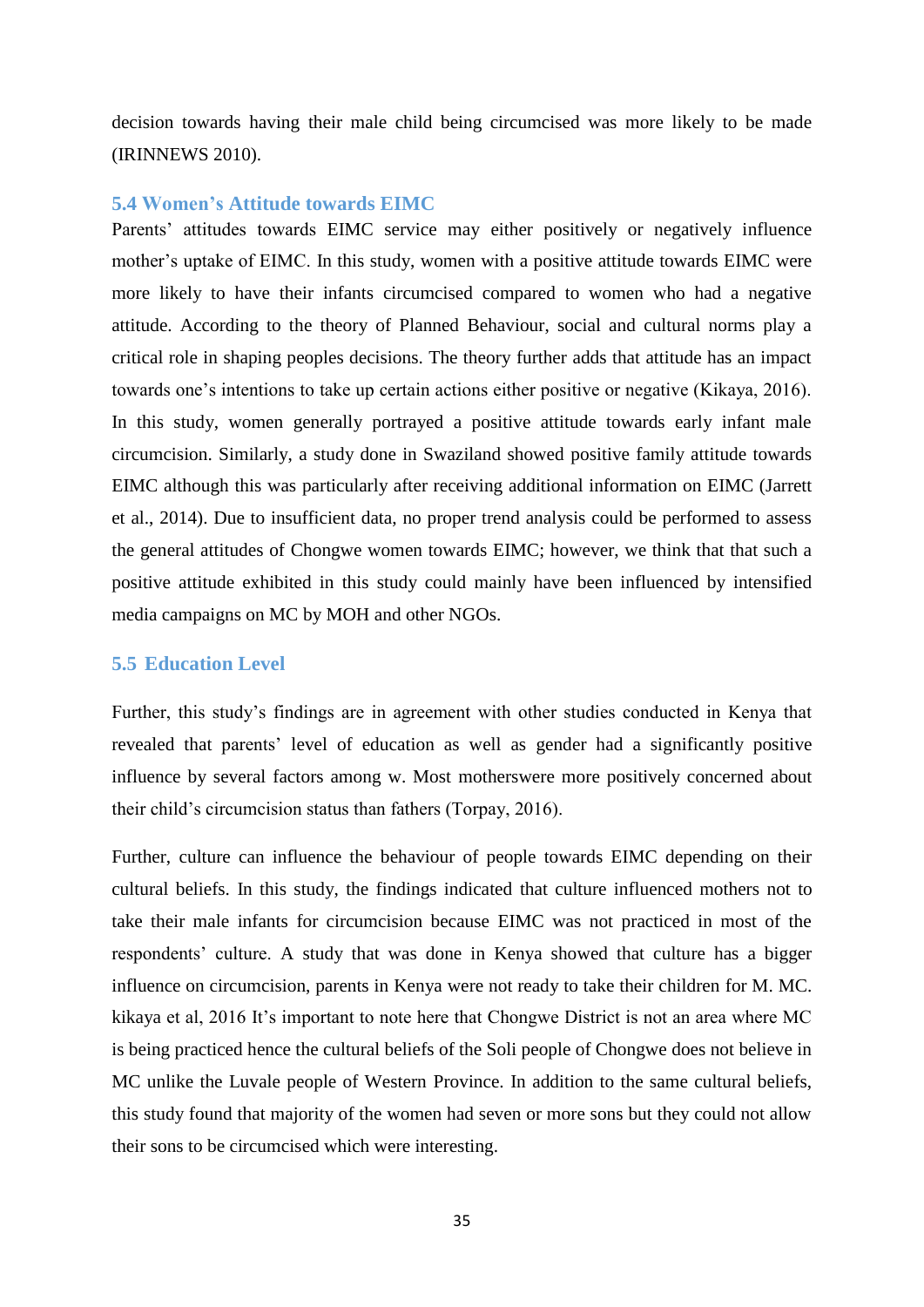Similarly, with our findings, a qualitative study done in Uganda shows that culture has both a positive and negative influence on male circumcision Torpay et al, 2010. The study showed that culture negatively influenced decision makers especially those from traditions that did not practice MC. According to tradition in Uganda, Uncircumcised men were viewed to be the most upright people considered to uphold cultural norms as a result, most males were not circumcised. Such cultural beliefs have an influence even towards parents taking their children for EIMC.

#### <span id="page-49-0"></span>**5.6 Cultural Beliefs**

In another study done in Zimbabwe, it was evident that cultures that did not consider MC failed to adopt EIMC. Some parents noted that MC and EIMC had never been practiced in their clan, therefore, adoption of EIMC was unacceptable. Some mothers were refusing to have their child circumcised because their husbands were not circumcised (Webster M 2014, p.89).

In areas where circumcision is traditionally practiced such as the North-Western Province of Zambia, they may accept EIMC because male circumcision is part of their tradition. At the same time, they may not take their children for circumcision as they may want them to participate in the traditional circumcision ceremony as a rite of passage from childhood to adulthood.

Parents from non-traditional circumcising tribes may refuse EIMC because they view it as a cultural practice associated with Muslims and selected tribes from North-Western Province. EIMC may be considered as a "taboo" within their own or their husband's tradition. On the other hand, some parents may accept EIMC because they view it as a procedure that can be performed in all cultures. There is need for the health workers to do a lot of sensitization and also to involve stake holders like chiefs, community leaders in discussions of male circumcision services to be implemented to them.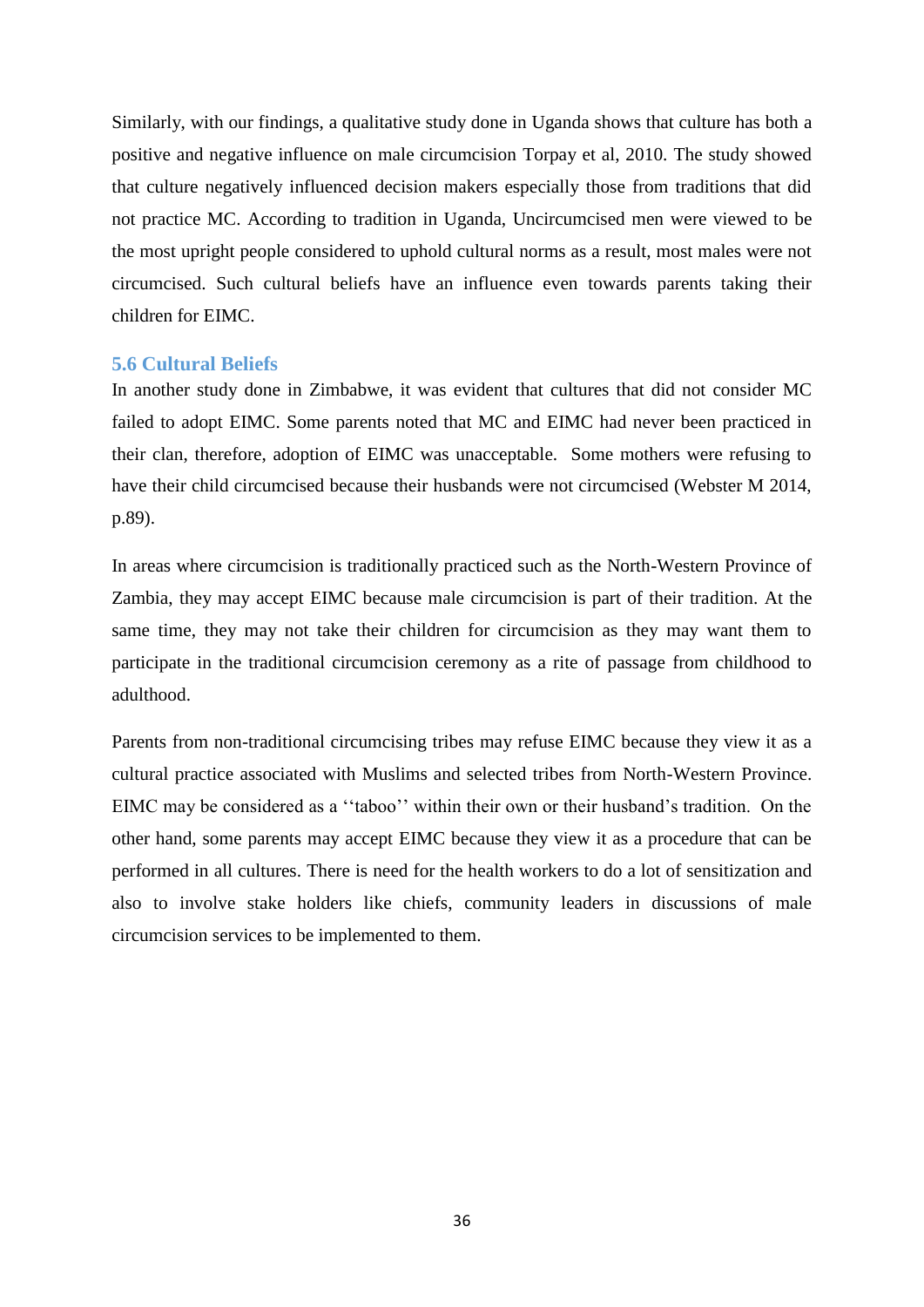#### **CHAPTER SIX: RECOMMENDATIONS AND CONCLUSION**

# <span id="page-50-1"></span><span id="page-50-0"></span>**6.1 Conclusion**

In conclusion, this study identified factors that influence parents' uptake of Early Infant Male Circumcision. According to literature, there are several factors that influence uptake of early infant male circumcision; however, this study shows three key factors (Women"s attitude, partner"s circumcision status and cultural practice) influenced the uptake of EIMC in Chongwe district. Women from cultures that practiced male circumcision was more likely to have their infants circumcised compared to women from cultures that did not practice male circumcision. In addition, this study I can conclude that women with partners that were not circumcised were less likely to have their infants circumcised compared to women who had their partners circumcised. With regards to attitude, women with a positive attitude towards EIMC were more likely to have their infants circumcised compared to women who had a negative attitude.

# <span id="page-50-2"></span>**6.2 Recommendations**

Sensitisation strategies for EIMC services should be strengthened. Mothers have fear on the effects of the EIMC procedure on their male infants. Therefore during sensitisations emphasis should be put on the benefits of EIMC such as less pain and quick healing.

#### <span id="page-50-3"></span>**6.2.1 To the Government of Zambia**

- 1. Through the Ministry of Health, the Government as a policy making body should ensure that deliberate programs such as training more health personnel who would perform EIMC procedures and opening up more health centres in order for mothers to easily access EIMC services.
- 2. Government need to work with stakeholders to promote uptake of EIMC services by involving them in sensitisation programs and putting up necessary infrastructure in order to improve EIMC services.
- 3. The Government should provide enough funding to the health centres performing EIMC services to promote continuity of the service.
- 4. The Government needs to increase funding for research programs to allow more research to be done on EIMC as an HIV preventive measure. .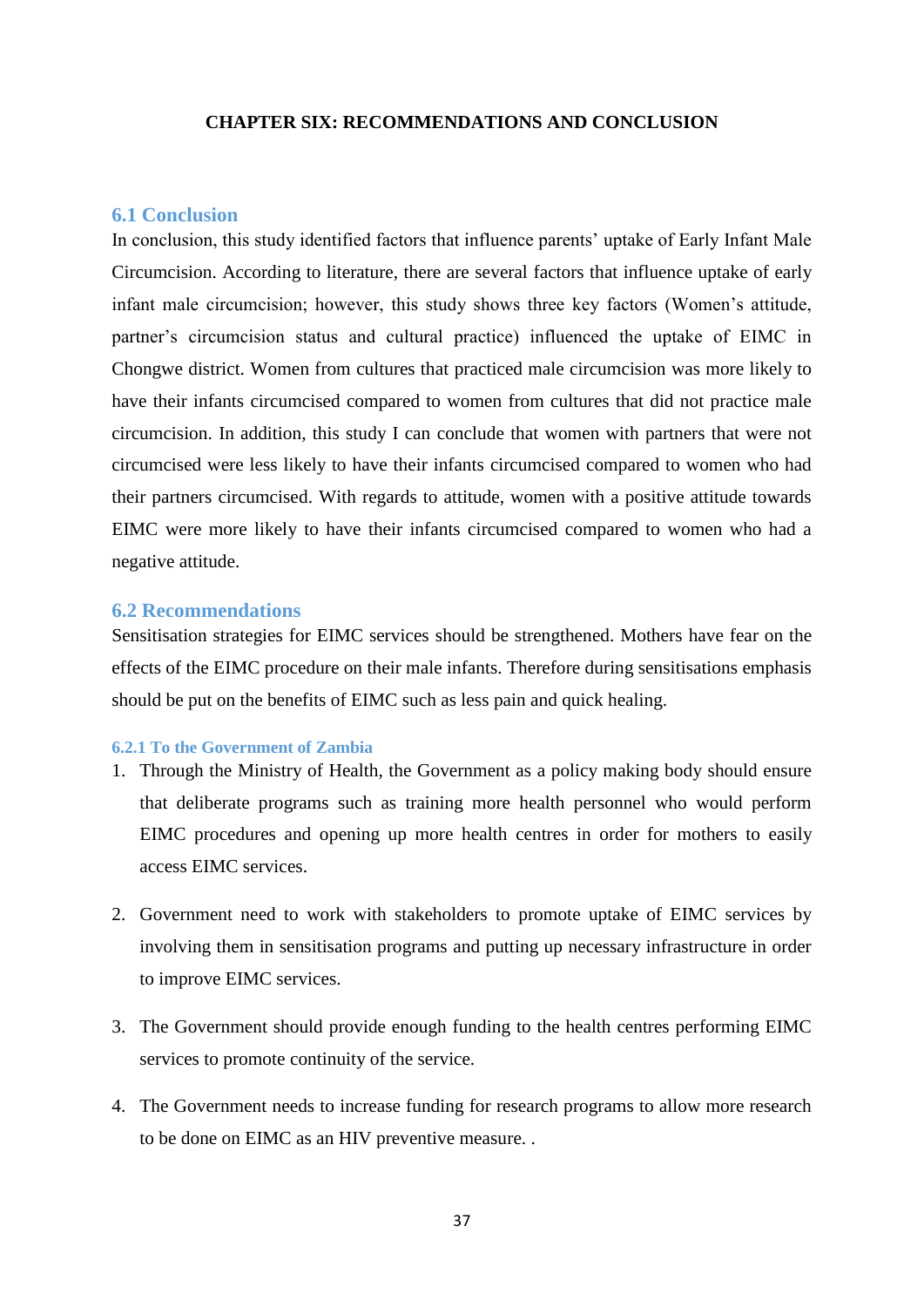5. The Government through Ministry of Health should formulate a policy which will clearly guide and regulate EIMC services in the country.

#### <span id="page-51-0"></span>**6.2.2 To the Chongwe District Medical Office (CDMO)**

- 1. The study further shows that culture plays a critical role in influencing EIMC uptake in Chongwe district. We recommend that the Chongwe District Medical Office (CDMO) should engage key traditional leaders in the mobilization process in order to increase uptake of EIMC in the district.
- 2. MOH should alternatively take advantage of antenatal visits to educate women on the importance of early infant male circumcision. As seen in this study, attitude plays an important role towards EIMC uptake, and it can be safely said that change of attitudes cannot be achieved in a short period of time. Therefore, if women are educated on the importance of EIMC as early as their first antenatal care visit, positive change in attitudes are likely to be observed. While reinforcing the crucial role that fathers play in EIMC decision-making shown elsewhere and alluding to the fact that males are hard to reach where health care services is concerned. Antenatal care visits can be used as a platform to reach out to the male population as it is policy that all pregnant women should go with their male partners during the first antenatal visit in Zambia.
- 3. At district level, it is important for the CDMO to scale out information dissemination on EIMC in order to increase awareness among women.
- 4. It is generally known that men play a critical role in decision making; therefore, the rollout of Early Infant Male Circumcision messages towards fathers should be intensified.
- 5. Although this study was quantitative, it somewhat went to some extent to demonstrate women"s low knowledge levels on EIMC in Chongwe district. However, we highly recommend for a qualitative study to be done in order to actual cultural or traditional issues surrounding EIMC. This is with the view that cultural beliefs vary from tribe to tribe, therefore, there is need to address such norms according to their respective context.
- 6. The CDMO should scale up EIMC services to other health centres currently not offering the service to improve accessibility to EIMC services by mothers.
- 7. CDMO should assist in the training of more Doctors and other health personnel in the provision of EIMC services.
- 8. CDMO should ensure that health centres maintain up to date statistics for future reference.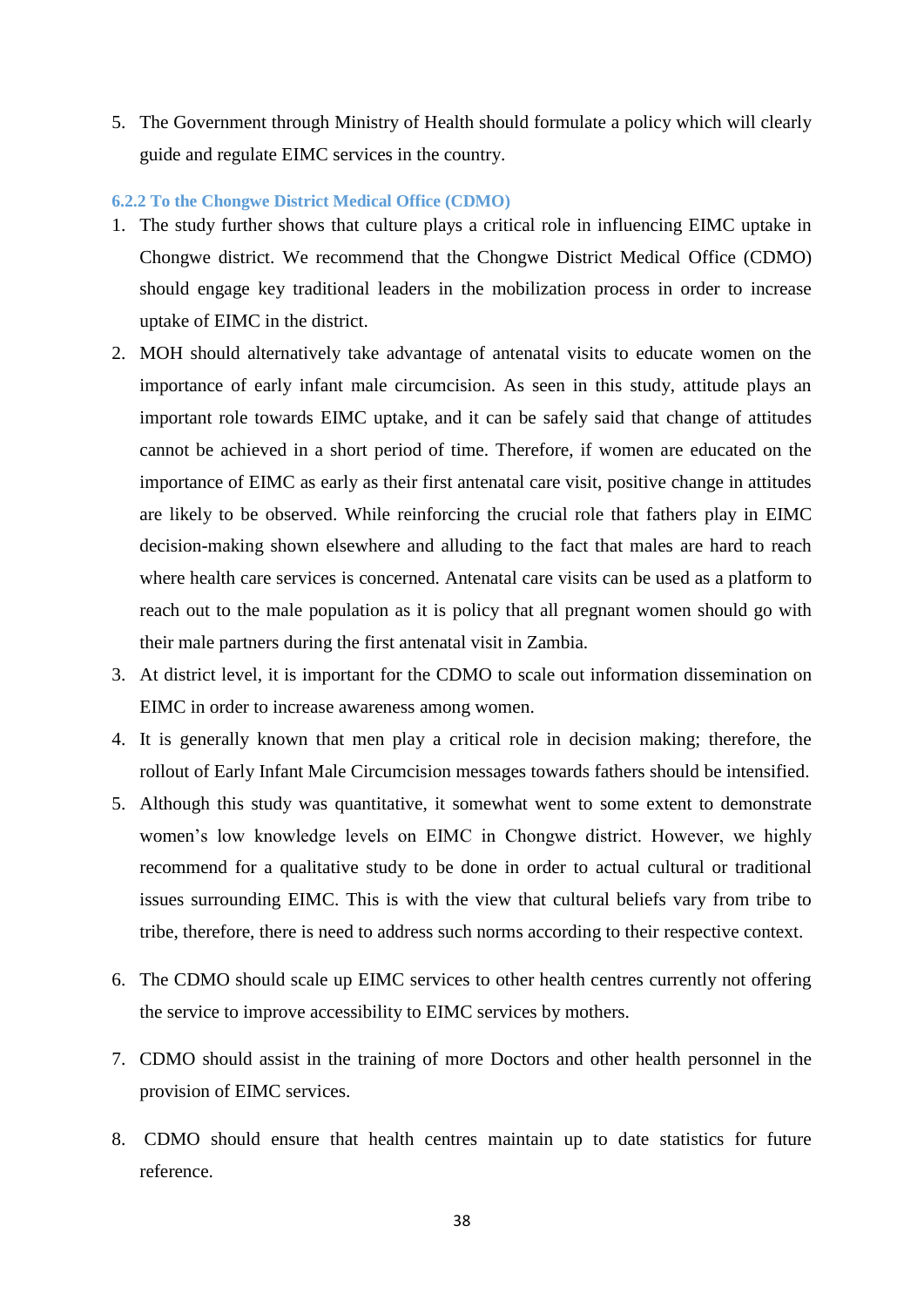# <span id="page-52-0"></span>**6.3 Dissemination of Findings**

The findings of this study will be printed and bound into reports. The results will be disseminated by submitting a copy of the research report to the University of Zambia – School of Public Health, Medical library, Provincial Health Office, Ministry of Health.

# <span id="page-52-1"></span>**6.4 Strengths and Limitations**

The study results are limited to the fact that the sample size obtained only consisted of women from government health facilities. This presents a missed opportunity to compare the uptake of EIMC

# <span id="page-52-2"></span>**6.5 Dissemination of results**

Upon completion of the research, findings of the study will be presented during graduate forums in the School of Public Health and the University of Zambia. Results will also be communicated to the Chongwe District Medical Office as well as the Ministry of Health. In addition, a hard and soft copy of the findings will be made available to the University of Zambia library for graduate students and other concerned readers. Findings will also be published in a reputable journal.

# <span id="page-52-3"></span>**6.6 Limitations**

Limited to Chongwe District and may not be generalized to the entire province or country.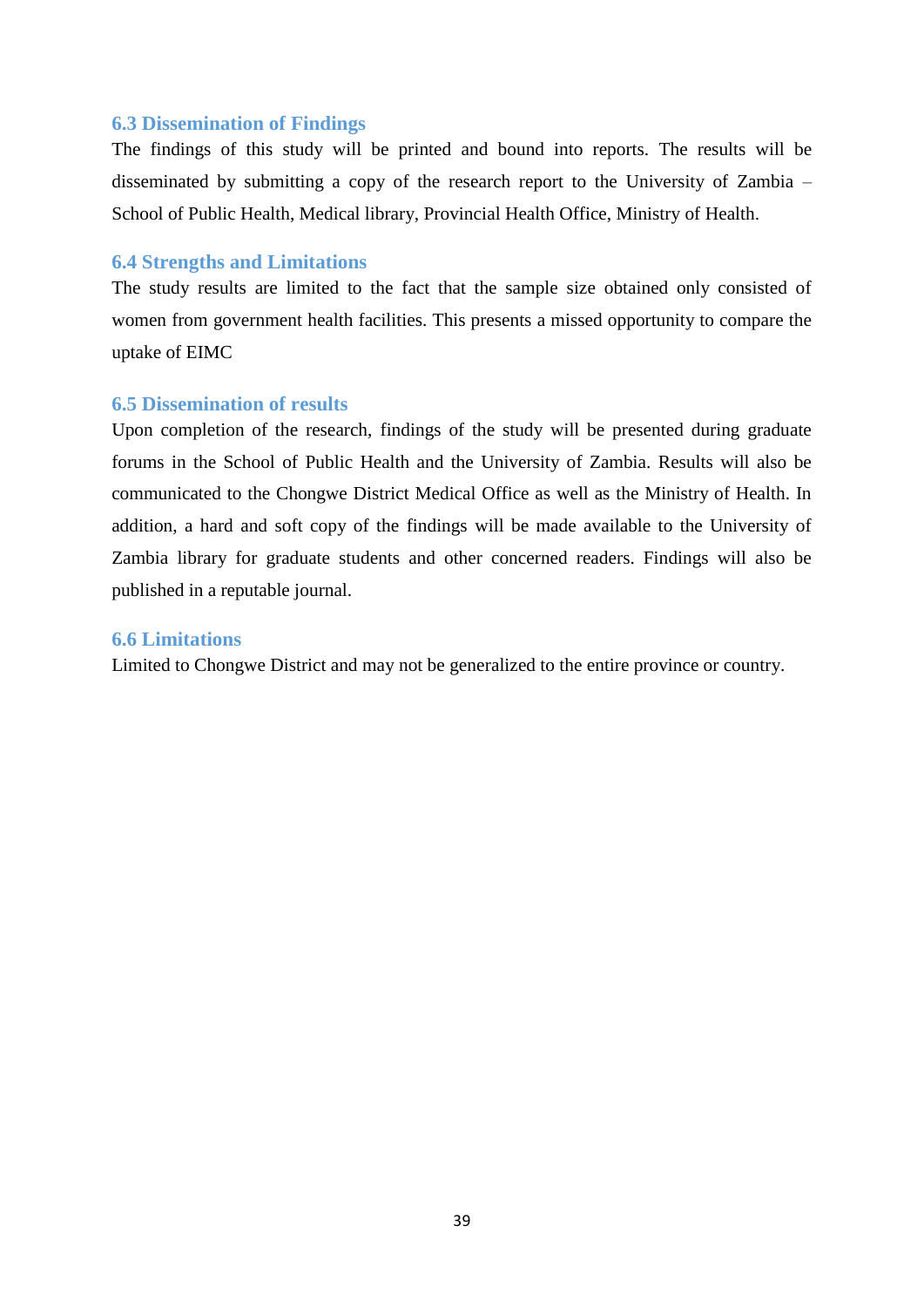#### **REFERENCES**

- <span id="page-53-0"></span>Ajzen, I. (1985). From Intentions to Actions: A Theory of Planned Behavior.In: J. Kuhl an J. Beckman (Eds.), Action-Control: From Cognition to Behavior,pp. 11–39, Heidelberg, Germany, Springer.
- Auvert B, Taljaard D, Lagarde E, Sobngwi- Tambekou J and Sittar (2005). Randomised, controlled intervention trial of male circumcision for reduction of HIV infection risk: The ANRS-1265 trial. PLosMed; 2:e298. (PMC free article).(Pub Med).
- Bailey R.C, Moses S, Parker CB, Agot K, Mackclean I, Krieger J.N and lancet, (2007), Male Circumcision for HIV prevention: a prospective study of complications in clinical and traditional settings in Bungoma, Kenya. R.C Bailey, Omar E. Gesahb and Stephanie Rosenberg.
- Bailey R.C, Moses S, Parker C.B, Agot K, Mackclean I and Krieger J.N, (2007). Male Circumcision for HIV prevention in young men in kisumu, Kenya: A randomised controlled trial. Lancet
- Basavanthappa B.T, (2007). Nursing Resaerch.2<sup>nd</sup> edition, Jaypee Brothers Medical, Publishers LTD, New Delhi.
- Bowa K, Boiro H, Chibwete C, Niang C.I, Okeke L and Peltzer K, (2007). Male Circumcision, Gender and HIV prevention in sub-Saharan Africa: A social science research agenda.
- Bowa K, OkekeL and Peltzer K, (2006). Male Circumcision, Gender and HIV prevention in sub-Saharan Africa: A social science research agenda. <http://www.who.int/hiv/topics/malecircumcision/en/index.html>
- Boyle J. G. (2000). Circumcision of Healthy Boys: Criminal Assault, Journal of Law and Medicine, Volume 7, Pages 301-310. Accessed on 07.12.15 at 17:38.
- Centre for Disease Control and Prevention (2011). [Male Circumcision and Risk for HIV Transmission](http://www.cdc.gov/hiv/resources/factsheets/circumcision.htm)  [and Other Health Conditions: Implications for the United States.](http://www.cdc.gov/hiv/resources/factsheets/circumcision.htm) Available on: at http://www.cdc.gov/hiv/resources/factsheets/circumcision.htm. Accessed on 05/08/16 at 14:09.
- Chongwe, (2015).Medical Records Department: Obstetrics and Gynaecology. Chongwe.
- Halperin D.T, Cassell M.M, Shelton J.D and Stanton D. (2006) Risk compensation: the Achilles' heel of innovations in HIV prevention? BMJ. ; 332:605–7. [\[PMC free article\]](http://www.ncbi.nlm.nih.gov/pmc/articles/PMC1397752/) [\[PubMed\]](http://www.ncbi.nlm.nih.gov/pubmed/16528088)
- Jarrett P, Kliner M andWalley J (2014). Early infant male circumcision for human immunodeficiency virus prevention: knowledge and attitudes of women attending a rural hospital in Swaziland, Southern Africa. DOI: 10.1080/17290376.2014.929530
- Kalichman S. C., (2010). Neonatal Circumcision for HIV Prevention: Cost, Culture, and Behavioural Considerations. PLoS Med 7(1): 1-3. Accessed 0n 22.08.16 20 at 20:40, from www. plosmedicine.org/article/info%3Adoi%2F10.1371%2Fjou.
- Kebaabetswe P, Lockman S, and Mogwe S, (2003).Male circumcision: an acceptable strategy for HIV prevention in Botswana. Sex Transm Infect.; 79(3):214–219. Abstract/ FREE Full Text.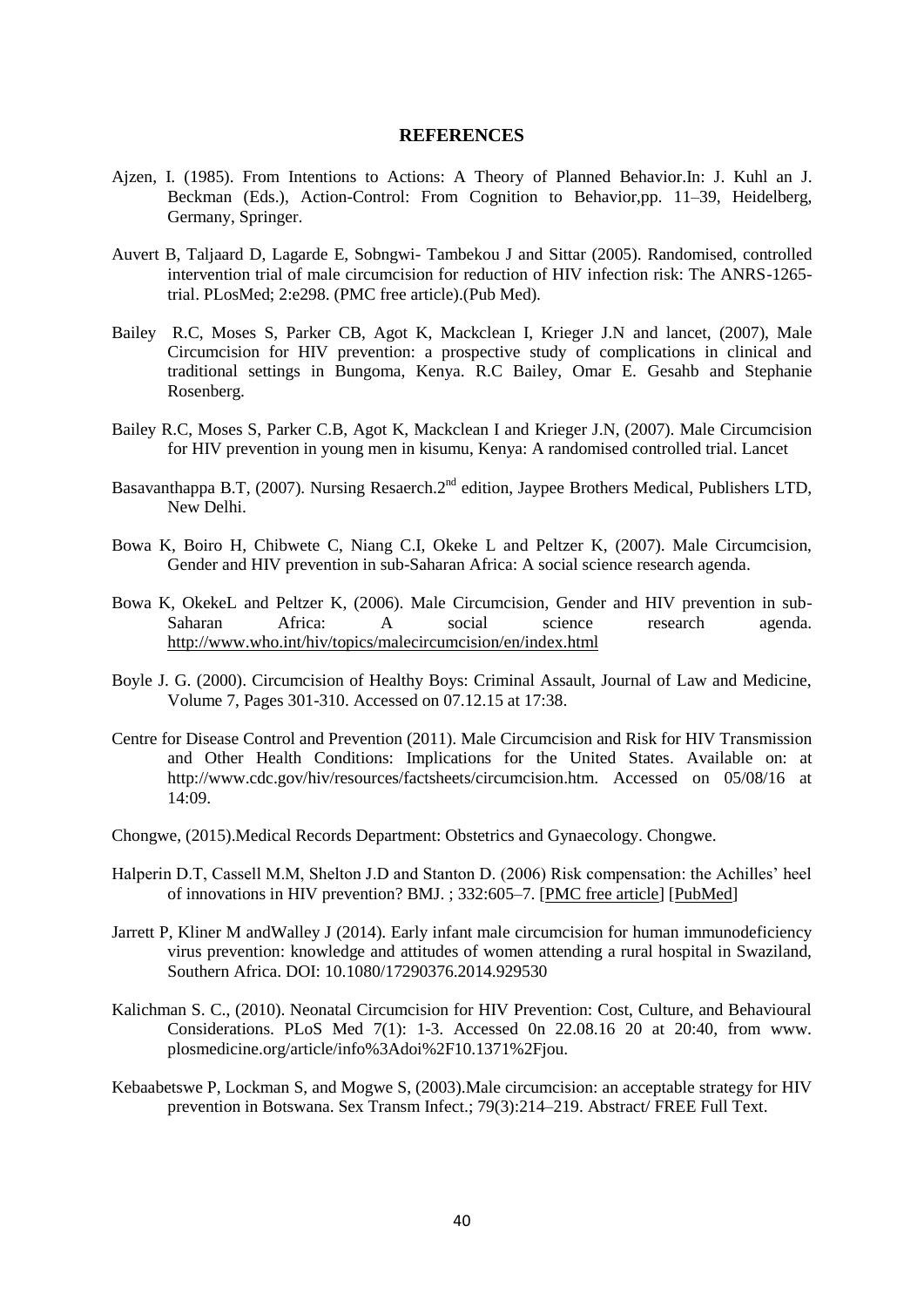- Kebaabetswe, P., Lockman, S., Mogwe, S., Mandevu, R., Thior, I., Essex, M., and Shapiro, R. L. (2003). Male circumcision: An acceptable strategy for HIV prevention in Botswana. Sexually Transmitted Infections, 79(3), 214–219.
- Linyama.D. (2006). Scaling-up male circumcision programmes in the eastern and southern African region: country update meeting (presentation). Lusaka.
- Marisa R, Elijah O, Sherry K, Tracy E, Dedan O, Betha O, Kawango, Robert C (2012). Factors Associated with Uptake of Infant Male Circumcision for HIV Prevention in Western Kenya. Available on: www.pediatrics.org/cgi/doi/10.1542/peds.2011-2290 doi:10.1542/peds.2011- 2290
- Mavhu W, Buzdugan R, Langhaug LF, Hatzold K, Benedikt C et al. Prevalence and factors associated with knowledge of and willingness for male circumcision in rural Zimbabwe. Trop Med Int Health.2011; 16:589–597. [\[PubMed\]](http://www.ncbi.nlm.nih.gov/pubmed/21349135)
- Mpho K andMtshalathebe B (2015). Factors associated with acceptability of child circumcision in Bostwana . Gaborone

Mulambya J andMwale J (2009). Male Circumcision Situation Analysis

- Poland R.L, [\(1990\).The question of routine neonatal circumcision. N Engl J Med; 322:1312.](http://www.uptodate.com/contents/neonatal-circumcision-risks-and-benefits/abstract/78)
- S.-J. Oh, K.D. Kim,K.M.Kim,K.S. Kim,K.K. Kim,J.S. Kim,H.G. Kim,Y.N. Woo,Y.L. Yoon,S.D. Lee,S.W. Han,S.I. Lee,H. Choi (2002). Knowledge and attitudes of Korean parents towards their son's circumcision: a nationwide questionnaire study. DOI: 10.1046/j.1464- 4096.2001.01964.x
- UNAIDS, (2006) International guidelines on HIV/AIDS and human rights, 2006 consolidated version, UNAIDS (availablefrom:http://www2.ohchr.org/english/issues/hiv/docs/consolidated\_guidelines.pdf, accessed11 Nov/, 2015). Geneva
- UNAIDS.(2006). Neonatal and child male circumcision, a global review.Geneva.
- Wallerstein E. (1985) Circumcision: the uniquely American medical enigma. UrolClin North Am.; 12(1):123–132. [\[PubMed\]](file://pubmed/3883617)
- Walters E, Stringer E, Mugisa B, Temba S, Bowa K and Linyama D., (2010):Acceptability of Neonatal Male Circumcision in Lusaka, Zambia, AIDS Care: Psychological and Sociomedical Aspects of AIDS/HIV, 24(1)., 12-19. Accessed on 14.10.15 at 14:10, from <http://www.tandfonline.com/doi/abs/10.1080/09540121.2011.587508>
- Webster M (2014). Feasibility and acceptability of early infant male circumcision as an HIV prevention intervention in Zimbabwe. Available on: http://discovery.ucl.ac.uk/1449524/1/Webster%20Mavhu%20Final%20thesis\_wmavhu\_9527 21%5B1%5D.pdf.%20REDACTED.pdf
- Webster M, Karin H, Getrude N, Shamiso F, Collin M, Kumbirai C, Owen M, Ismail T, Frances M, (2016). Perspectives of Parents and Health Care Workers on Early Infant Male Circumcision Conducted Using Devices: Qualitative Findings From Harare, Zimbabwe. Available on: http://www.ghspjournal.org/content/4/Supplement\_1/S55.abstract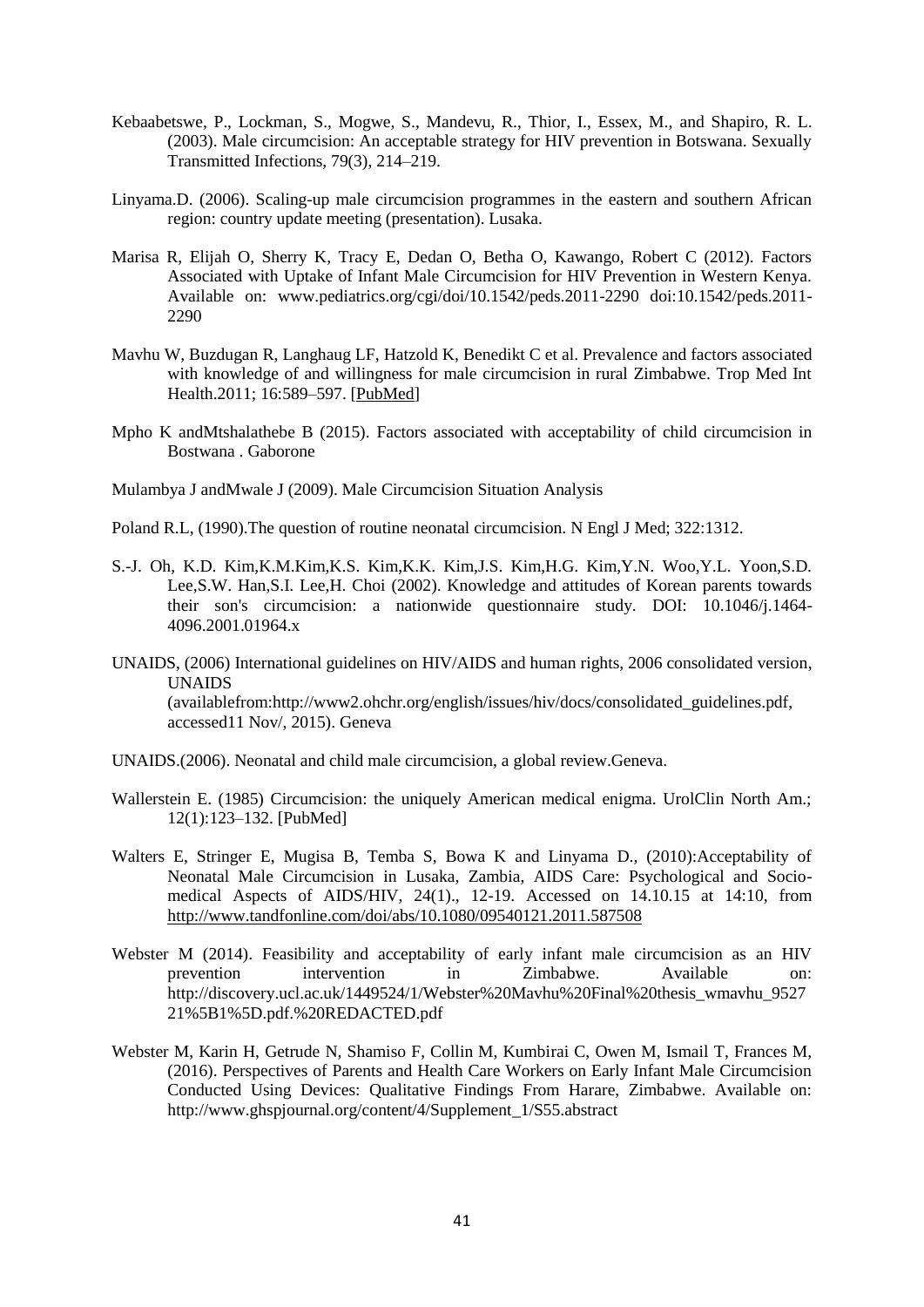- Webster M, Zivai M, Graham H, Frances M (2014). Factors Associated with Parental Non-Adoption of Infant Male Circumcision for HIV Prevention in Sub-Saharan Africa: A Systematic Review and Thematic Synthesis. DOI 10.1007/s10461-014-0835-7
- Westercamp N and Bailey R. C. (2007) Acceptability of male circumcision for prevention of HIV/AIDS in sub-Saharan Africa: a review. AIDS Behav; 11:341–355. [\[PMC free](http://www.ncbi.nlm.nih.gov/pmc/articles/PMC1847541/)  [article\]](http://www.ncbi.nlm.nih.gov/pmc/articles/PMC1847541/)[\[PubMed\]](http://www.ncbi.nlm.nih.gov/pubmed/17053855)
- WHO/UNAIDS, (2004).Global consultation on the health services response to the prevention and care of HIV/AIDS among young people: achieving the global goals: access to services: technical report of a WHO consultation, Montreux.
- WHO/UNAIDS, (2007).New data on male circumcision and HIV prevention: policy and programme implications. Montreux.
- WHO-USAIDS, (2007).New data on male circumcision and HIV prevention: policy and Programme implications, conclusions and Recommendation.
- Wiswell T.E and Geschke D.W. (1989) Risks from circumcision during the first month of life compared with those for uncircumcised boys. Paediatrics; 83:1011–1015.[PubMed
- Wiswell T.E, Tencer H.L, Welch C.A and Chamberlain J. L (1993). Circumcision in children beyond the neonatal period. Pediatrics. ; 92:791–3. [\[PubMed](http://www.ncbi.nlm.nih.gov/pubmed/8233738)
- World Health Organisation (WHO) (2010). II.JHPIEGO. ISBN 978 92 4 150075 3 (NLM classification: WJ 790) Accessed on 27/10/2015 Zambia Republic of, (1996), Constitution of Zambia, Act number 18 of 1996, Lusaka.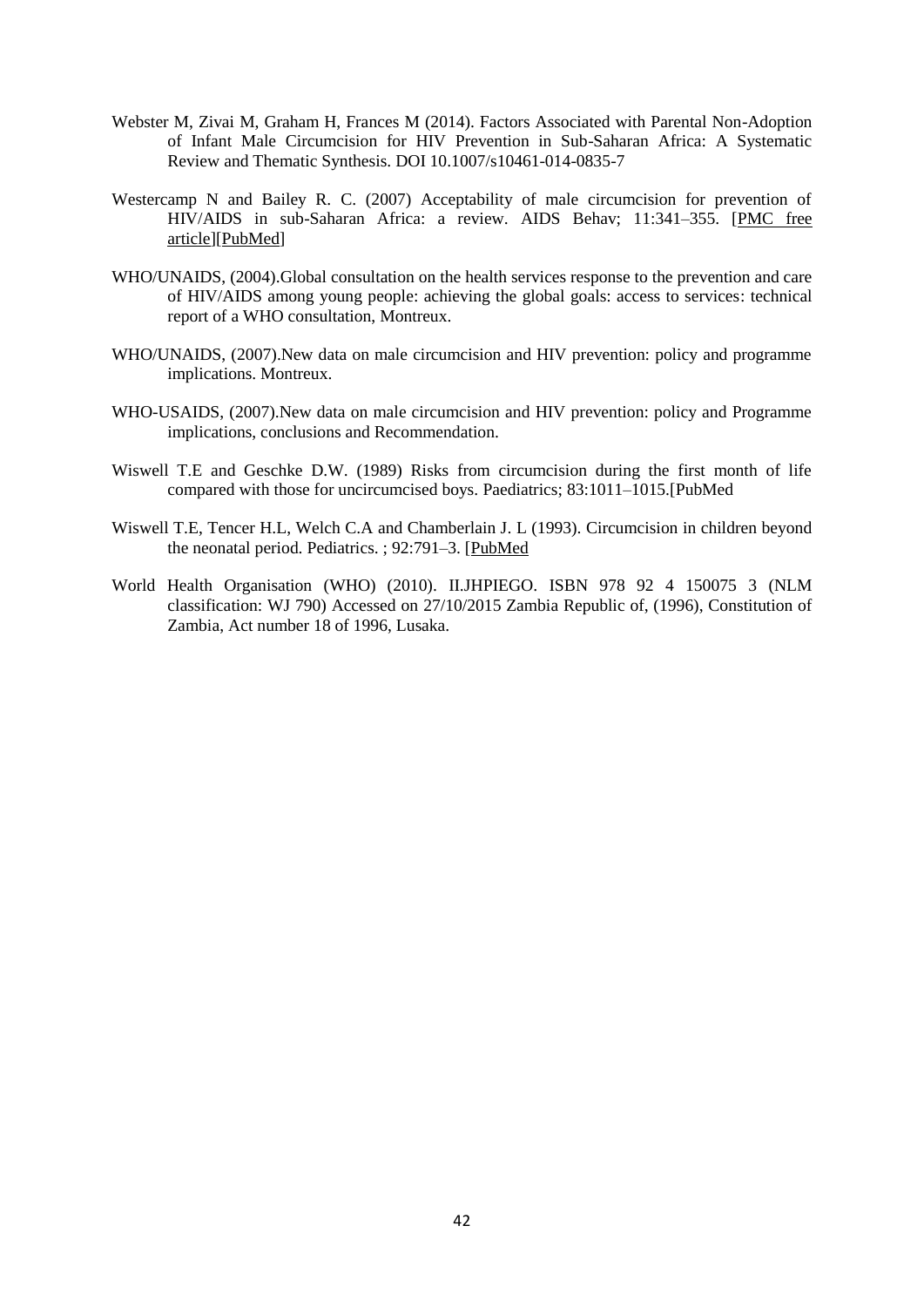#### **APPENDICES**

#### <span id="page-56-1"></span><span id="page-56-0"></span>**Appendix I: Information sheet**

# **INFORMATION SHEET AND CONSENT FORM FOR INTERVIEW OF MOTHERS ON EARLY INFANT MALE CIRCUMCISION IN REDUCING HIV/AIDS**

Information sheet Form. Date:  $11<sup>th</sup>$  March 2016

# **Title of Study: Uptake of early infant male circumcision as an intervention in reducing HIV/AIDS by parents in Chongwe District, Lusaka Province, Zambia**

Principal Investigator: Simwenda Kamanga Peggy (MPH student)

Department of Public Health

Cell: +260973147903

Email Address: [psimwenda@yahoo.com](mailto:psimwenda@yahoo.com)

#### **Introduction:**

You are hereby invited to participate in a study which is part of my requirement to complete my Master of Public Health with the University if Zambia, School of Medicine, Public Health Department. This is an information sheet. The researcher will also explain and clarify the aim of this study. You are free to ask questions at any time and free not to answer questions you feel are too personal and you are also free to withdraw from the study at any point with no penalties against you.

\_\_\_\_\_\_\_\_\_\_\_\_\_\_\_\_\_\_\_\_\_\_\_\_\_\_\_\_\_\_\_\_\_\_\_\_\_\_\_\_\_\_\_\_\_\_\_\_\_\_\_\_\_\_\_\_\_\_\_\_\_\_\_\_\_\_\_\_\_\_\_\_

#### **What is the purpose of this research?**

The purpose of the study is to provide information on the uptake and acceptance of early infant male circumcision as an intervention in reducing HIV/AIDS among Mothers. This will help to add more knowledge and provide different ways of interventions in reducing HIV/AIDS in infants. The research is also part of my academic requirements to complete my master's program.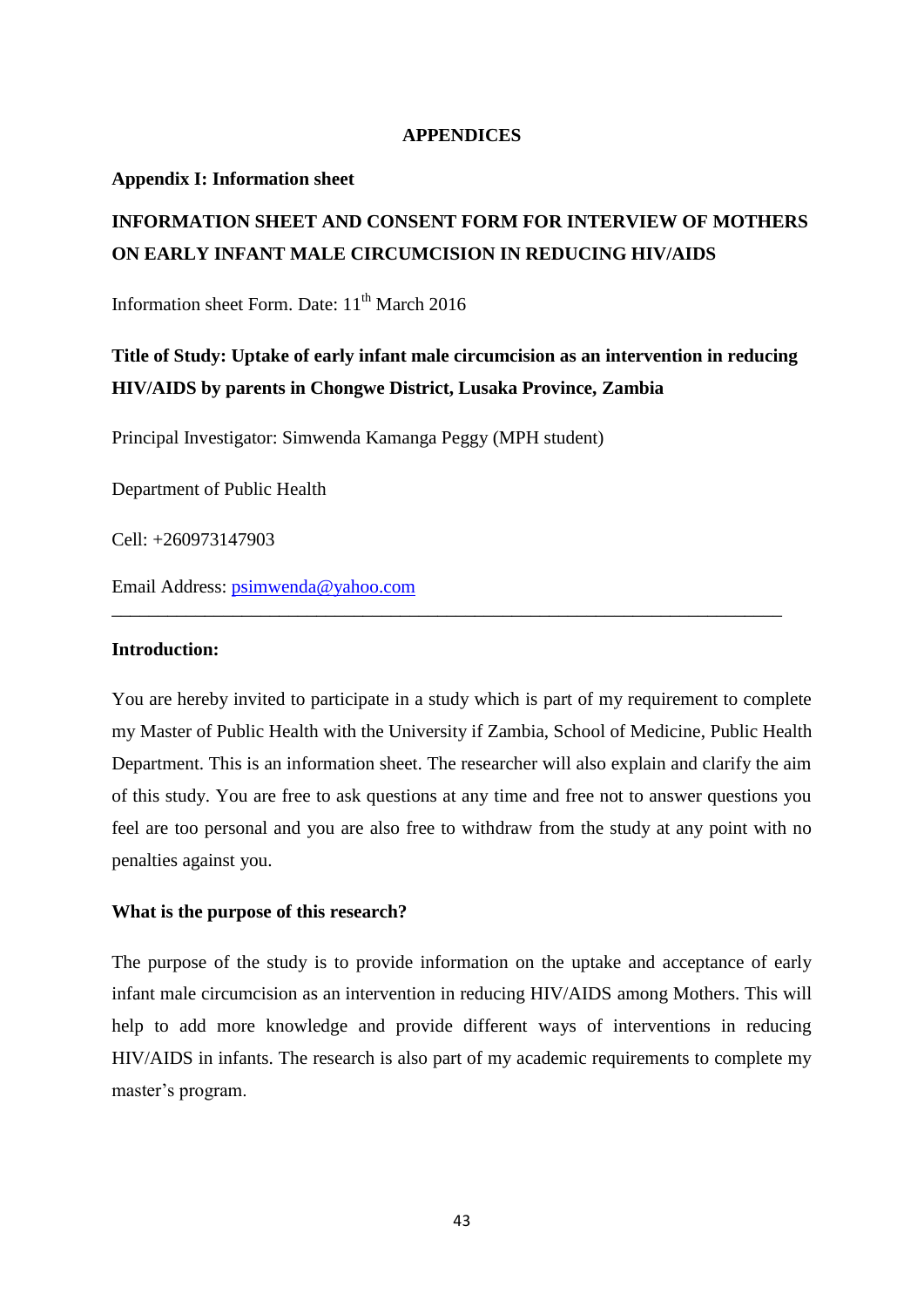#### **Why are you being asked to participate in the Research?**

Participants for these interviews will provide useful information that will help improve programs that address early infant male circumcision.

# **Procedures**

If you agree to participate in the research: If you are participating in the research, I will ask you to fill a questionnaire. I will request you to take part in an interview; the interview will take about 30 minutes. It will be done within the clinic in a private room. If you allow me, I will issue you a questionnaire that will be explained to you in the simplest tribe you understand If not. No name will be included the documents.

The information will provide will be kept under key and lock and l will maintain confidentiality.

# **Risks/discomforts**

I do not expect you to have any problems because of their participation in the interview discussion. However, some information I may learn from you may be personal and emotional. I would also like to assure you that the information I will get from you will not be shared with anyone outside the academic team, and will be kept confidential between the participants and the researcher.

#### **Benefits**

If you agree that you participate in the interview, apart from this there will be no direct benefits to you, but what I will learn from you during the interview will help improve the programs aimed at addressing early infant male circumcision.

#### **Protecting data confidentiality**

I have put up measures to protect the information I will get from you. Only members of the academic team will be able to see the information. I will not put names on any information collected from you. Instead, I will use numbers for identification. I will keep copies of typed information on CDs in case I have a problem with the computer. All this information will be kept on a secure computer and in a secure room.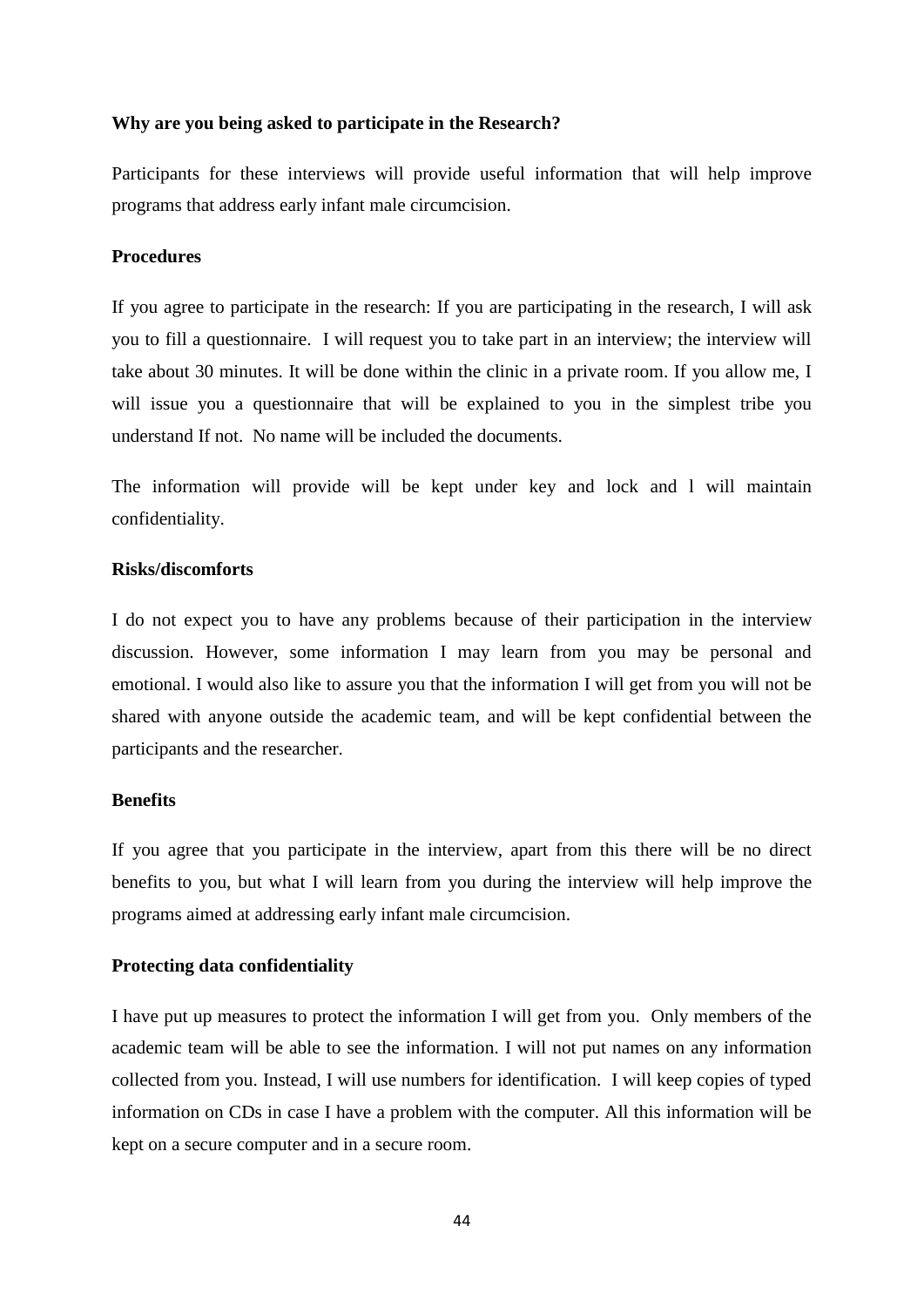# **What happens if you do not want to participate or decide to leave the discussion early?**

You have a right to decide whether you want to take part in the discussion, and you are free to leave at any point during the discussion. You are also free not to answer any questions that you are not comfortable with and this will not bring any problem to you.

# **Who to call for questions or problems regarding the study?**

You can call the Principal Investigator Principal Investigator: Simwenda Peggy (MPH student)

Department of Public Health Cell: +260973147903 You can also call or contact Supervisor: Joseph M Zulu, PhD, Department of Public Health, Cell: +260971591388.

You can also contact or call:

UNZABREC

Box 50110

Lusaka

Telephone: 260-1-256067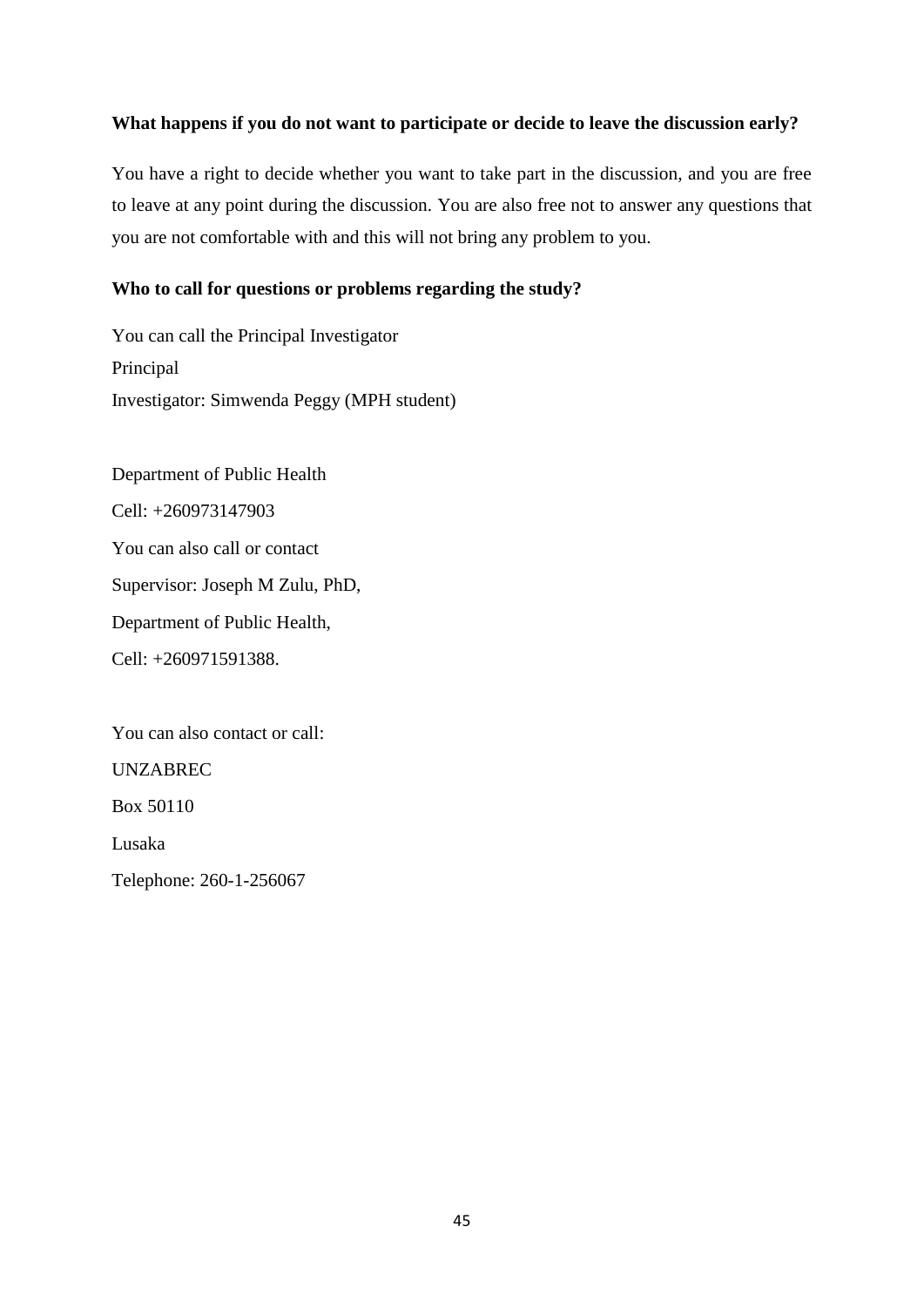# <span id="page-59-0"></span>**Appendix II: Consent form for the research study**

Dear respondent,

I am a master"s student at the University of Zambia in the School of Medicine under the Department of public Health. I am conducting a research on the topic **"Uptake of Early Infant Male Circumcision as an HIV Prevention Intervention in Chongwe District''.**  The purpose of the study is to identify factors affecting uptake of Early Infant Male circumcision Services in Chongwe District. The benefit of study is that the information provided will help us make recommendations to stakeholders to come up with measures to help Mothers take their children for Early Infant Male Circumcision (EIMC).

Be assured that the information being solicited will purely be for academic purpose and be treated as confidential. If you feel you cannot participate in this study, you are free to withdraw from the study.

Your cooperation will be highly appreciated.

| Participant's name (print) | Participant's' Signature | Date |
|----------------------------|--------------------------|------|
|                            |                          |      |
| Witness's name (print)     | Witness's signature      | Date |
|                            |                          |      |

I will explain the purpose of this study to the participant. She will have the form read to her, will give the chance to ask questions, so if she will accepts the answers and signed the consent to enrol in the study.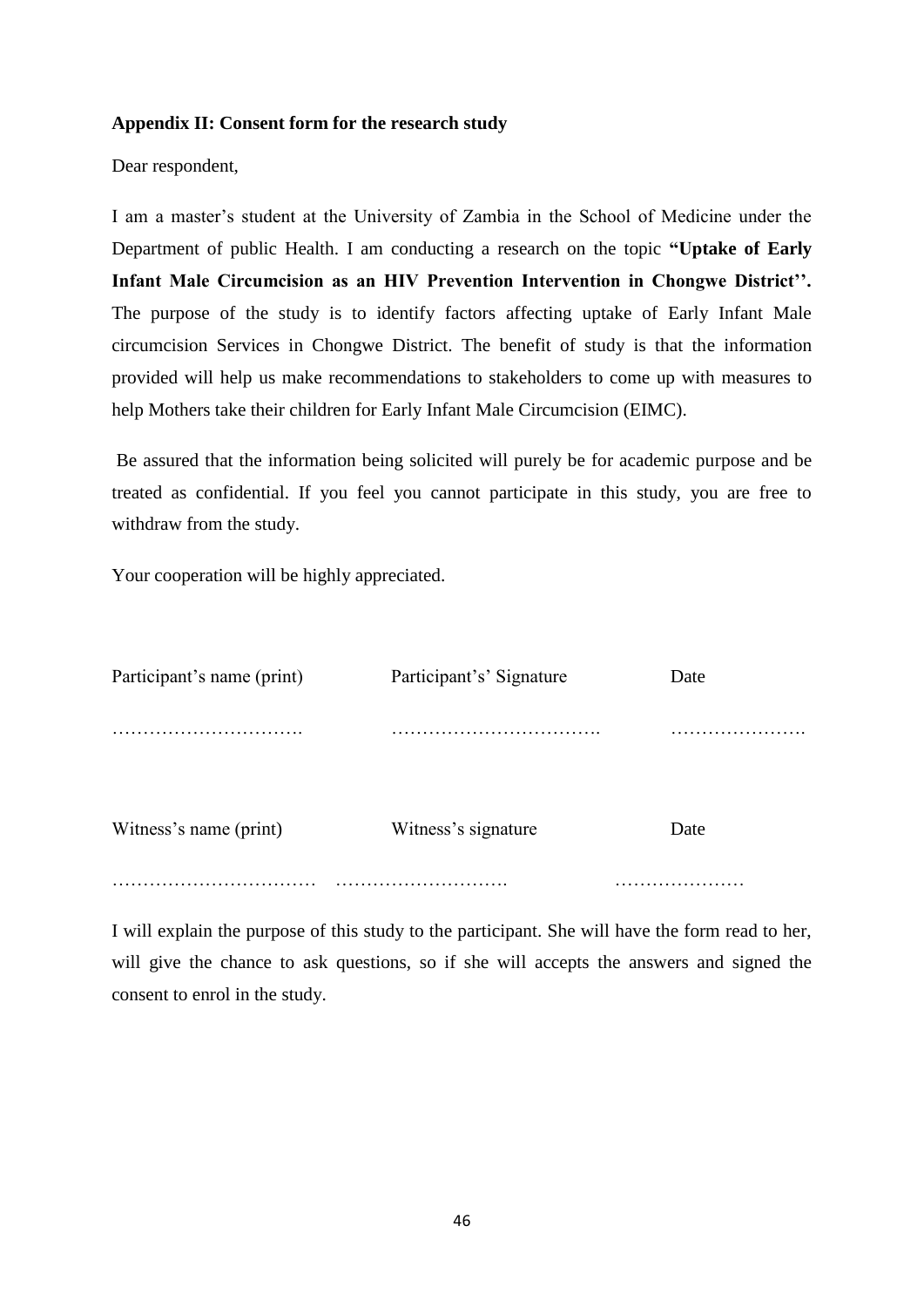# <span id="page-60-0"></span>**Appendix III: Questionnaire**

# **THE UNIVERSITY OF ZAMBIA SCHOOL OF PUBLIC HEALTH DEPARTMENT OF HEALTH PROMOTION**

# **STRUCTURED INTERVIEW SCHEDULE**

# **TOPIC: MOTHER'S UPTAKE OF EARLY INFANT MALE CIRCUMCISION AS AN HIV PREVENTION INTERVENTION IN CHONGWE DISTRICT**

# Date of Interview: …………………………………………………………………

# **INSTRUCTIONS FOR INTERVIEWER**

- 1. Introduce yourself to the respondents.
- 2. Do not write the respondent"s name on the questionnaire.
- 3. Ask all questions in the order they are arranged.
- 4. Indicate the answers to the question by ticking in the box provided and write your responses to open ended questions in the space provided.
- 5. Assure the respondents that all information will be treated as confidential and used for the purpose it is intended for.
- 6. Obtain written consent from respondents.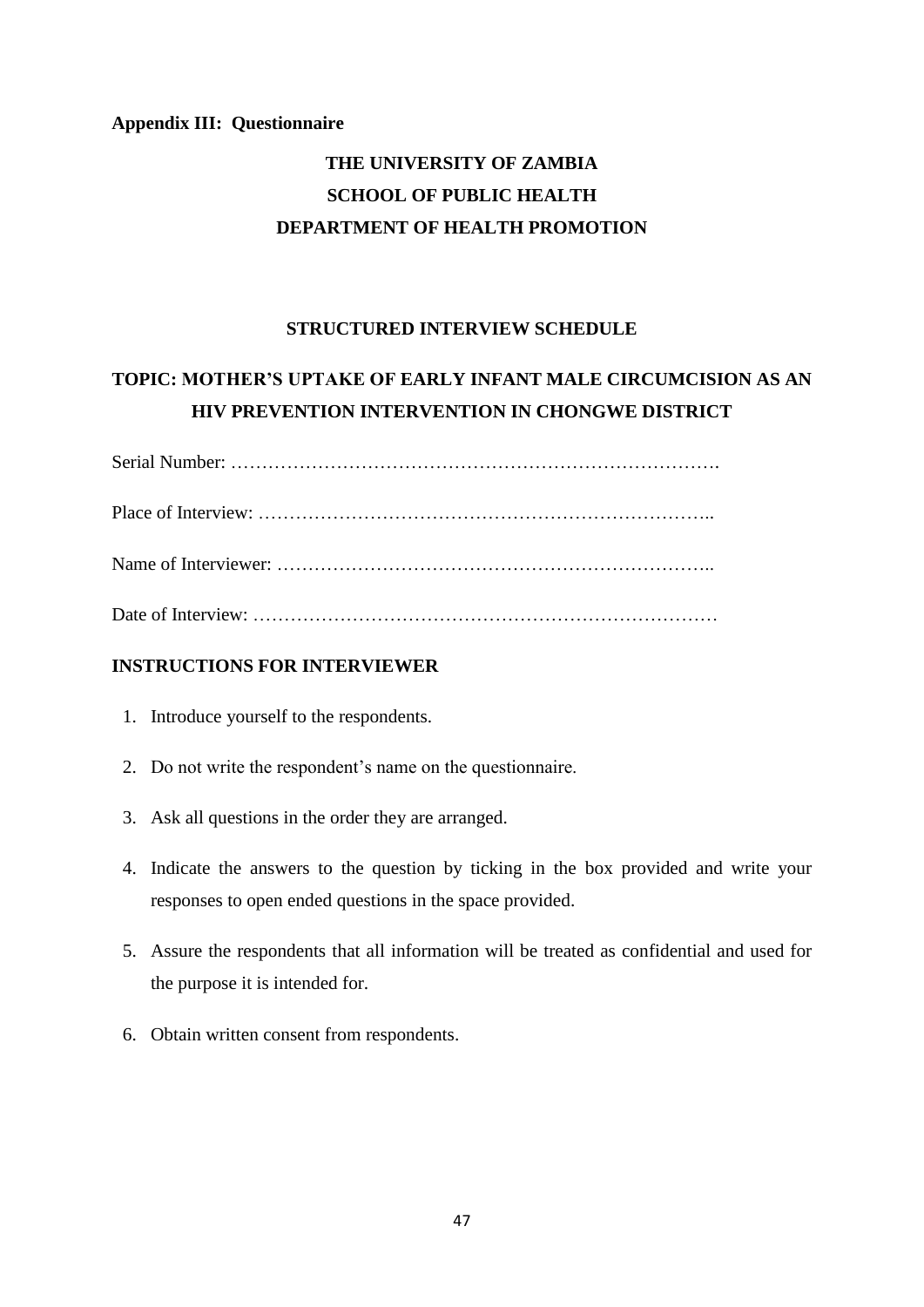# **SECTION A: DEMOGRAPHIC DATA** For Official Use

| 2. |                                     |                                            |  |
|----|-------------------------------------|--------------------------------------------|--|
| 3. | Marital status                      |                                            |  |
|    | (a) Single                          | $\mathbf{r}$<br>1                          |  |
|    | (b) Married                         | $\mathsf{L}$<br>J                          |  |
|    | (c) Divorced                        | $\Gamma$<br>1                              |  |
|    | (d) Widowed                         | ſ<br>1                                     |  |
| 4. | Religion                            |                                            |  |
|    | (a) Muslim                          | $\overline{a}$<br>]                        |  |
|    | (b) Christian                       | L<br>1                                     |  |
|    | (c) Hindu                           | $\overline{a}$<br>]                        |  |
|    | (d) Jews                            | $\Gamma$<br>$\begin{array}{c} \end{array}$ |  |
| 5. | Is EIMC practiced in your religion? |                                            |  |
|    | (a) Yes                             | $\left[ \right]$<br>]                      |  |
|    | $(b)$ No                            | $\mathbf{r}$<br>1                          |  |
|    | (c) Don't know                      | $\Gamma$<br>]                              |  |
| 6. | Highest level of education          |                                            |  |
|    | (a) No schooling                    | ſ<br>]                                     |  |
|    | (b) Primary                         | I                                          |  |
|    | (c) Secondary                       | I                                          |  |
|    | (d) Tertiary                        | $\Gamma$<br>]                              |  |
| 7. | What is your occupation?            |                                            |  |
|    | (a) Business woman                  | 1<br>$\left[ \right]$                      |  |
|    | (b) Housewife                       | I<br>]                                     |  |
|    | (c) Professional                    | J                                          |  |
|    | (d) Unemployed                      | I<br>1                                     |  |
|    | (e) Non-professionals               | ]                                          |  |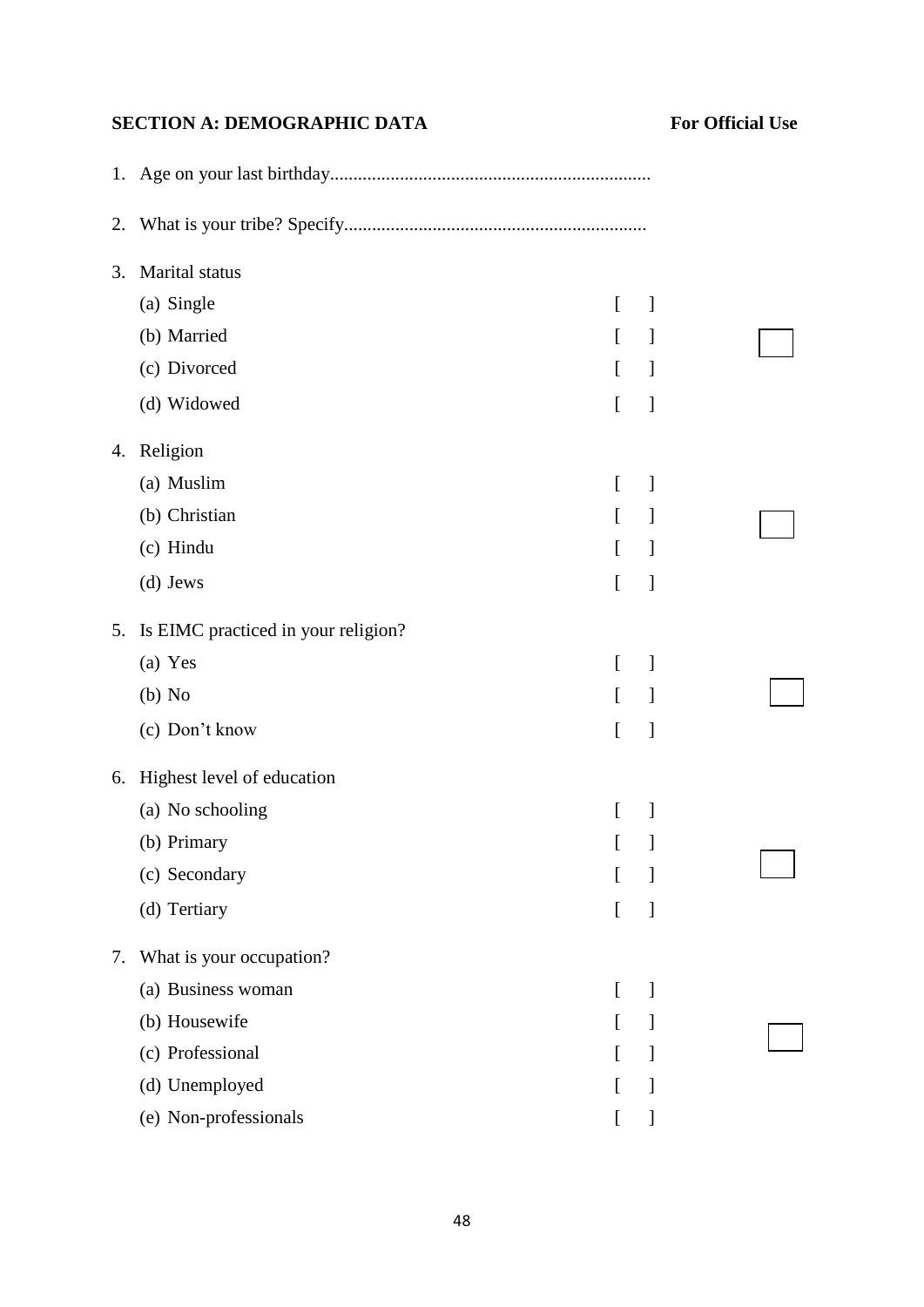| 8. | How many male children do you have?                                     |   |                          |  |
|----|-------------------------------------------------------------------------|---|--------------------------|--|
|    | (a) $1-2$                                                               | L | 1                        |  |
|    | (b) $3-6$                                                               | L | ]                        |  |
|    | (c) More than 6                                                         |   | 1                        |  |
|    | <b>SECTION B: KNOWLEDGE ON CIRCUMCISION AND HIV PREVENTION</b>          |   |                          |  |
|    | 9. Have you ever heard of EIMC as a means of reducing HIV transmission? |   |                          |  |
|    | (a) Yes                                                                 | L | 1                        |  |
|    | $(b)$ No                                                                |   | 1                        |  |
|    | 10. If yes, where?                                                      |   |                          |  |
|    | (a) Radio                                                               | L | ]                        |  |
|    | (b) Friend                                                              | L | $\mathbf{I}$             |  |
|    | (c) Newspaper                                                           | L | 1                        |  |
|    | (d) Health workers                                                      |   | $\mathbf{l}$             |  |
|    | 11. Based on the information received, what is EIMC?                    |   |                          |  |
|    | (a) Removing the fore skin of the penis on a male infant                | L | $\overline{\phantom{a}}$ |  |
|    | (b) Cutting of the penis                                                |   | 1                        |  |
|    | (c) Removing the whole manhood                                          |   | 1                        |  |
|    | (d) I don't know                                                        | ſ | 1                        |  |
|    | 12. What are the possible complications of EIMC?                        |   |                          |  |
|    | (a) Bleeding                                                            | L | 1                        |  |
|    | (b) Inability to have sexual satisfaction                               |   | 1                        |  |
|    | (c) Infertility                                                         |   | 1                        |  |
|    | (d) Impotence                                                           |   | J                        |  |
|    | (e) Don't know                                                          |   | ]                        |  |
|    | 13. What is the relationship between EIMC and Prevention of HIV?        |   |                          |  |
|    | (a) A circumcised male infant can never contract HIV.                   |   | 1                        |  |
|    | (b) EIMC reduces risks of contracting HIV in future.                    |   | 1                        |  |
|    | (c) There is no relationship.                                           |   | 1                        |  |
|    | (d) EIMC cures HIV.                                                     |   | 1                        |  |
|    | (e) Don't know                                                          |   |                          |  |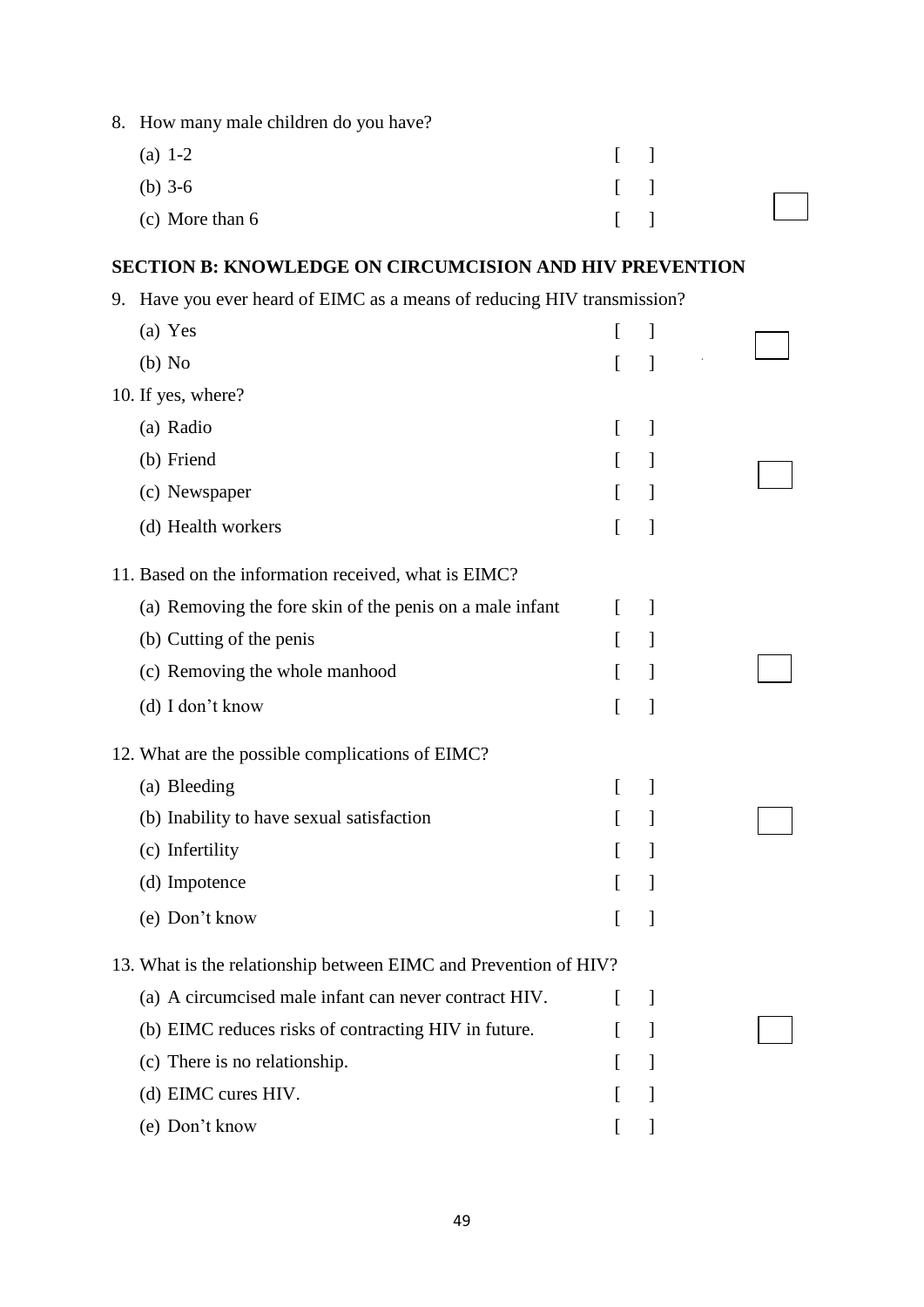| 14. What is HIV?                                                                                  |              |                                |  |
|---------------------------------------------------------------------------------------------------|--------------|--------------------------------|--|
| (a) Diarrhoea                                                                                     | L            | $\mathcal{L}$                  |  |
| (b) Malaria                                                                                       | $\Gamma$     | $\mathcal{L}$                  |  |
| (c) A Germ that causes AIDS                                                                       | L            | $\mathcal{I}$                  |  |
| (d) A disease                                                                                     | L            | 1                              |  |
| 15. How can one acquire HIV?                                                                      |              |                                |  |
| (a) Coughing                                                                                      | $\lceil$     | $\mathbf{I}$                   |  |
| (b) Hand shake                                                                                    | $\mathbb{F}$ | $\mathcal{L}$                  |  |
| (c) Contact with infected bodily fluids                                                           | L            | $\overline{\phantom{a}}$       |  |
| (d) Sharing same bathroom                                                                         | L            | 1                              |  |
| <b>SECTION C: UPTAKE OF EIMC</b><br>16. Is your child circumcised?                                |              |                                |  |
| (a) Yes                                                                                           | L            | $\overline{1}$                 |  |
| $(b)$ No                                                                                          | L            | $\overline{\phantom{a}}$       |  |
| 17. If your answer is yes, what was the reason?                                                   |              |                                |  |
| (a) Cultural                                                                                      | L            | $\overline{\phantom{a}}$       |  |
| (b) Religion                                                                                      | L            | $\mathbf{1}$                   |  |
| (c) Medical reasons                                                                               | L            | $\mathbf{I}$                   |  |
| (d) HIV Prevention                                                                                | L            | $\overline{\phantom{a}}$       |  |
| (e) Influence from others                                                                         | [            | 1                              |  |
| 18. If your answer is no, why didn't you take your male infant for EIMC?                          |              |                                |  |
| (a) Fear of pain                                                                                  | L            | 1                              |  |
| (b) Did not have enough information on EIMC                                                       | L            | $\begin{array}{c} \end{array}$ |  |
| (c) Child too young                                                                               | L            | $\mathbf{I}$                   |  |
| (d) Cosmetic purposes                                                                             | $\Gamma$     | $\mathbf{I}$                   |  |
| (e) Partner refused                                                                               | ſ            | $\mathbf{I}$                   |  |
| 19. Who was the primary decision maker as to whether or not to circumcise your son?<br>(a) Myself | ſ            | 1                              |  |
| (b) Husband/partner                                                                               | ſ            | 1                              |  |
| (c) Grandmother                                                                                   |              | $\mathbf{I}$                   |  |
| (d) Grandfather                                                                                   | I            | -1                             |  |
| (e) Both (a and b)                                                                                |              |                                |  |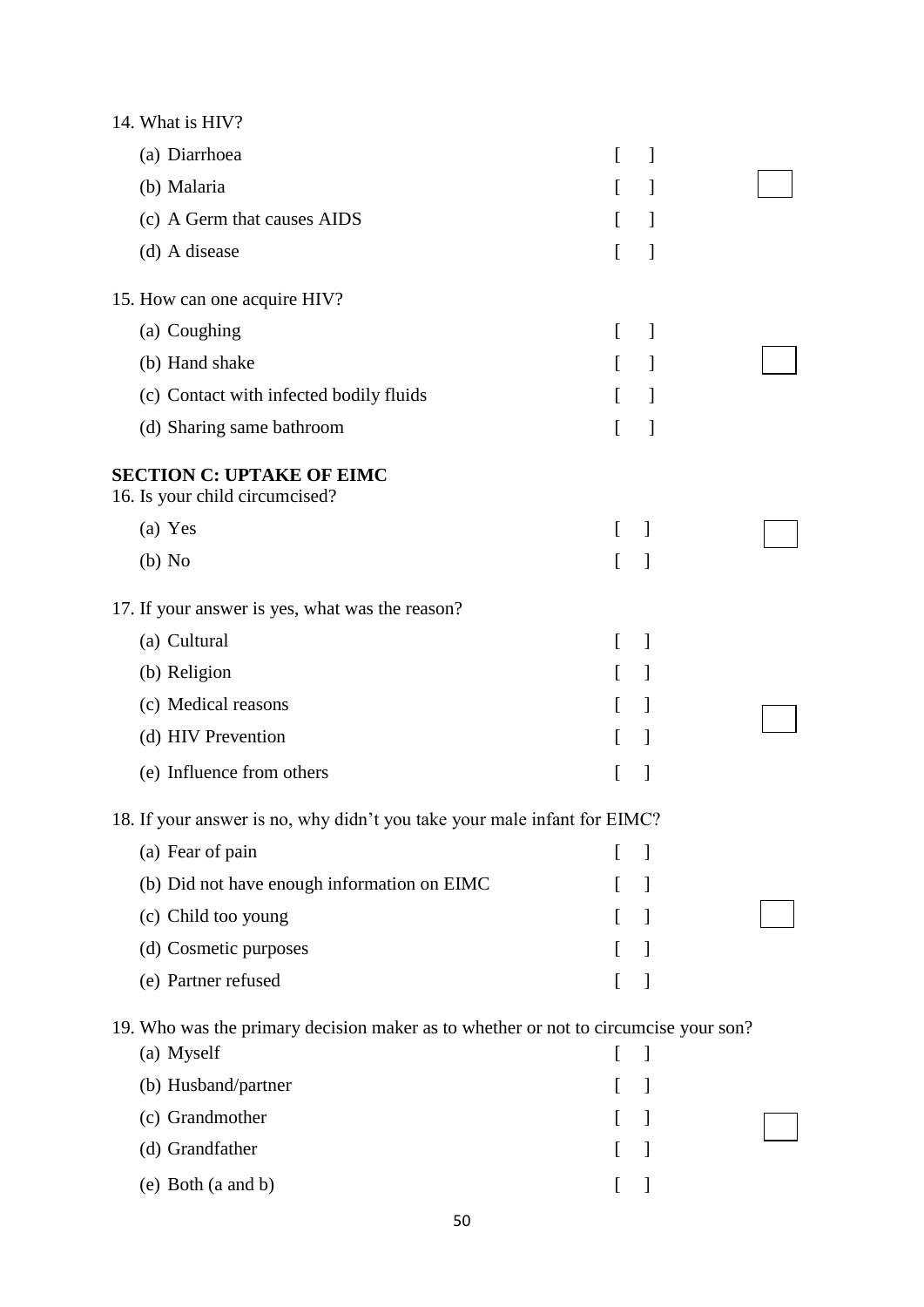| (a) Myself                                                        | $\mathbf{I}$               |                          |  |
|-------------------------------------------------------------------|----------------------------|--------------------------|--|
| (b) Husband/partner                                               |                            | $\overline{\phantom{a}}$ |  |
| (c) Grandparents                                                  | $\Gamma$                   | 1                        |  |
| (d) Guardian                                                      | $\lfloor$                  | 1                        |  |
| (e) Both (a and b)                                                |                            | $\overline{\phantom{a}}$ |  |
| 21. How far is your home from the clinic?                         |                            |                          |  |
| (a) Takes less than one hour to reach the clinic                  |                            | $\mathbf{1}$             |  |
| (b) Takes one to two hours to reach the clinic                    |                            | 1                        |  |
| (c) Takes more than two hours to reach the clinic                 |                            | 1                        |  |
| 22. Circumcision status of the husband/partner                    |                            |                          |  |
| (a) Circumcised                                                   |                            | $\overline{\phantom{a}}$ |  |
| (b) Not Circumcised                                               |                            | 1                        |  |
| (c) I don't know                                                  |                            | 1                        |  |
| <b>SECTION D: CULTURAL BELIEFS</b>                                |                            |                          |  |
| 23. Do you think it is culturally right to practice circumcision? |                            |                          |  |
| (a) Yes                                                           | $\left\lceil \right\rceil$ | $\overline{\phantom{a}}$ |  |
| $(b)$ No                                                          |                            | $\mathbf{I}$             |  |
| 24. If yes, for what reasons should circumcision done?            |                            |                          |  |
| (a) Rituals                                                       |                            |                          |  |
| (b) Hygiene                                                       |                            |                          |  |
| (c) Sexual satisfaction                                           |                            |                          |  |
| (d) Rite of passage from childhood to adulthood                   |                            | 1                        |  |
| 25. Who do you think should perform EIMC?                         |                            |                          |  |
| (a) Doctor                                                        | $\mathbf{I}$               | $\overline{\phantom{a}}$ |  |
| (b) Traditional leader                                            |                            |                          |  |
| (c) Somebody of the same culture                                  |                            |                          |  |
| (d) Other trained health professionals                            |                            |                          |  |